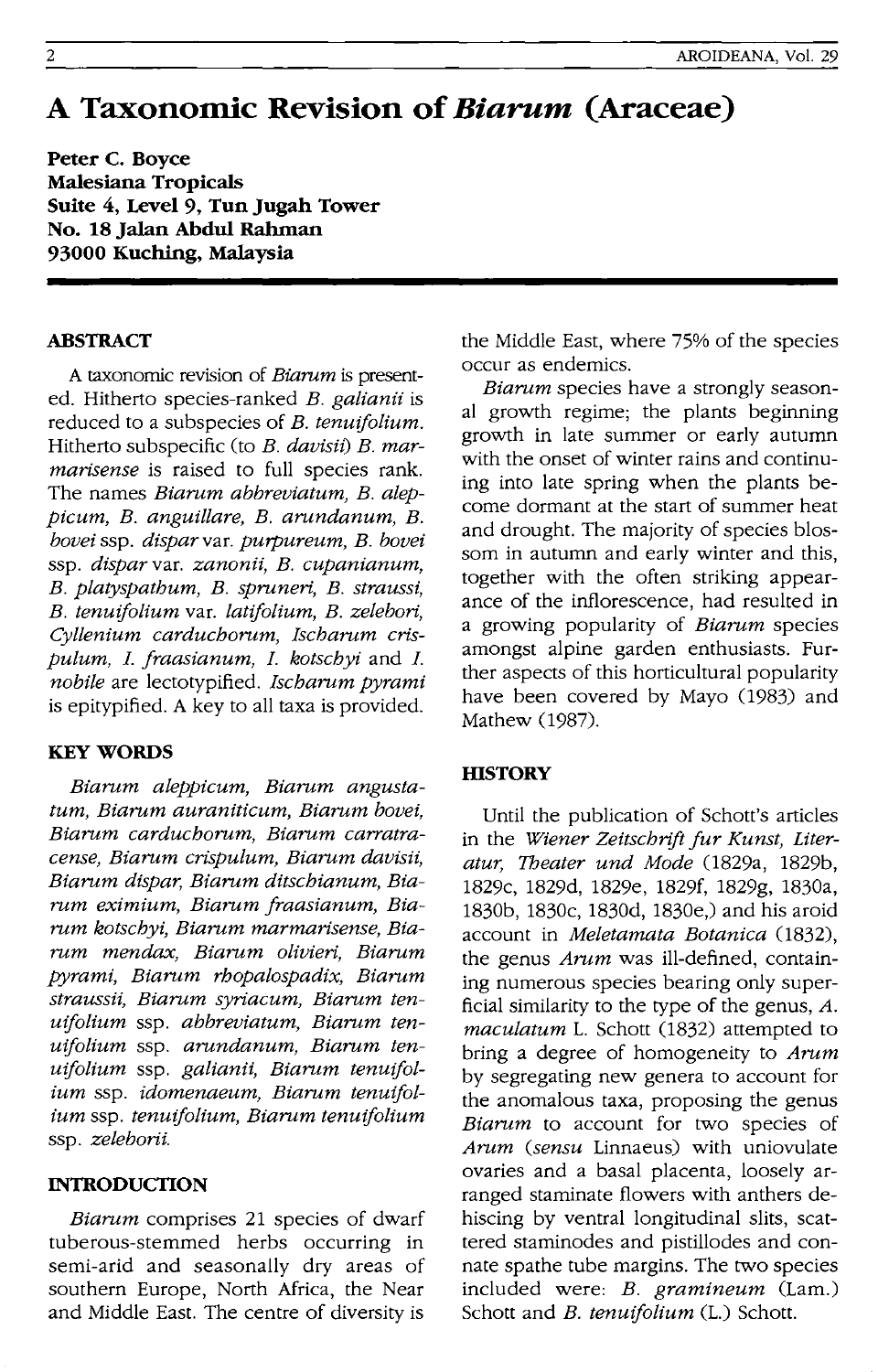Blume (1836) retained Schott's two species and described an additional three, *B. bovei, B. homeid* and B. *olivieri.* Blume divided *Biarum* into two sections, placing Schott's species in "Sectio 1" (i.e. sect. *Biarum)* and creating sect. *Ischarum* for the three new ones. Blume distinguished sect. *Ischarum* by the lack of staminodes, anther thecae dehiscing by apical pores and more-or-Iess elongated style. By contrast in sect. *Biarum* sensu Blume, both staminodes and pistillodes are present, the thecae dehisce by longitudinal slits and the stigma is sessile. Blume emphasized the different geographical distribution of the sections as then known, with sect. *Ischarum* in the eastern Mediterranean region and sect. *Biarum* in the western Mediterranean.

Boissier (1853) added two new species, *B. spruneri* and *B. alexandrinum,* but did not review any of the previous treatments. He placed *B. spruneri* in sect. *Biarum* (as sect. 'Eubiarum') with the note that *B. spruneri* was apparently intermediate between sect. *Biarum* and sect. *Ischarum. Biarum alexandrinum* was assigned to sect. *Ischarum.* 

Schott and Kotschy (1854) raised Blume's sect. *Ischarum* to generic status with a single new species, *I. eximium.* No mention was made, however, of the three species previously described by Blume for the sect. *Ischarum* and Schott (1856) eventually made the necessary new combinations in the genus *Ischarum.* 

In his *Synopsis Aroidearum,* Schott (1856) published seven new combinations and two new species for *Ischarum.* The new combinations included the two taxa described by Boissier (1853), *Arum haenseleri* published by Willkomm (1847) and *Biarum lehmannii* Bunge (1851). The last mentioned was later transferred to *Eminium* by Kuntze (1891). The new species were *I. kotschyi* and *I. dispar.* 

With the publication of *Genera Aroidearum* (1858) Schott proposed two new genera, *Cyllenium* and *Leptopetion,* for *B. spruneri* and *B. alexandrinum* respectively. The differences between the genera concerned the presence or not of a style, the means of thecae dehiscence, i.e. slits as opposed to pores, and the shape and distribution of the pistillodes.

Engler (1879) adopted what was essentially Schott's system except that he reduced all Schott's segregate genera to subgenera of *Biarum* and dispensed with *Leptopetion* altogether, referring it to subgen. *Ischarum.* Engler also reduced many of Schott's species to subspecific or varietal status or to synonymy.

Boissier (1882) also chose not to recognize Schott's separate genera, and in fact went a stage further than Engler (1879) in distinguishing them at the rank of section rather than subgenus. Boissier followed Engler in not accepting *Leptopetion* at any rank, also referring it to section *Ischarum.* 

Engler's (1920) revision of *Biarum* for *Das Pjlanzenreich* was the last comprehensive treatment of the genus. Although little had changed since his 1879 classification, he published one new species, *B. straussii,* and a number of subspecific taxa.

Since the *Pjlanzenreich* account several floristic examinations of *Biarum* have been undertaken by various authors (e.g. Riedl, 1963, 1985; Mouterde, 1966; Talavera, 1976; Mill, 1984; Koach & Feinbrun, 1986). Riedl (1980b) published a preliminary summary of the genus together with a key to the species. However, none of these accounts attempts a comprehensive treatment and new discoveries and interpretations during the last fifty years have made necessary this revision.

### **TYPIFICATION**

During the course of this revision it has been necessary to lectotypify a number of names. The majority of these are names published by Schott for which the types were destroyed during the closing stages of WW2. For lectotypes I have followed the advice of Riedl & Riedl-Dorn (1988) in selecting illustrations that were commissioned by Schott and prepared from living and herbarium specimens. These are known collectively as the *!cones* & *Reliq-*

3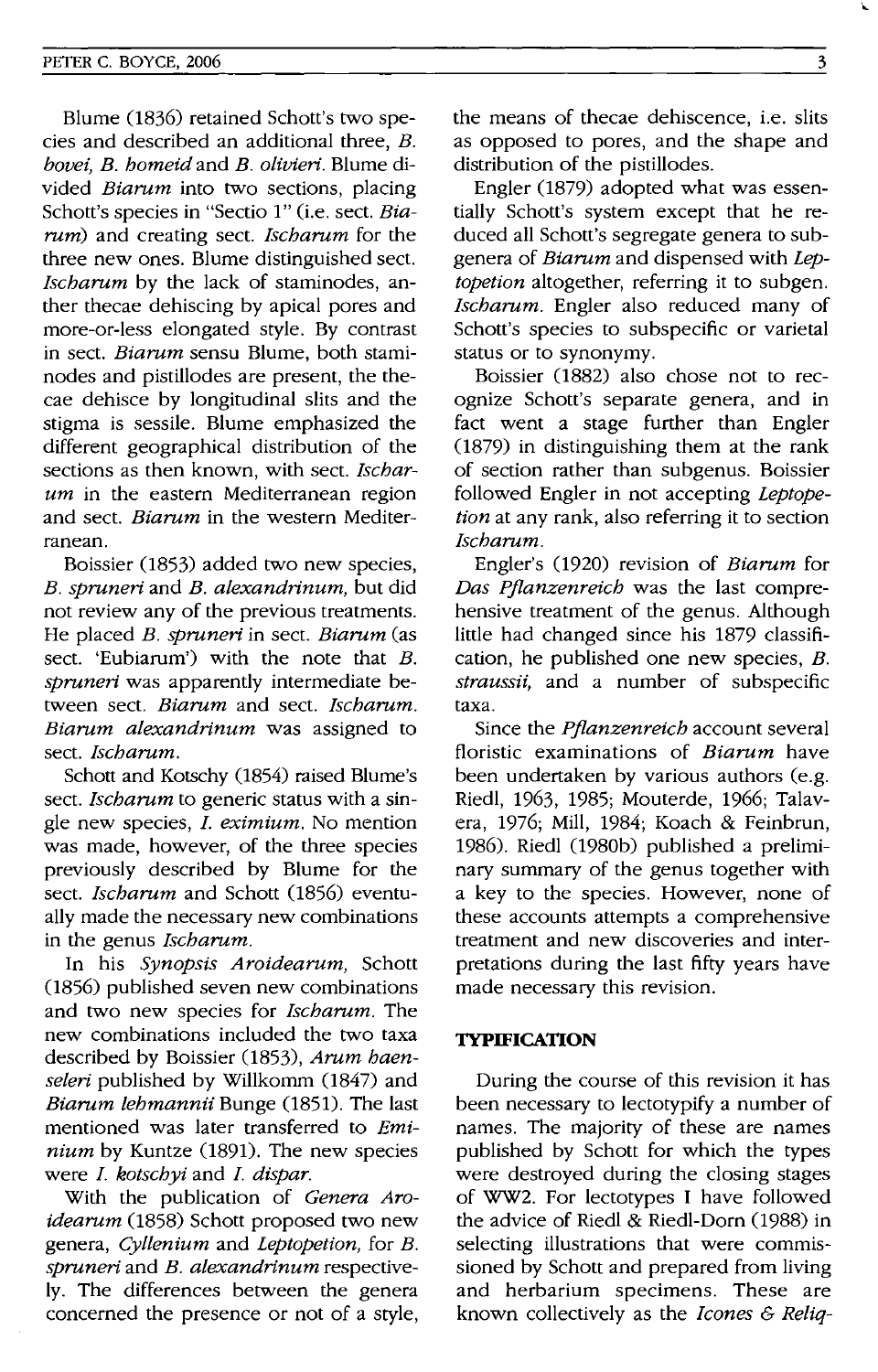*uiae Aroideamm.* It has also been necessary to lectotypify names based on types destroyed in Berlin. In these cases it has not been possible to trace any authentic material, but in some instances drawings of the types exist and have been chosen to serve as the lectotype.

# **INFRAGENERIC CLASSIFICATION**

# **I. Subgenus Biarum**

- *[Biamm* Sectio 1 Blume, Rumphia 1:112 (1836)]
- *[Biamm* Subgen. *Eubiamm* Engler in A. & C. DC., Monog. Phanerog. 2: 572 (1879) & in Engler, Das Pflanzenr. 73 (IV.23F): 134 (1920)]
- *[Biamm* sect. *Eubiamm* (Engler) Boiss., Fl. Or. 5:31 (1882)]
- *Biamm* subgenus *Cyllenium* (Schott) Engler in A. & c. DC., Monog. Phanerog. 2:574 (1879); Engler in Engler, Das Pflanzenr. 73 (IV.23F):136 (1920). Type: *B. spmneri* Boiss.
- *Cyllenium* Schott, Gen. Aroid. t.9 (1858). Type: C. *spmneri* (Boiss.) Schott
- *Biamm* sect. *Cyllenium* (Schott) Boiss., Fl. Or. 5:32 (1882).

*Anthers* with *thecae* dehiscing by ventral, longitudinal slits, connective beak-like and extending beyond the anther surface. *Staminodes* hooked, rarely peg-like or filamentous, mostly present above and below male flower zone, rarely present only below the male flower zone and then hooked.

# Species:

- **1a. tenuifolium ssp. tenuifolium**
- **lb. tenuifolium ssp. zelebori**
- **Ie. tenuifolium ssp. arundanum**
- **1d. tenuifolium ssp. galianii**
- **Ie. tenuifolium ssp. abbreviatum**
- **If. tenuifolium ssp. idomenaeum**

Taxa of *B. tenuifolium* are arranged by relative similarity and thus supposed relationship.

# **2. rhopalospadix**

**II. Subgenus** *Ischarum* (Blume) Engler

in A. & c. DC. Monog. Phanerog. 2: 575 (1879). Type: *I. bovei* (Blume) Schott (See Nicolson 1967).

- *Ischamm* (Blume) Reichb., Deutsche Bot. Bd.1 Herbuch Nom. 32 (1841) & Schott & Kotschy, Oesterr. Bot. Wochen. 4: 81 (1854).
- *Biamm* section *Ischamm* Blume, Rumphia 1: 112 (1836), Boiss., FI. Or. 5: 32 (1882).

*Anthers* with *thecae* dehiscing by apical pores, connective barely prominent or flush with the anther surface. *Staminodes*  absent above male flower zone.

# **Species:**

- **3. aleppicum**
- **4. angustatum**
- **5. earduehorum**
- **6. eximium**
- **7. bovei**
- **8. erispulum**
- **9. dispar**
- **10. olivieri**
- **11. straussii**
- **12. syriaeum**
- **13. earratracense**
- **14. kotsehyi**
- **15. fraasianum**
- **16. pyrami**
- **17. mendax**
- **18. auraniticum**
- **19. ditsehianum**
- **20. davisii**
- **21. marmarisense**
- *Biarum* Schott *nom. cons.* in Schott & Endlicher, Melet. Bot. 17 (1832) & Syn. Aroid. 6 (1856) & Gen. Aroid. t.7 (1858) & Prodr. Syst. Aroid. 60-64 (1860); Pfeiffer, Nomen. Bot. 1(1): 403-404 (1873); Engler in A. & c. DC., Monog. Phanerog. 2: 571-580 (1879) & in Engler & Prantl., Die Natürl. Pflanzenfam. 149 (1889) & in Engler, Pflanzenr. 73(IY.23F): 132-143 (1920); Riedl in Aroideana 3(1): 24-31 (1980); Mayo, Bogner & Boyce, The Genera of Araceae, 266-268, PI.96 (1997). Type: *B. tenuifolium* (1.) Schott. *Homaid* Adans., Fam. PI. 2:470 (1763) *in*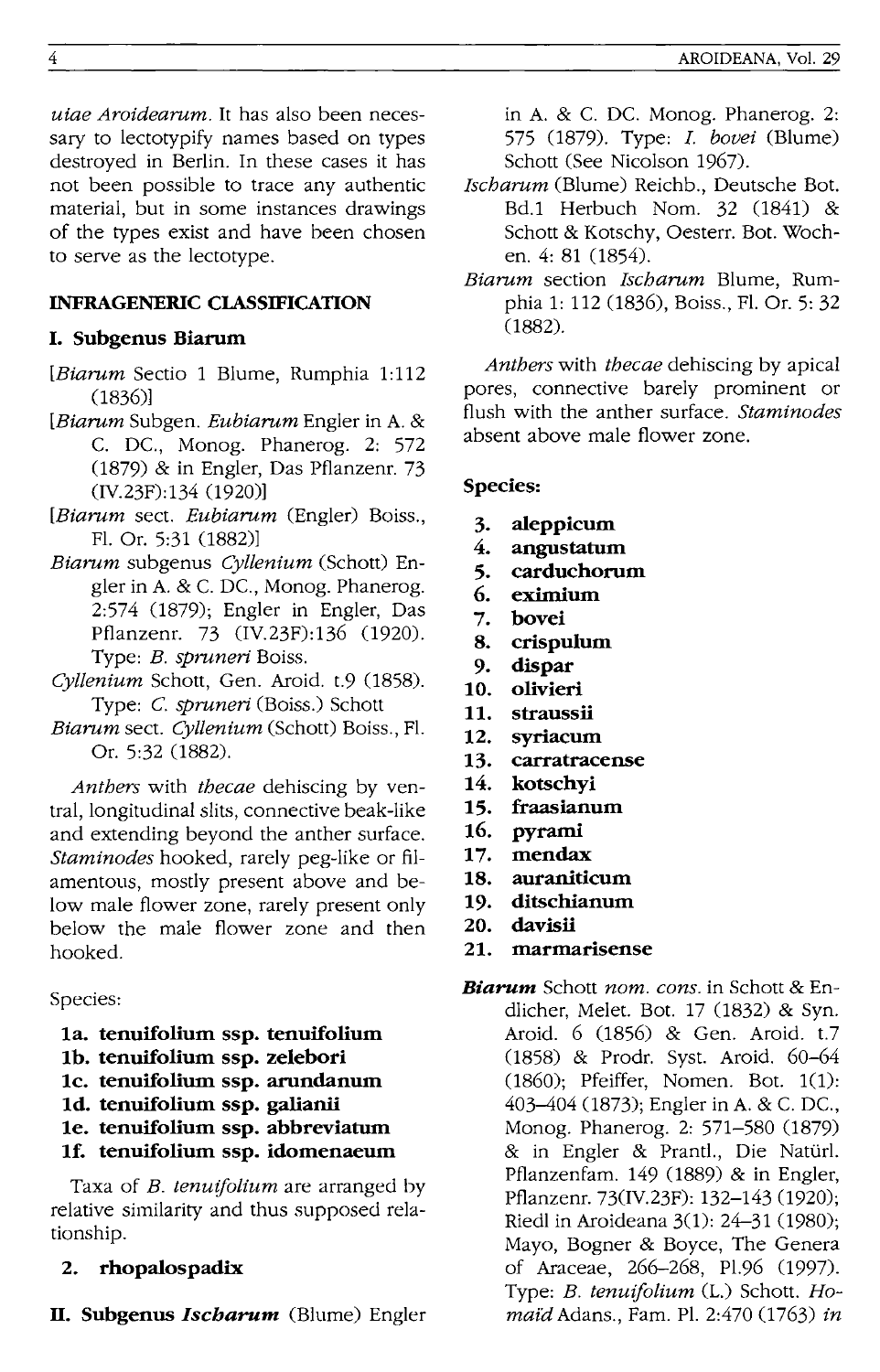*syn. nom. rejic.;* Pfeiffer, Nomen. Bot. 1(2): 1658 (1874). Type: *H. tenuifolium* (L.) Adans.

- *Ischarum* Schott & Kotschy, Oesterr. Bot. Wochen. 4: 81 (1854); Schott, Syn. Aroid. 6-8 (1856) & Gen. Aroid. t.1O (1858) & Prod. Syst. Aroid. 65-70 (1860); Pfeiffer, Nomen. Bot. 1(2): 1764 (1874). Type: 1. *bovei* (Blume) Schott (See Nicolson 1967).
- *Leptopetion* Schott, Gen. Aroid. t.8 (1858) & Prodr. Syst. Aroid. 64 (1860). Type: *L. alexandrinum* (Boiss.) Schott.
- *Cyllenium* Schott, Gen. Aroid. t.9 (1858) & Prodr. Syst. Aroid. 64-65 (1860). Type: C. *spruneri* (Boiss.) Schott.
- *Stenurus* Salis., Gen. PI. 5 (1866). Type: S. *tenuifolium* (L.) Salis.
- *Homaida* Adans. emend O. Kuntze, Rev. Gen. PI. 2: 742 (1891). Type: *H. tenuifolium* (L.) Adans. emend O. Kuntze.

Dwarf tuberous stemmed herbs. *Tuber*  dorso-ventrally compressed-discoid to ± globose, encased basally by remains of the previous season's tuber, growth point central, peripheral adventitious buds none to many, usually giving rise to independent tubers, tuber apex coated with moderate to copious amounts of waxy farina and bearing the remains of the previous season's cataphylls; roots simple, emitted in a ring around the growth point, contractile or feeding; contractile roots fusiform, usually thick, feeding roots slender, cylindrical. *Foliage* hysteranthous (emerging after flowering), occasionally synanthous (emerging with inflorescence), rarely proteranthous (emerging before flowering), petiolate, petiole sometimes ± subterranean, leaves erect or, rarely, reflexed; petioles enclosed proximally by several cataphylls, the inner papery and the outer fibrous, these often emerging above ground and encasing the basal part of the aerial shoot, petioles terete distally, canaliculate and expanded into a membranous wing proximally, petioles enclosing one another, forming a weakly defined aerial pseudostem in some species; leaf lamina linear, lanceolate, elliptic-oblong or spathulate, decurrent,  $\pm$  cuneate, rounded or  $\pm$  truncate apically, acute to obtuse basally, margins smooth to undulate, rarely crispulate, mid-, light, bright or deep green, rarely with green or black-purple bullae or silver-grey spotting. *Inflorescence* ± sessile on the tuber or borne on a short to rather long, subterranean peduncle, rarely peduncle emerging above ground, smelling foetid or sweet. *Spathe* divisible into a tubular lower portion (spathe tube) and a  $\pm$ expanded upper portion (spathe limb); spathe tube narrow to inflated, sometimes greatly so, constricted distally or not, emergent to partially buried, rarely entirely subterranean, margins partially to fully connate, sometimes convolute distally, exterior deep purple to dirty green or greenish purple above,  $\pm$  white below, interior off-white below, purple above, or wholly purple or off-white with purple staining at the base around the pistillate flowers; spathe limb large to small, rarely  $\pm$  absent, linear, lanceolate or elliptic, erect, reflexed or deflexed, flat to recurved and coiled or strongly involute; exterior dirty green, more rarely mid-green, dirty white, dull yellow or pinkish brown sometimes with purple spotting and staining; interior deep purple-brown, yellow or pale greenish, sometimes purple with a green apex, apex subacute, acute to acuminate, margins smooth to undulate, rarely crispulate. *Spa*dix shorter than, equalling or exceeding the spathe limb, divided into distinct zones; a sterile terminal appendix, a zone of staminodes (subgenus *Biarum),* a fertile male zone, a stamino-pistillate interstice, a further zone of staminodes (sometimes absent) and a fertile female zone; terminal appendix sessile to stipitate, cylindrical to fusiform, erect to flexuous, apex acute to rounded, tapering, base rarely rounded or sub-truncate, smooth, very rarely furnished with filamentous processes proximally, deep purple, brown-red or brown, occasionally greenish, rarely dirty yellow. *Flowers*: supra-staminal staminodes present only in subgen. *Biarum,* arranged in few to several irregular whorls, simple or 1-2-branched, hooked, peg-like or filamentous, partially expanded proximally,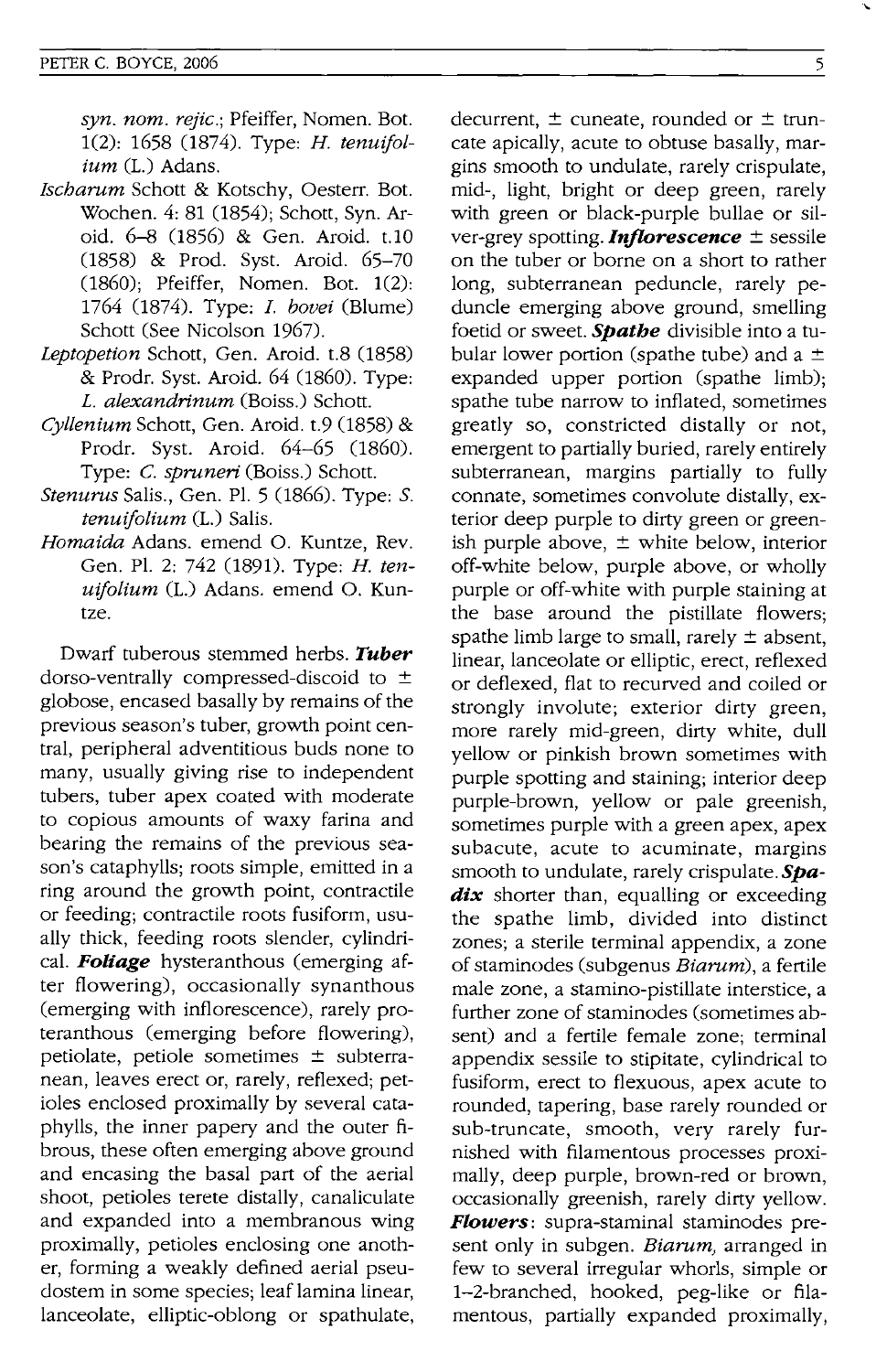glossy, cream; staminate flowers arranged in a cylindrical, globose or oblong zone, each comprising two anthers, connective short to  $\pm$  absent, rarely prolonged into a  $\pm$  prominent beak, thecae dehiscing by coalesced or separate apical pores (subgen. *Isbarum*) or ventral longitudinal slits  $subgen. *Biarum*$ ), cream to purple; pollen free or in strands, exine spinose or smooth, interfloral staminodes usually confined to the base of the stamino-pistillate interstice, more rarely arranged evenly over the whole area or absent, slender-filiform to hooked, simple to 1–3-branched. recurved, decurved or tangled, cream, offwhite or purple; pistillate flowers arranged in a hemispherical cluster at the base of the spadix, ovary oblong, sub-globose or bottle-shaped, off-white to purple, uniovulate with a basal placenta, ovules orthotropous, style slender to rather stout or absent, stigma capitate, pale greyish or purple. *Infructescence* subterranean or partially emergent, globose berries many, globose to pyriform, white to lilac- or purple-stained, stigmatic remnants slightly prominent or not; seed ovoid to globose, large to small with a large elaiosome at the hilum, testa leathery,  $\pm$  smooth to reticulate, pale to dark brown, endosperm copious, embryo straight; eophyll lanceolate to spathulate.

Twenty-one species of dwarf tuberousstemmed strongly seasonal herbs occurring in semi-arid and seasonally dry areas of southern Europe, North Africa, the Near and Middle East.

### **KEY TO SPECIES**

1. Staminodes occurring above and below staminodes occurring above and below<br>the staminate flower zone  $\dots \dots$ . . . . . . . . . . . . . . . . . .. 1. tenuifolium Staminodes absent above the staminate flower zone; present or absent below 2 2. Staminodes hooked, stiff, thickened Thecae dehiscing by ventral longitudinal slits, connective rostrate ......... ..................... 2. rhopalospadix Staminodes filiform, flexuous, or absent, never hooked and thickened Thecae dehiscing by apical pores, connective barely prominent or flush with the anther surface  $\dots \dots \dots \dots \dots \dots$ 

|     | 3. Spadix appendix massively thickened<br>with reflexed basal 'hairs'; spathe limb<br>much reduced, recurved                                 |
|-----|----------------------------------------------------------------------------------------------------------------------------------------------|
|     | 19. ditschianum                                                                                                                              |
|     | Spadix appendix with no ornamentation;                                                                                                       |
|     | spathe limb well developed or, if re-                                                                                                        |
|     | duced, then erect, cucullate<br>4                                                                                                            |
| 4.  | Spathe limb usually much shorter than                                                                                                        |
|     | the spathe tube, margins recurved,                                                                                                           |
|     | spathe tube enclosing much of the spa-                                                                                                       |
|     | $\begin{array}{l}\n\text{dist} & \dots & \dots & \dots & \dots & \dots \\ \text{Spathe limb exceeding the spathe tube in}\n\end{array}$<br>5 |
|     | length, flat or with the margins inrolled,                                                                                                   |
|     | spathe tube enclosing the base of the                                                                                                        |
|     | spadix only<br>6                                                                                                                             |
| 5.  | Spathe 5-6 cm long, spadix appendix 3-                                                                                                       |
|     | 3.5 cm long $\times$ 2 mm thick $\ldots$ 20. davisii                                                                                         |
|     | Spathe 7-8 cm long, spadix appendix                                                                                                          |
|     | 3.5–5 cm long $\times$ 0.5 mm thick $\dots$ .                                                                                                |
|     | 21. marmarisense                                                                                                                             |
| 6.  | Spathe tube not inflated, the sides $\pm$ par-                                                                                               |
|     | 7                                                                                                                                            |
|     | Spathe tube inflated, the sides $\pm$ gibbous<br>9                                                                                           |
| 7.  | Spathe tube margins free $\pm$ to the base;                                                                                                  |
|     | stigmas not borne on a stipe                                                                                                                 |
|     | $\ldots \ldots \ldots \ldots \ldots \ldots$ 3. aleppicum                                                                                     |
|     | Spathe tube margins free for a quarter of                                                                                                    |
|     | their length; stigmas borne on a short to                                                                                                    |
|     | moderately long stipe<br>8                                                                                                                   |
| 8.  | Staminodes directed downwards; leaves<br>narrowly lanceolate-elliptic                                                                        |
|     |                                                                                                                                              |
|     |                                                                                                                                              |
|     |                                                                                                                                              |
|     | Staminodes directed upwards; leaves el-                                                                                                      |
|     | liptic to broadly oblong-elliptic                                                                                                            |
|     | 5. carduchorum<br>9. Spathe tube distinctly wider than the                                                                                   |
|     | spathe limb, the margins joined for their                                                                                                    |
|     | entire length; spathe limb appearing lin-                                                                                                    |
|     | ear due to inrolled margins; spadix ap-                                                                                                      |
|     | pendix filiform 10. olivieri                                                                                                                 |
|     | Spathe tube as wide as or narrower than                                                                                                      |
|     | the spathe limb, the margins free for at                                                                                                     |
| 10. | least a quarter of their length $\dots \dots$ 10                                                                                             |
|     | Foliage proteranthous (emerging before<br>flowering) $\ldots \ldots \ldots \ldots \ldots \ldots \ldots$ 11                                   |
|     | Foliage hysteranthous (emerging after                                                                                                        |
|     | flowering) or synanthous (emerging with                                                                                                      |
|     | inflorescence $\dots\dots\dots\dots\dots\dots$                                                                                               |
|     | 11. Leaf lamina ovate-elliptic, oblong or lin-                                                                                               |
|     | ear; staminodes restricted to the bottom                                                                                                     |
|     | quarter to third of the interstice                                                                                                           |
|     | 11. straussii                                                                                                                                |
|     | Leaf lamina in mature plants linear to lin-<br>ear-elliptic; staminodes distributed over                                                     |
|     | the basal half of the interstice (the axis                                                                                                   |
|     | between the male and female flower                                                                                                           |
|     | zones)  12. syriacum                                                                                                                         |
|     | 12. Staminodes distributed evenly over the                                                                                                   |
|     | interstice separating the staminate and                                                                                                      |
|     | pistillate flower zones  6. eximium<br>.<br>Staminodes arranged mostly above the                                                             |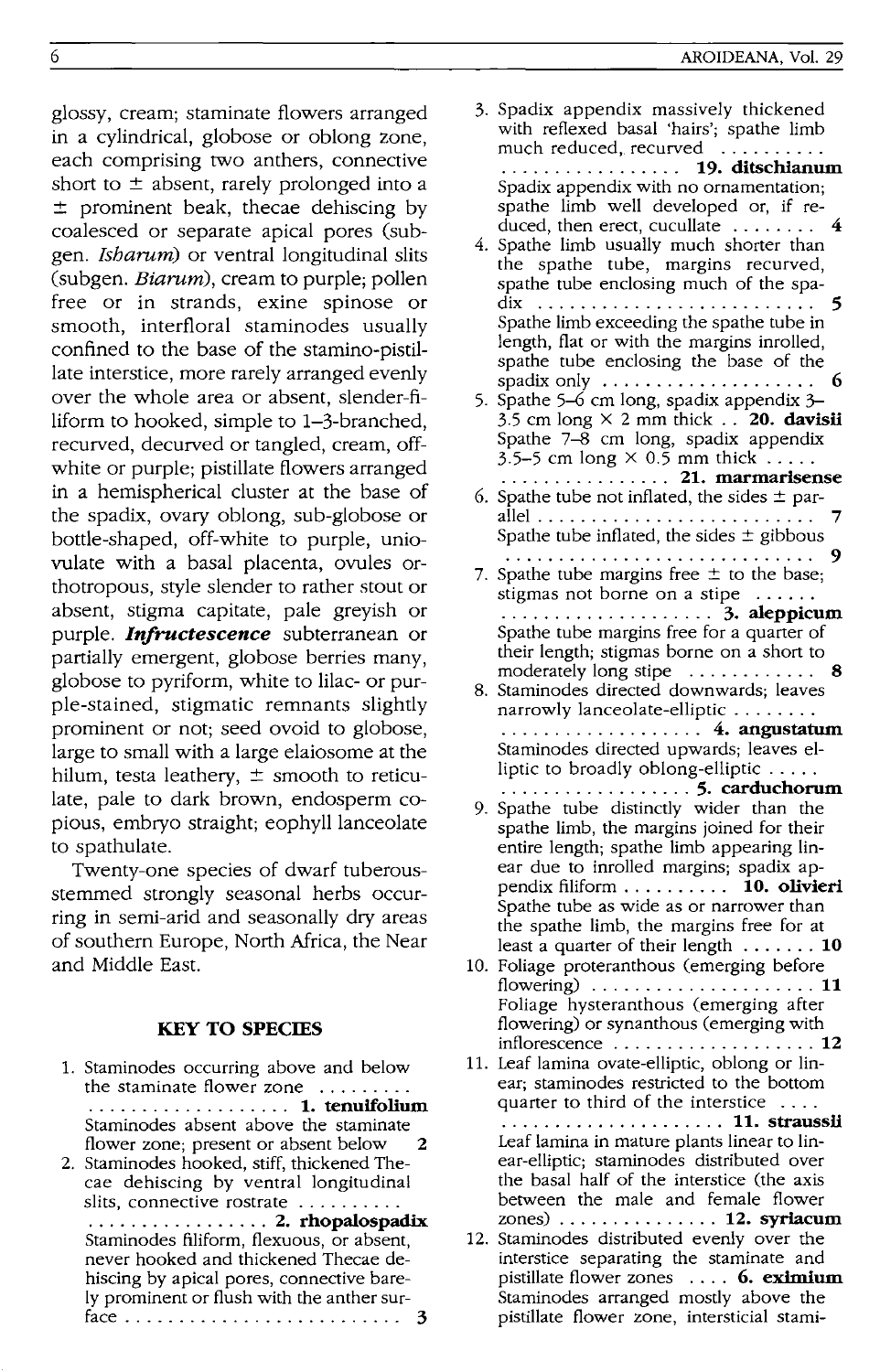nodes adjacent to the staminate flower zone much reduced or vestigial, or staminodes absent ..................... 13

- 13. Spathe limb interior greenish white, spadix appendix yellow **18. auraniticum** Spathe limb interior deep purple-brown; spadix appendix similarly coloured ... 14
- 14. Spathe tube margins free for quarter to half their length  $\dots \dots \dots \dots \dots$  15 Spathe tube margins free for three-quarters their length ................... 16
- 15. Spathe tube margins free for half their length, staminodes few, SW Spain .... . . . . . . . . . . . . . . . . . 13. carratracense Spathe tube margins free for a quarter of their length, S Greece ............
- . . . . . . . . . . . . . . . . .. 15. fraasianum 16. Spadix appendix ca. 2-4 mm in diam., slender-cylindric, to slender-fusiform, appearing  $\pm$  consistent diameter ...... 17 Spadix appendix more than 4 mm in diam., fusiform, widest below the middle ............................. 19
- 17. Spathe tube globose; interstice twice as long as the staminate flower zone; staminodes very few or absent ... 9. dispar Spathe tube oblong; interstice equalling the staminate flower zone; staminodes many ......................... 18
- 18. Foliage hysteranthous; spathe limb lanceolate, margins smooth ...... 7. bovei Foliage synanthous; spathe limb linearlanceolate, margins crispulate ..... .
- .. .. . . . . .. .. . . .. .. .. 8. crispulum 19. Spathe tube oblong, spathe limb narrowly lanceolate, acute, seldom exceeding 10 cm . . . . . . . . . . . . . . 14. kotschyi Spathe tube globose, spathe limb lanceolate, acuminate, exceeding 12 cm ... 20
- 20. Spathe tube margins fully fused; spathe limb remaining erect during flowering .......................... 17. mendax Spathe tube margins for 1/4 of their length; spathe limb reflexing and curling during flowering  $\dots \dots \dots \dots$  16. pyrami
- *1. Biarum tenuifolium* (L.) Schott in Schott & EndI., Melet. Bot. 17 (1832) & Syn. Aroid. 6 (1856) & Prodr. Syst. Aroid. 60 (1860); Boiss., FI. Or. 5:31 (1882); Engler in A. & c. DC., Monog. Phanerog. 2:573 (1879) & in Engler, Das Pflanzenr. 73 (IV.23F): 134 (920); Polunin, FI. Europe t.183 nO.1820 (1969); Riedl in Aroideana 3(1): 26 (1980).
- *Arum tenuifolium* L., Sp. PI. ed.1 967 (1763). Type: *Konig* 77 (syntypes: Herb. Linn. 1079.13, 1079.14).
- *Arum gramineum* Lam., Encyc. 3:10

(1789). Type: no data (P). *Biarum gramineum* (Lam.) Schott in Schott & EndI., Melet. Bot. 17 (1832).

- *Biarum constrictum* C.Koch, Ind. Sem. Hort. BeroI. App. 2 (1853). Type: IT-ALY. Plantam in regno Neapolitano sponte crescentum ex horto Societ. reg. bot. Ratisbonensis ante decenium accepimus. In horto sub diu cultum sero auturnno floret. (holotype B destroyed; isotype K (tracing of Koch's drawing of the type). *B. spruneri*  Schott, Gen. Aroid. t.7 (1858) non Boiss. (1853). Type: Greece, *Spruner*  s.n. (holotype B).
- *Biarum anguillare* Schott, Prodr. Syst. Aroid. 62 (1860). Type: YUGOSLAVIA, Dalmatia (holotype W destroyed; lectotype W chosen here (Schott's *Reliquiae Aroideae* no. 360)). This pencil illustration is chosen in preference to the coloured illustrations (Schott's */cones Aroideae* nos. 1493, 1494) and other pencil illustrations *(leones 1495,*  1496 & 1497) since it combines inflorescence, infructescence and foliage in one plate.
- *Biarum tenuifolium* (L.) Schott var. *typicum* Engler in Engler, Das Pflanzenr. 73 (IV. 23F): 134 (1920). Type: as for *B. tenuifolium* (L.) Schott.
- *Biarum tenuifolium* (L.) Schott var. *typicum* Engler subvar. *constrictum* (C. Koch) Engler in Engler, Das Pflanzenr. 73 (IV.23F): 136 (1920).

**Tuber** dorso-ventrally compressed discoid, offsetting freely, 2-6 cm  $\times$  1.5-2.5 em, mid-brown. *Leaves* 4-20, hysteranthous, distinctly to rather obscurely long petiolate, bases encased by 3-many, 2-8  $\times$  0.5–2 cm oblong-lanceolate sub-fleshy, later papery, cataphylls, these pale green drying off-white to pale straw-yellow; petiole 1-8 cm X 2-5 mm, adaxial surface channeled distally, expanded proximally into a membranous wing, mid-green; leaf lamina oblong-Ianceolate, linear-Ianceolate, spathulate or linear-oblong, 2.5-49 cm  $\times$  2–21 mm, apex acute to obtuse or rounded, base long decurrent to cuneate, margins smooth, gently undulate or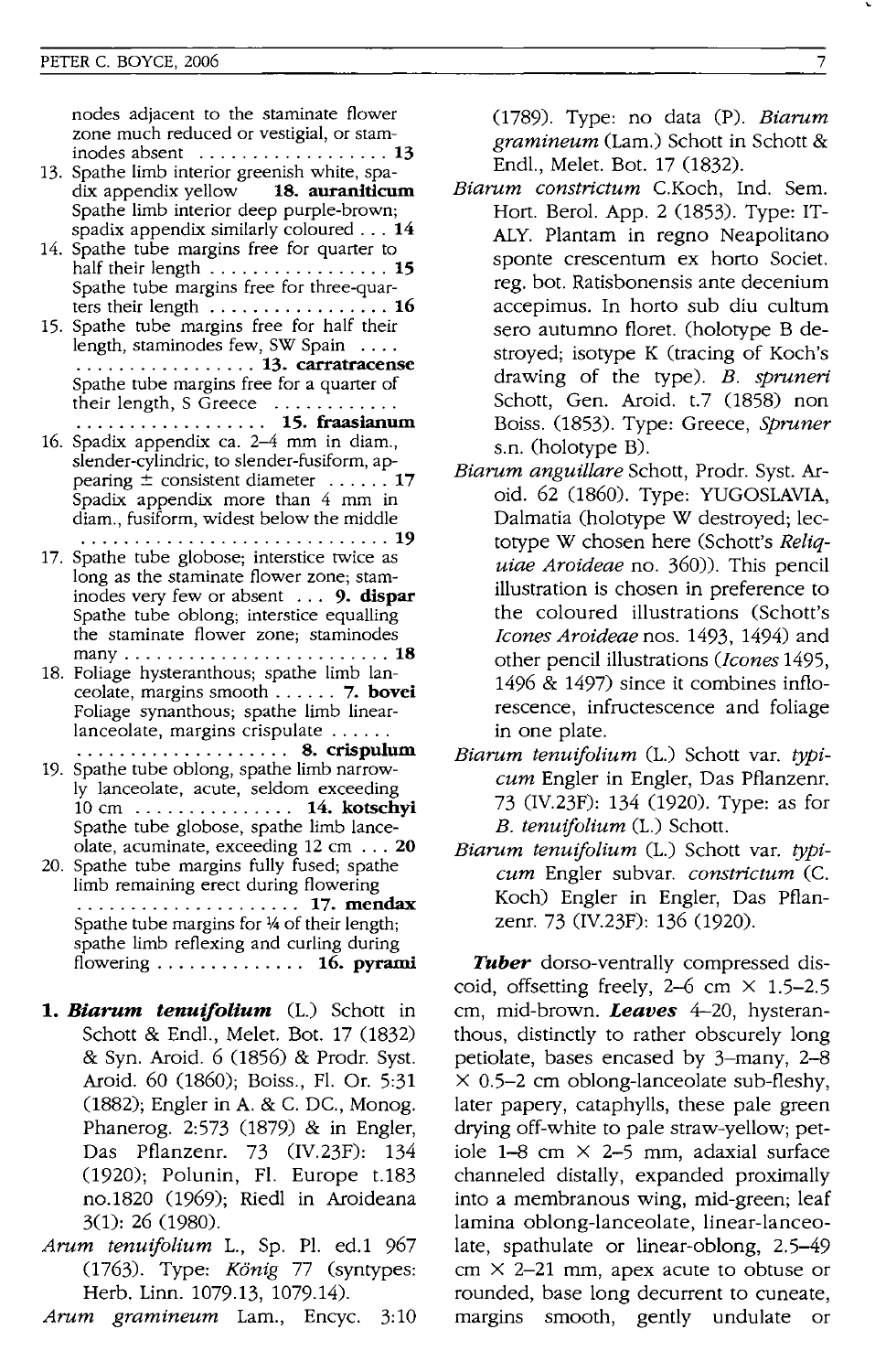strongly undulate-crispulate, ca. 5-9 primary lateral veins per side, mid- to dark green. *Inflorescence* appearing in late summer to mid-autumn, occasionally in spring, usually strongly foetid of cattle dung, Italian populations of ssp. *abbreviatum* reported to smell goat-like (Paglia, 1909); peduncle 6-10 cm  $\times$  3-5 mm, white, clothed with few to several oblonglanceolate sub-fleshy, later papery, cataphylls,  $4-12 \times 1.5-2$  cm, these pale green drying off-white to pale straw-yellow. **Spathe**  $3-30$  cm long; spathe limb  $2-25 \times$ 0.5-6 cm, apex acute to acuminate exterior mid-green heavily stained deep brownpurple, sometimes paler to green apically, interior deep brown-purple, green towards the apex in ssp. *abbreviatum;* lower spathe cylindric to oblong cylindric, usually constricted above the pistillate flowers, sometimes further constricted ca.  $\frac{3}{4}$ along its length, margins fused for their whole length,  $2-6 \times 1-1.25$  cm, exterior white, stained purple towards the apex, interior white. *Spadix* shorter than to greatly exceeding the spathe limb, 4-40 cm long; spadix appendix cylindrical to stoutly fusiform,  $3-41$  cm  $\times$  1.5-9 mm, deep brown-purple, often somewhat paler than the spathe limb, rarely olive green or dirty yellow; *upper staminodes* in a zone 3- 17 mm long, in 2-10 regular to rather irregular whorls, hooked, peg-like or filamentous, cream to ivory; *staminate flowers* in a zone  $3-20 \times 1-6$  mm diam., cream to ivory; *interstice* usually  $\pm$  absent, occasionally up to 15 mm long above the pistillate flowers or below the staminate flowers, cream; *lower staminodes*  in a zone  $2-23 \times 1-4$  mm, in 2-13 regular whorls, hooked, peg-like or almost filamentous, cream to ivory; *pistillate flowers* in a hemispherical to slightly cylindrichemispherical zone  $3-7 \times 2-5$  mm; ovary oblong,  $0.5-2 \times 0.25-2$  mm, cream; stigma sessile, capitate, 0.25-0.33 mm in diam., cream. *Infructescence* globose, 1.5-4 cm in diam., consisting of 15-45 berries; berry oblong to oblong-globose,  $3.5-9 \times 2.5-5.5$ mm, white when ripe; seed ovoid, 2.5-4.5  $\times$  3–6 mm, pale brown, barely reticulate.

# **KEY TO THE SUBSPECIES OF** *BIARUM TENUIFOLIUM*

- 1. Staminodes hooked ............. " 2 Staminodes not hooked . . . . . . . . . . . . 2. Staminodes simple, very rarely branched ............................... 3
- Staminodes always 2-3-branched ..... 4
- 3. Leaf lamina  $15-25$  cm  $\times$  11-15 mm; spadix appendix 10-41 cm  $\times$  2-3 mm; leaves in mature individuals oblong-lanceolate early in the season, linear-lanceolate later in the season . . . .. **la. ssp. tenuifolium**  Leaf lamina 20-40 cm  $\times$  16-21 mm; spadix appendix  $10-12 \times 4-9$  mm; leaves in mature individuals always oblong-lanceo-
- late . . . . . . . . . . . . . .. **lb. ssp. zelebori**  4. Leaf lamina oblanceolate to linear-lanceolate; staminodes 2-branched, arranged in ca. 8 regular whorls. Plants of limestonederived red heavy clay soils ........ · . . . . . . . . . . . . .. **Ie. ssp. arundanum**  Leaf lamina linear; staminodes 2-3 branched, arranged in ca. 7 irregular whorls. Plants of loose sandy soils ..... · . . . . . . . . . . . . . . . . . . **Id. ssp. gaIianii**  5. Staminodes peg-like; leaf lamina spathu-
- late, erect, margins gently undulate .... · . . . . . . . . . . . . . . **Ie. ssp. abbreviatum**  Staminodes filamentous; leaf lamina linear-oblong, usually adpressed to the ground, margins strongly undulate-crispulate ......... **If. ssp. idomenaeum**

# **a. ssp.** *tenuifolium*

*Leaves* in mature individuals oblonglanceolate early in the season, linear-Ianceolate later in the season, lamina 15-25 cm X 11-15 mm,. *Spadix appendix* 10- 41 cm X 2-3 mm. *Staminodes* hooked, simple. 2n = 26 (Marchant 1972), 16, 20, 26 (Monti & Gabari 1974).

Distribution-S Italy, Sicily, Yugoslavia, Serbia, Bosnia-Hercegovina, FYRO Macedonia, Albania, Greece.

Ecology-Limestone-derived red clays in garigue, open maquis, grazed hillsides, olive groves, shallow-ploughed fields, along margins of deep-ploughed fields. Alt. 25-1220 m.

Etymology-From the Latin *tenuo* (slender) and *folium* (leaf), referring to the slender foliage.

**b. ssp.** *arundanum* (Boiss. & Reuter) Nyman, Consp. Fl. Europ. 755 (1882).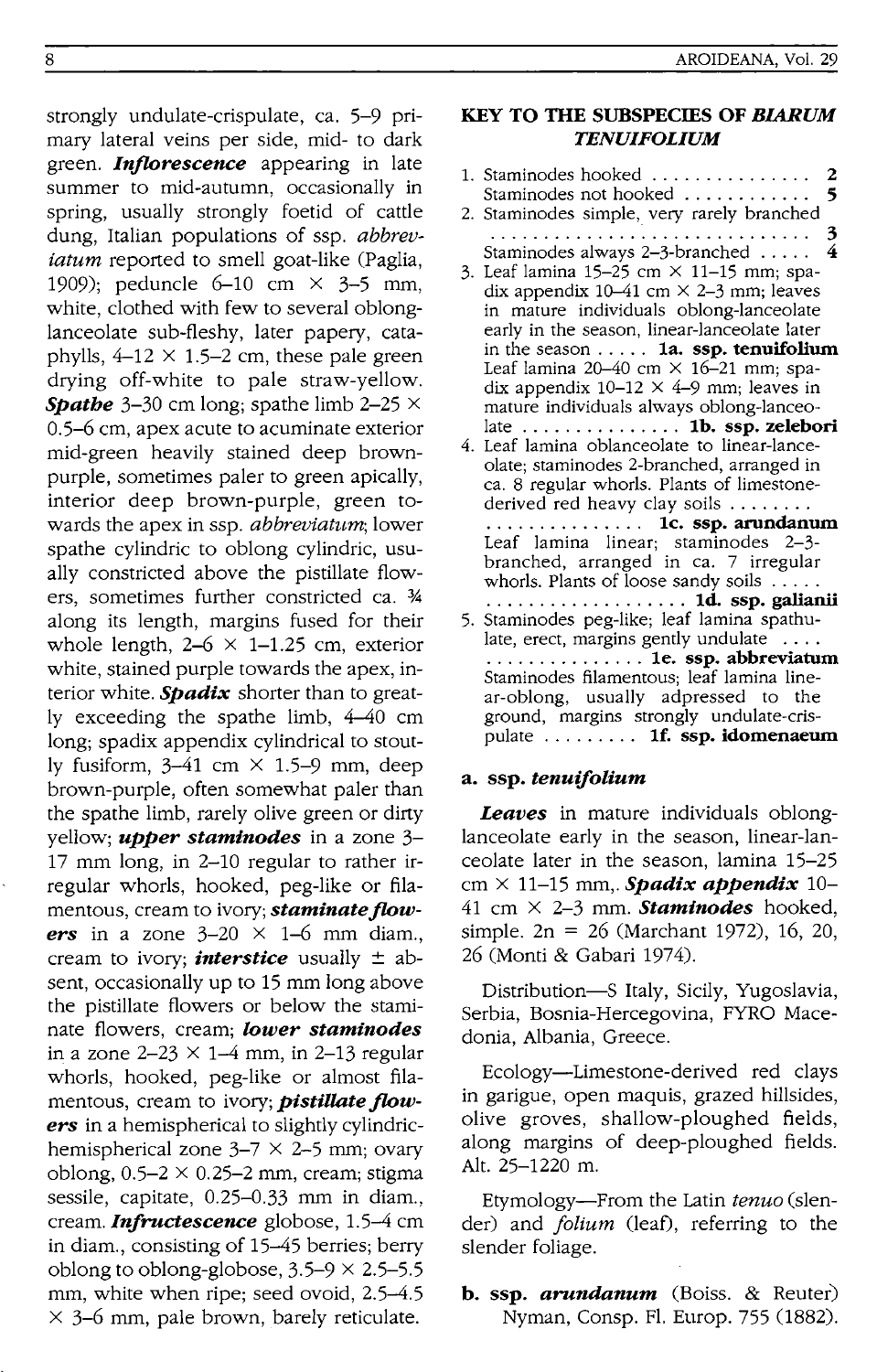*Biarum arundanum* Boiss. & Reuter, Pug. PI. Nov. Afr. Bor. 110 (1852); Talavera in Lagascalia 6(2): 586-8, t.1, A,Al (1976) & Talavera, Valdes & Galiano, Fl. Vasc. Andal. Occ. 3: 209 (1987). Type: SPAIN, Grazelema, June *1849, Boissier* & *Reuter* s.n. (lectotype G-BOIS! chosen here). Boissier and Reuter *(loc. cit.)* cite two specimens in the protologue, the other being 'circa Ronda, *Reuters.n.'.* I have been unable to locate the whereabouts of Reuter's herbarium and, in the absence of the second specimen, hereby select the *Boissier* & *Reuter* specimen in the Boissier Herbarium, Geneva to serve as the lectotype.

*Biarum bovei* Blume ssp. *dispar* (Schott) Engler var. discolor Maire in M.C. 640 (1930). Type: not cited.

**Leaf lamina** oblanceolate to linear-lanceolate. *Staminodes* hooked, 2-branched, arranged in ca. 8 regular whorls. Plants of heavy red clay soils.  $2n = 22$  (Marchant 1972 as *B. carratracense;* Talavera 1976; Elena & Gallego 1984).

Distribution-SW Spain, Gibraltar, S Portugal, N Morocco.

Ecology-Restricted to red clay soils derived from the decomposition of limestone, usually in open situations, particularly along field margins or in long-fallow fields. Alt. 50-1200 m.

Etymology-The specific epithet is derived from the Roman name for Ronda, a town in southwestern Spain and the type locality of this species.

- **c. ssp.** *galianii* (Talavera) P.C. Boyce **comb. et stat. nov.**
- *Biarum galianii* Talavera in Lagascalia 6(2): 289, t.1 B, Bl (1976); Talavera, Valdés & Galiano, Fl. Vasc. Andal. Occ. 3:209 (1987). Type: SPAIN, Huelva, entre San Bartolomé de la Torre y Alosno, 1 June 1976, *Talavera* s.n. (holotype SEV 24330).

*Leaf lamina* linear. *Staminodes 2-3* branched, arranged in ca. 7 irregular whorls. Plants of loose sandy soils.  $2n =$ 26 (Talavera 1976; Elena & Gallego 1984).

Distribution-Badajoz and Huelva districts, SW Spain.

*Ecology-Biarum galianii* occurs in loose sandy soils on open hill slopes, alt. ca.600m.

Etymology-Named for the Spanish botanist Emilio Fernández Galiano.

d. ssp. zelebori (Schott) P.C. Boyce in R. Govaerts & D.G. Frodin, World Checklist Bibliogr. Araceae 245 (2002). Type: TURKEY, prope Smyrnam (Izmir). *Zelebor* s.n. (holotype W destroyed; lectotype W (chosen here (Schott's Icones Aroideae no. 1532)). The plate chosen as the lectotype is annotated *Zelebor* 56. The plates present in Vienna are */cones* nos 1528- 1534, Reliquiae no 362 and an unnumbered */cone* depicting germination and subsequent development of the seedlings. *Biarum zelebori* Schott in Oesterr. Bot. Wochenbl. 7:245 *(1857). Biarum tenuifolium* (1.) Schott var. *zelebori* (Schott) Engler in A. & C. DC., Monog. Phanerog. 2: 574 *(1879)* ["zeleborii"] & in Engler, Das Pflanzenr. 73 (IY.23F): 136 (1920) *["zeleborif'l;* Mill, FI of Turkey. 8:56 t.2 no.12 (1984) *["zeleborif'l.* 

*Leaves* in mature individuals always oblong-Ianceolate, lamina 20-40 cm X 16- 21 mm. **Spadix appendix**  $10-12 \times 4-9$ mm. 2n not recorded.

Distribution-Crete, Rhodes, Cos, SW Turkey (provinces of Aydin, Izmir and Mugla).

Ecology-As for the typical variety. Alt. 300-1350 m.

Etymology-Named for the collector of the type material.

**e. ssp.** *abbreviatum* (Schott) K. Richt., PI. Eur. 1: 174 (1890). *Biarum abbreviatum* Schott, Prodr. Syst. Aroid. 62 (1860). Type: GREECE, *Heldreich*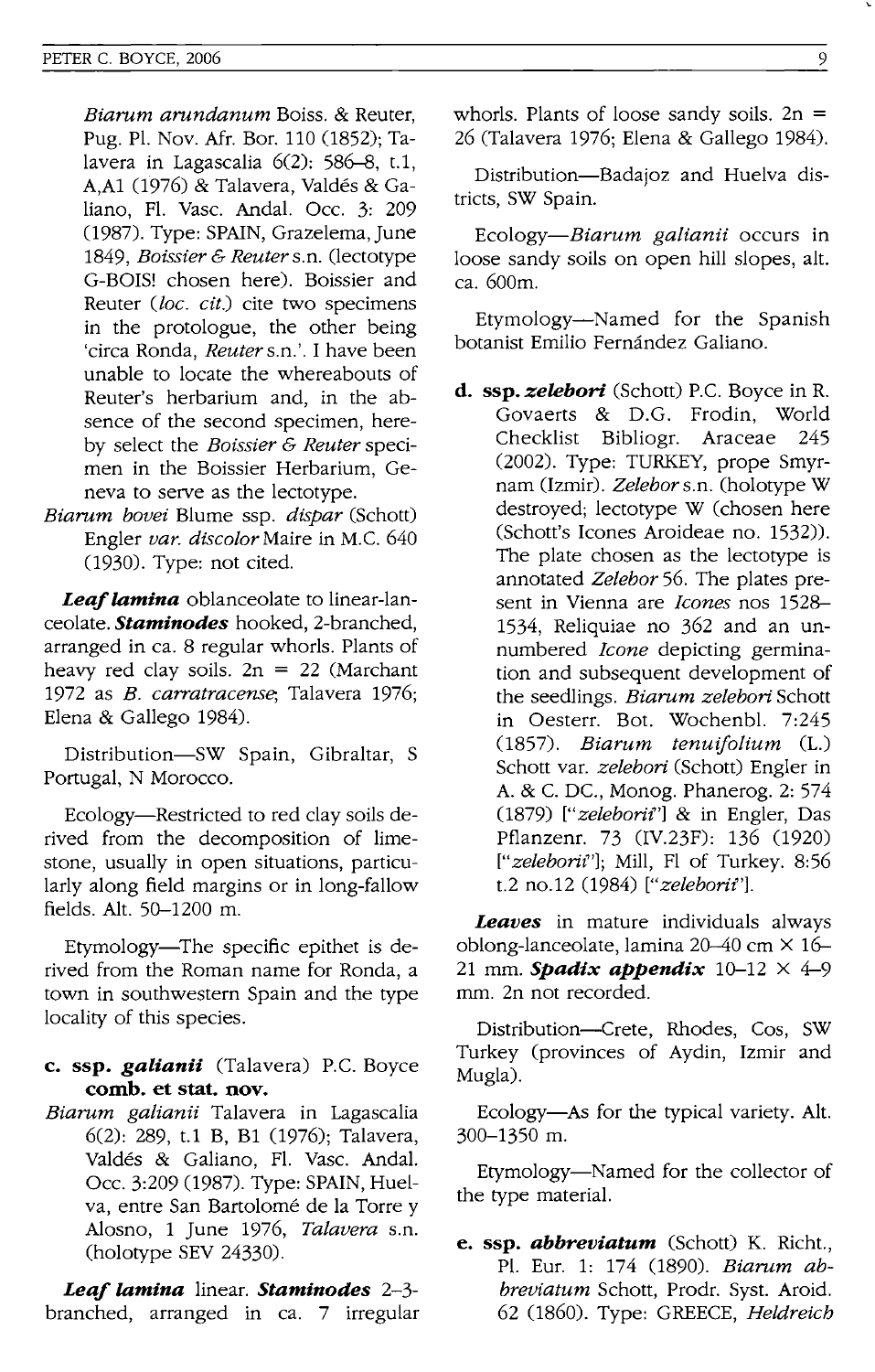s.n. (holotype B destroyed; lectotype W chosen here (Schott's Icones Aroideae no. 1491)).

The plate selected is the most complete present in Vienna. Other plates present are *leones* no. 1492, Reliquiae no. 361 and an un-numbered *leone*  depicting germinating seeds.

- *[Arum eupanianum* Guss., Fl. Sic. Syn. 2(2): 598 (1844) nom. nud.]
- *[Biarum tenuifolium* (1.) Schott var. *eupanianum* Nicotra in Malpighia 22: 541 (1908), *nom. nud. ['eupaniana']]*
- *Biarum eupanianum* Guss. ex Paglia in Riv. Ital. Sci. Nat. 29: 24 (1909). Type: Ie. 284 in Barralier, *Plantae Galliam, Hispaniam et ltaliam observertae*  (1714) (lectotype chosen here).

Gussone (1844) cites the illustrations in Clusius' *Rariorum Plantarum Historia* (1601), an unspecified volume by Dodoens, and Barralier's *Plantae Galliam, Hispaniam et ltaliam observertae* (1714). Of the available plates, no 284 in Barralier's work, with the caption *Arum angustifolium maii,* is the best candidate as the lectotype since it closely matches the spring flowering *Biarum* present in southern Italy. Although it is not stated that the plate was drawn from Italian material I feel that it can be assumed that this is the case since *Biarum* is absent from France and there are no spring blossoming *Biarum*  species in Spain.

- *Biarum tenuifolium* (1.) Schott var. *abbreviatum* (Schott) Engler in A. & c. DC., Monog. Phanerog. 2: 574 (1879).
- *Biarum tenuifolium* (1.) Schott var. *eupanianum* (Guss. ex Paglia) Nicotra ex Fiori, Nuova Fl. Anal. ltal. 1: 210 (1923).

**Leaves** erect, 10 cm  $\times$  14 mm, lamina consistently oblanceolate to spathulate, margins smooth to gently undulate. *Staminodes* peg-like. 2n = 26 (Marchant 1972 as var. *abbreviatum).* 

Distribution-S Italy, Sicily, former Yugoslavia, W Greece.

Ecology-As for the typical variety. Alt. 120-1200 m.

Etymology-From the Latin *abbreviatus*  (shortened), referring to the smaller inflorescences compared with the type.

- **f. ssp.** *idomenaeum* P.C. Boyce & Athanasiou in Flor Med. 1: 6 (1991). Type: GREECE, Crete, Rethyrnnou, Mt. Psiloritis, above the village of Vizari, 650-750 m, *Atbanasiou* & *Anagnos*topoulos 566, (holotype UPA!, isotype K! (photo)).
- *[B. tenuifolium* (L.) Schott var. *zelebori auet. Crete. non* (Schott) Engler (1879)]

*Leaves* adpressed or parallel to the ground, lamina linear to linear-oblong, margins strongly undulate. *Staminodes*  filamentous.  $2n = 26$  (Athanasiou, unpublished).

Distribution-Crete.

Ecology-Grazed maquis on stony limestone-derived red clay. Alt. 100-300 m.

Etymology-Named in honour of the mythical Cretan King Idomeneus.

As here defined *Biarum tenuifolium*  comprises six subspecies: *viz. tenuifolium, arundanum, galianii, abbreviatum, zelebori* and *idomenaeum,* separated on the basis of leaf shape and size, spathe size, spathe limb/spadix length ratio, degree of staminode development and phytogeography.

The typical subspecies has a long-exserted slender spadix appendix and densely arranged, well-developed, simple, curving staminodes. Early in the growing season leaf blades are elliptic-Ianceolate, later emerging leaves are linear-Ianceolate. In immature plants the leaf blade is always elliptic-Ianceolate. The typical subspecies occurs from southern Italy to the southern Balkans and is the common species in mainland Greece.

The westernmost element is ssp. *arundanum.* It has a spadix appendix that does not or only barely exceeds the spathe limb and branching staminodes. *Biarum arun-*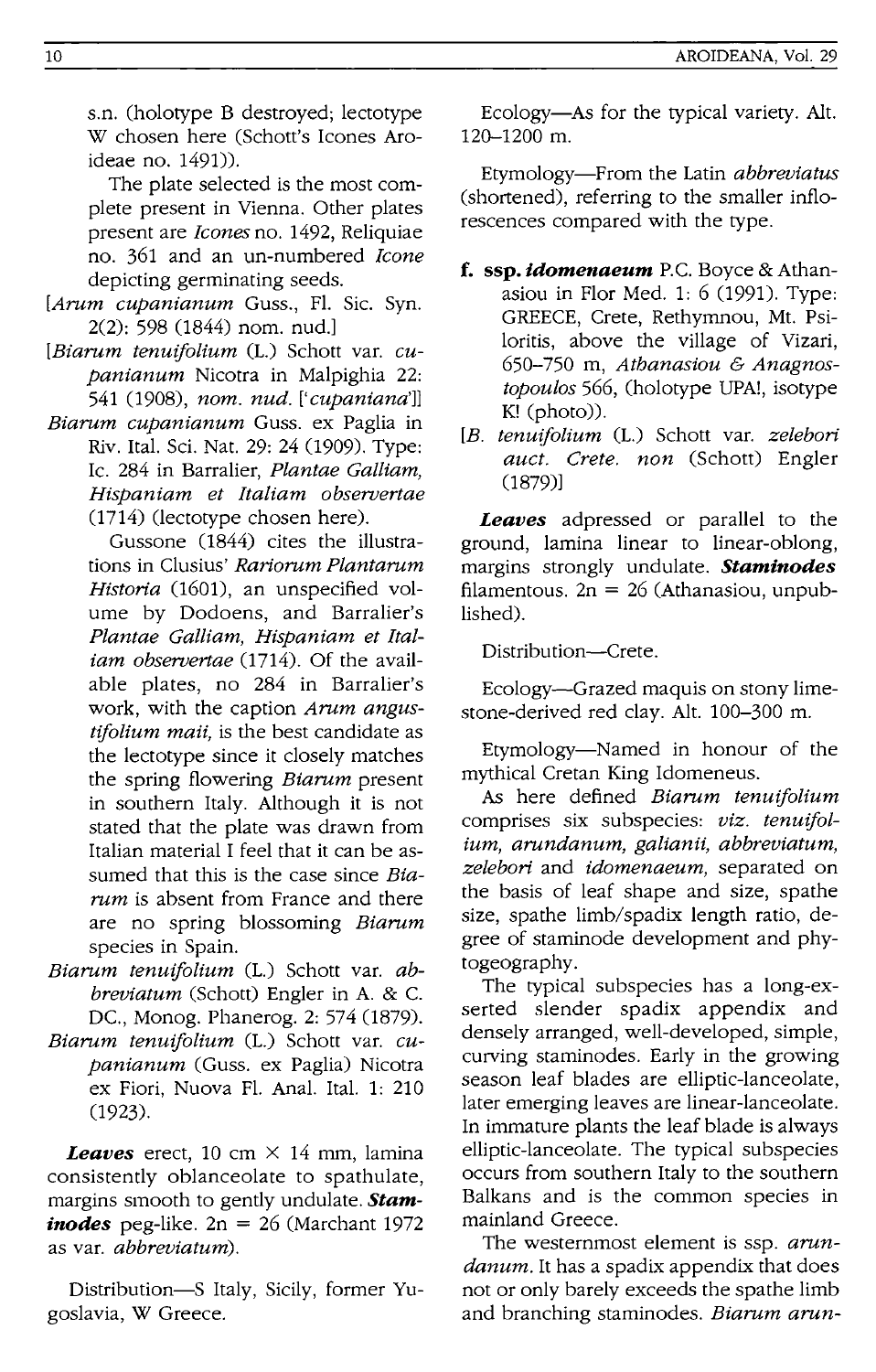*danum* is one of two common *Biarum* in southern and western Spain (the other is *B. carratracense)* where it grows on heavy red clay soils.

The easternmost subspecies, ssp. *zelebori*, is distinguished by large bulky inflorescences, with the spathe limb averaging  $20 \times 3$  cm, a robust, moderately exserted spadix appendix and rather sparse but substantial staminodes. The leaves do not display the marked heteromorphy found in the typical variety and the leaf blade is spathulate-Ianceolate, often with gently undulate margins. Subspecies *zelebori* is restricted to southwest Turkey, Rhodes, Cos and a few scattered sites on Crete.

Subspecies *abbreviatum* has erect, short spathulate leaves, usually with undulate to rarely somewhat crispulate margins. The spathe limb averages  $9 \times 1.5$  cm and is notable for its bicoloured interior, deep purple brown below with a striking green apical portion. The spadix appendix is generally only slightly longer than the spathe limb and, compared to its length, rather stout. The staminodes are rather poorly developed and peg-like. Subspecies *abbreviatum* occurs in Italy (where it has been called *B. cupanianum* Guss. ex Paglia), Yugoslavia, FYRO Macedonia, northern mainland Greece and on Corfu. It has yet to be recorded from Albania where the typical subspecies occurs, but the presence of ssp. *abbreviatum* to the south of Lake Ochrid, close to the Albanian frontier, suggests that it does occur in Albania. Italian populations of *B. tenuifolium* have been referred to as *B. cupanianum* Guss. ex Paglia. Work by Monti & Gabari (1974) concluded that *B. cupanianum* could not be maintained at specific rank and they reduced it to synonymy in *B. tenuifolium.* However, the Italian populations are somewhat different to typical ssp. *tenuifolium,* and require further scrutiny. Paglia (909) separated *B. cupanianum* from *B. tenuifolium* on differences in the leaf emergence (hysteranthous vs. synanthous), leaf lamina shape (lanceolate-elliptic vs. lanceolate to linear), leaf length (7-8 cm vs. 20 cm or more), spathe limb size and colour (limb small, short, violet

or dark purple vs. limb large, long, brown), features of the spadix appendix (<sup>1</sup>/<sub>3</sub> longer than the spathe limb thin, cylindrical, erect, dark purple with a dull grey bloom vs. 3-4 times longer than the spathe limb, thick, procumbent, reddish) and phenology (spring flowering, inflorescence odourless or smelling of goats vs. autumn flowering, inflorescence smelling of dung). Comparison of these data with the description below shows the majority of characters used by Paglia fall within the variation found in *B. tenuifolium* in the eastern Mediterranean. The morphological and phenological characters listed indicate that *B. cupanianum* agrees closely with ssp. *abbreviatum* as here defined. The one disparity concerns Paglia's description of a goat-like odour produced by *B. cupanianum* in flower. According to my own observations Italian plants of ssp. *tenuifolium* smell almost identical to plants from Greece, producing a powerful smell of horse-dung. *Biarum* plants referable to *B. cupanianum* have a sharper, more urine-like, odour when in flower. A range of diploid chromosome numbers has been recorded for *B. tenuifolium,* e.g. 16, 20, 26 (Petersen 1989) and thus the count of 2n = 16 recorded for *B. cupanianum.* (Del Caldo 1971) does not exclude its amalgamation in *B. tenuifolium.* Given the number of similarities between the taxa I feel it best to regard *B. cupanianum* as a synonym of *B. tenuifolium* ssp. *abbreviatum.* 

The remaining subspecies of *B. tenuifolium* are of more limited distribution. Subspecies *idomenaeum,* from Crete, is notable for its strongly undulate-crispulate leaves that are closely adpressed to the ground. The spathes are generally of similar size to those of ssp. *abbreviatum,* but the staminodes are densely arranged and slender. Most authors, e.g. Prime & Webb (1980); Barclay (1986) and Greuter (1973), have referred these Cretan populations to ssp. *zelebori* but this is incorrect. Although ssp. *zelebori* occurs on Crete it is quite different in appearance. Mill (1984) suggested that the smaller plants might be referable to ssp. *abbreviatum.* Morphologically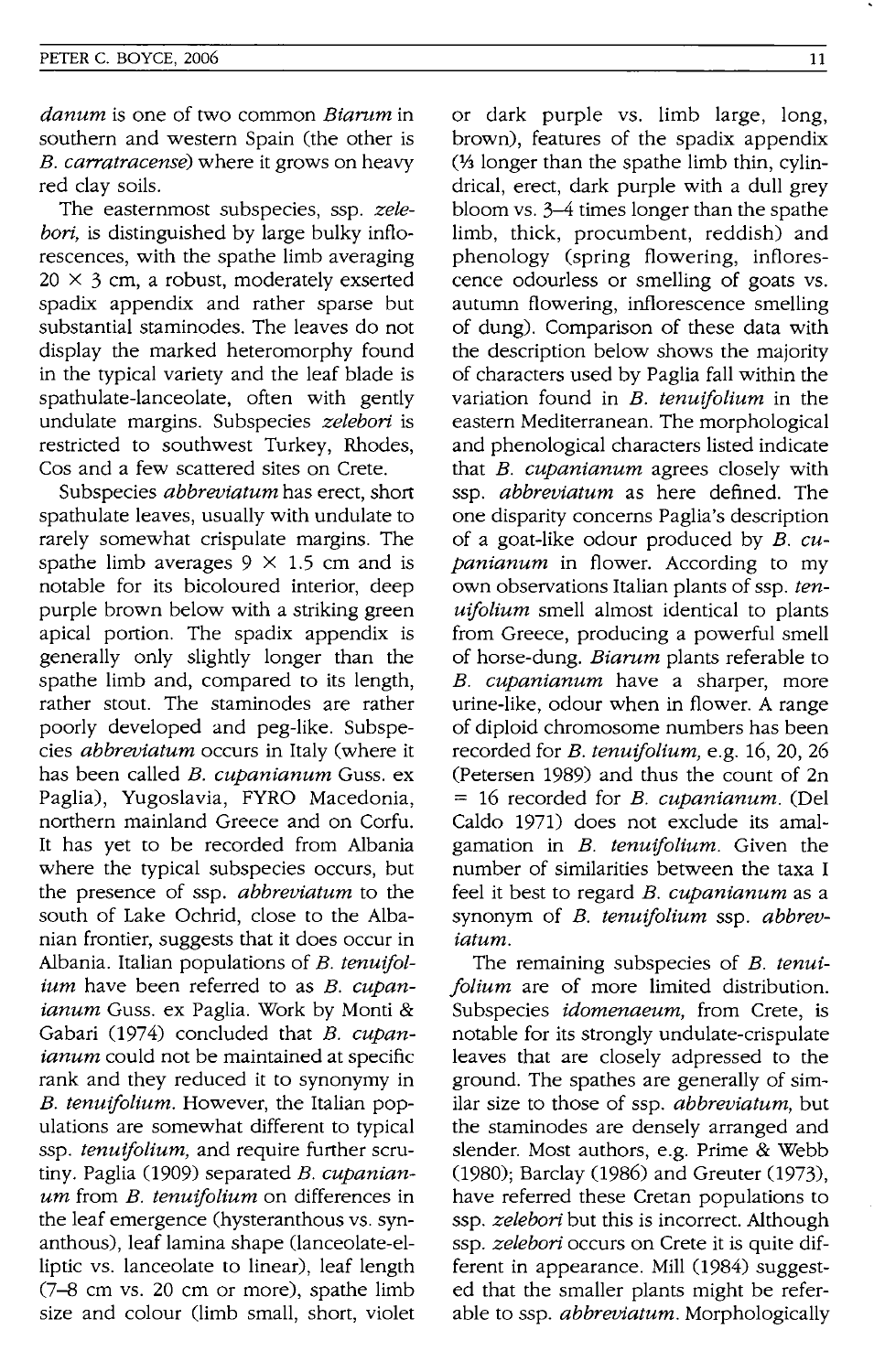ssp. *idomenaeum* is closest to ssp. *abbreviatum* but readily separable by the filamentous staminodes. Other data including cytology (see Boyce & Athanasiou, 1991) also support this.

Two subspecies occur in the Iberian peninsula: ssp. *arundanum* and ssp. *galianii.* While clearly defined by their ecological requirements-ssp. *arundanum* a plant of red clay soils derived from limestone while ssp. *galianii* is restricted to loose sandy soils-they are difficult to separate morphologically in the absence of ecological data. Talavera (1976) cites differing cytology, staminode branching and leaf lamina reduction as distinguishing characters of the then species-ranked *B. arundanum* and *B. galianii,* but the extent of disparity in the two taxa is rather insignificant. However, one feature not mentioned by Talavera, that of the arrangement of the staminodes, does appear to be characteristic. In all the material of ssp. *arundanum* and ssp. *galianii* examined the staminodes are always strictly whorled in *arundanum* and irregularly scattered in *galianii.* Quantitatively there are sufficient grounds to maintain these plants at a formal taxonomic rank.

Subspecies *arundanum* is widespread in southwestern Spain, occurring in the regions of Cadiz, C6rdoba, Granada, Malaga and Seville, and is often extremely abundant, forming extensive colonies alongside cultivated land and beside paths, it is also found in southern Portugal, Gibraltar and northern Morocco. The freshly opened spathe emits a particularly offensive odour similar to cattle dung.

Subspecies *galianii* occurs in the regions of Badajoz and Huelva near the Portuguese border where it is restricted to loose sandy soils.

*2. Biarum rhopalospadix* C. Koch, Ind. Sem. Hort. BeroI. App. 2 (1853). Type: 'Greece' (holotype B destroyed; isotype K (tracing of Koch's specimen). Epitype selected here: GREECE, Attica, Mt Hymettus, 16 May *1856, Heldreich* 512 (C, FI, G, L).

*Biarum spruneri* Boiss., Diagn. 13:5

(1853); Engler in A. & C. DC., Monog. Phanerog. 2: 574 (1879); Boiss., FI. Or. 5: 32 (1882); Engler in Engler, Das Pflanzenr. 73 (IV.23F): 136 (1920). Type: GREECE, in collibus apricis Atticae ad Phalerum portum ubi duce amiciss, Spruner florere incipientem Maii initio legi, (lectotype selected here, G-BOIS). There are several sheets collected from Phalire in the Boissier herbarium. The sheet chosen is the only Spruner collection and thus is the logical lectotype. *Ischarum spruneri* (Boiss.) Schott, Syn. Aroid. 7 *(1856). Cyllenium spruneri* (Boiss.) Schott, Gen. Aroid. t.9 (1858).

*Tuber* dorso-ventrally compressed-discoid,  $1.5-3 \times 1-1.5$  cm, offsetting sparsely, mid-brown. *Leaves* 3-5, hysteranthous, short-petiolate, bases encased by 3 or 4, 5-8 cm  $\times$  5-10 mm lanceolate, sub-fleshy, later papery, cataphylls, these mid-green drying to very pale green or creamy-white; petiole  $3-5$  cm  $\times$  2-3 mm, adaxial surface channeled distally, expanded proximally into a membranous wing, mid to rather dark green; leaf lamina oblong to oblongspathulate,  $5-11 \times 1.5-2.5$  cm, apex obtuse to sub-acute, base decurrent to cuneate, 5-6 primary lateral veins per side, margins smooth to slightly undulate, lamina mid-green. *Inflorescence* appearing in spring, moderately foetid and smelling of cattle dung, peduncle  $3-9$  cm  $\times$  2-4 mm, encased by 2 to 4,  $4-11 \times 1-1.5$  cm lanceolate, sub-fleshy, later papery, cataphylls, these mid-green drying to pale straw-yellow. *Spathe* 7-24 cm long; spathe limb oblong-lingulate to elliptic-oblong,  $5-14 \times 1-4$  cm, acute to shortly acuminate, exterior green with dense purplebrown staining, especially towards the margins and apex, interior concolorous purple-brown, occasionally very slightly greenish distally; spathe tube narrowly cylindrical, slightly inflated,  $3-5.5$  cm  $\times$  7-9 mm, margins connate for 34 of their length, exterior off-white below, purple-brown flushed above, interior white, slightly purple stained distally. *Spadix* sub-equal to shorter than the spathe limb, 8.5-14.5 cm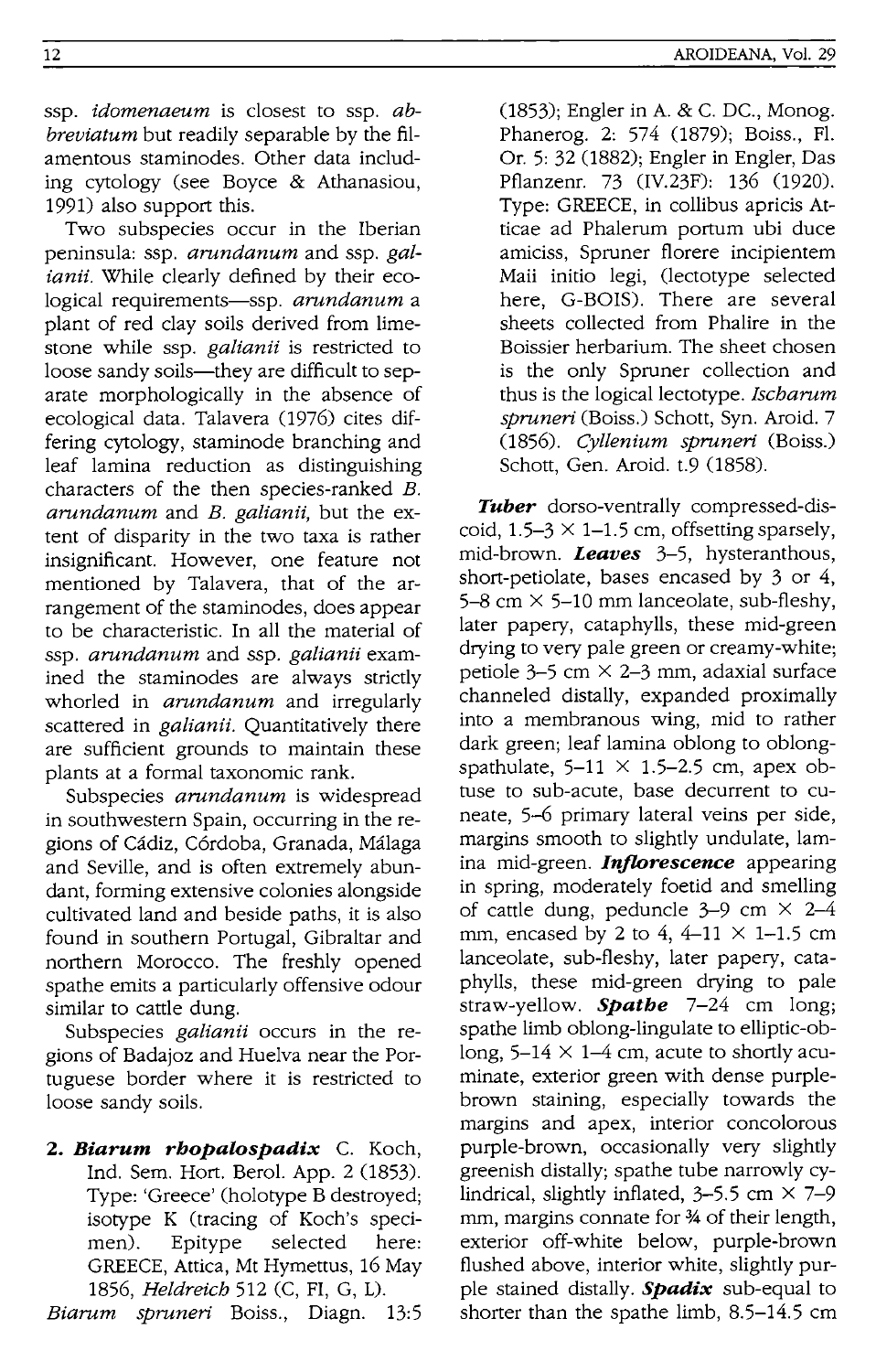long; appendix fusiform,  $\pm$  sessile, though tapering in some specimens,  $6-10.5$  cm  $\times$ 2-6 mm, deep purple. *Staminate flowers* in an oblong-cylindric zone 6-12 X ca. 4 mm diam., cream. *Interstice 11-25*  X 3-4 mm, cream. *Staminodes* covering the proximal half of the interstice, recurved, falcate, pointed, 1.5-3 mm long, mostly simple but occasionally bifid, cream. *Pistillate flowers* in a hemispherical cluster ca. 5 mm wide, 3 mm high; ovary globose, slightly dorso-ventrally flattened, 0.25 mm wide and tall, cream; stigma. ca. 0.25 mm in diam., borne on a 0.25-0.5 mm long style, stigma greyish, style purple. *Infructescence* not seen. Chromosome number not recorded.

Distribution-S Greece, (Attica, Peloponnese).

Ecology-Limestone-derived red clay in grazed fields, open hillslopes, abandoned olives groves and field margins. Alt. 150- 450 m.

Etymology-From the Greek, *rhopalo*a club or cudgel-and *spadix,* in allusion to the club-like spadix.

*Biarum spruneri* is superficially similar to *B. tenuijolium,* especially to ssp. *abbreviatum.* It may be readily distinguished by the lack of staminodes, the stigma borne on a short style, the narrow, parallel-sided spathe limb, and the considerably stouter spadix appendix. The spring flowering syndrome is also useful in distinguishing *B. spruneri* from the majority of the Greek mainland populations of *B. tenuijolium.* 

Boissier published *B. spruneri* in sect. *Biarum* based on anther dehiscence via ventral longitudinal slits and hook-like staminodes, but noted the lack of staminodes above the staminate flower zone and the well-developed style and suggested that it was intermediate between sect. *Biarum* and sect. *Ischarum.* Schott (1858) took this observation further by creating a new genus, *Cyllenium,* for *B. spruneri* citing the rostrate anther connective, the style and absence of upper staminodes as the main diagnostic features of his new genus.

The hitherto obscure name *B. rhopalospadix* must now be used for *Biarum spruneri.* 

*3. Biarum aleppicum* Thiebaut in Bull. Soc. Bot. Fr. 95: 21 (1948); Mouterde, Nouv. FI. Liban et Syrie 1: 193 (1966); Riedl in Aroideana 3: 28 (1980). Type: SYRIA, Alep, *Fr. Louis s.n.* (lectotype P!, (chosen here)). Thiebaut cited two separate collections in the protologue. There are four collections of *B. aleppicum* present in Paris, including both syntypes. The specimen chosen as the lectotype is the most complete of the cited specimens, consisting of flowering, vegetative and fruiting material. *[B. bovei* Blume var. *aleppicum*  (Thiebaut) Gombault, *in sched. nom. nud.l* 

*Tuber* slightly dorso-ventrally compressed-globose,  $3-4 \times 1.5-2.5$  cm, apparently not offsetting, mid-brown. *Leaves* 10-35, hysteranthous, long but obscurely petiolate, bases encased by 5-7,  $2-15$  cm  $\times$  10-13 mm, narrowly lanceolate cataphylls, inner cataphylls sub-fleshy, later papery, pale greenish white drying pale straw-yellow, outer cataphylls fibrous, dark brown; petiole  $3-7$  cm  $\times$  1-3 mm, abaxial surface slightly channeled distally, expanded into a membranous wing proximally, dull green, expanded portion tinged purple basally; leaf lamina linearlanceolate to oblanceolate-elliptic, 7-13 cm  $\times$  3–10 mm, apex obtuse to subacute, base long-decurrent, ca. 5 primary lateral veins per side, margins crispulate, rarely smooth, lamina mid-green. *Inflorescence*  appearing in mid-autumn; peduncle 4-17 cm  $\times$  3-5 mm, whitish, clothed with several 2-16 cm  $\times$  10-13 mm fibrous brown outer and papery, pale straw-yellow inner cataphylls. *Spathe* 14-16.5 cm long; spathe limb oblong-lanceolate,  $12-13.5 \times$ 4-5 cm, apex sub-acute, exterior pale green  $\pm$  heavily spotted deep purple, interior deep purple, occasionally with pale green mottling and spots; spathe tube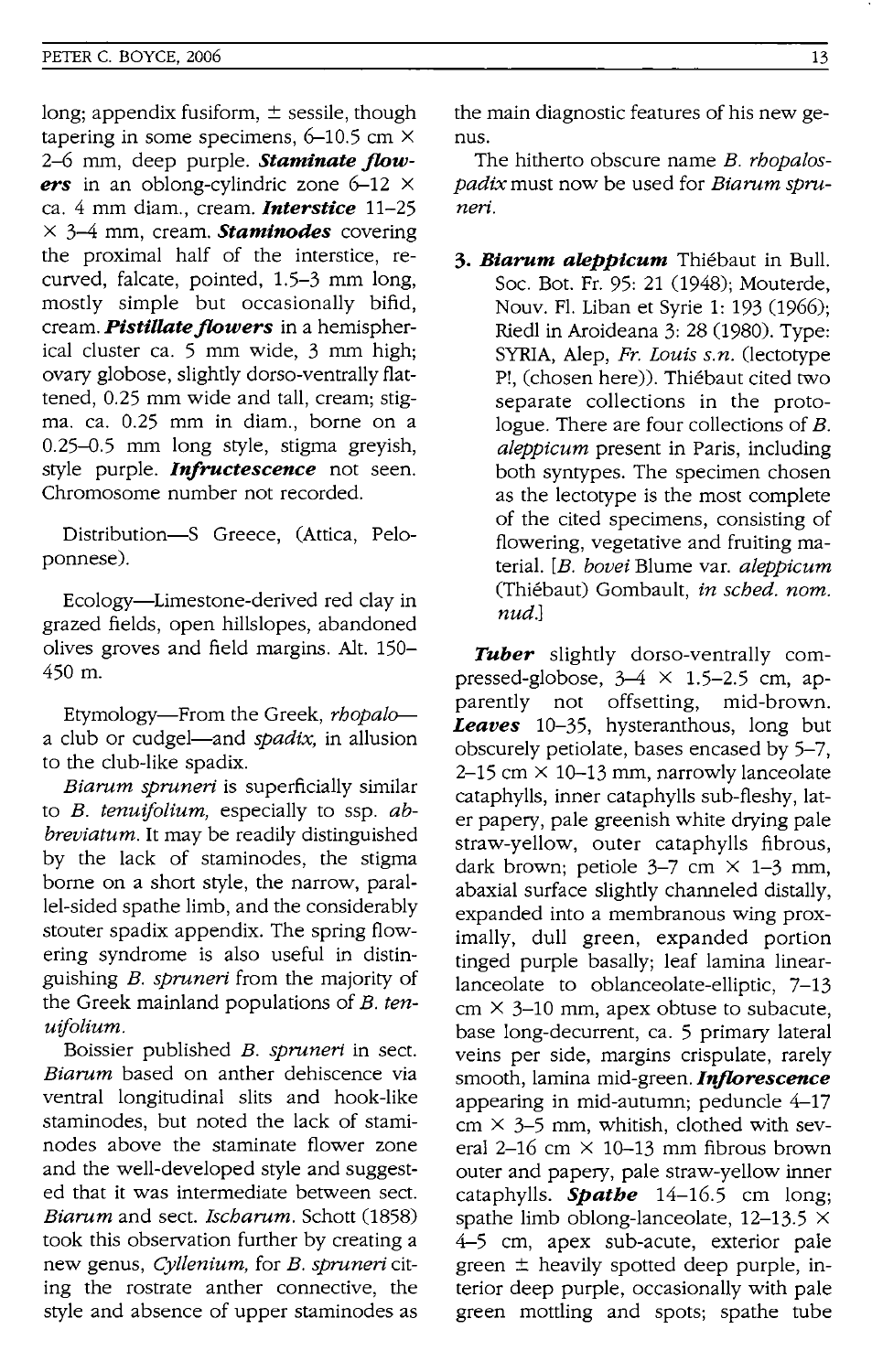slender,  $2.5-3 \times$  ca. 1.5 cm, margins free to the base, exterior white below ground, deep purple above, interior white. *Spadix*  sub-equal to the spathe limb, 11-12 cm long; spadix appendix sessile, fusiform, 8-  $8.5 \text{ cm} \times 2 - 6 \text{ mm}$ , deep purple. **Stami***nate flowers* in a zone ca. 12 mm  $\times$  1.5 mm diam., anthers cream. *Interstice* ca. 16 X 2 mm, pale cream. *Staminodes*  clothing the basal half of the interstice, densely arranged, slender, 4.5-5 mm long, purple, often a few 1-1.5 mm staminodes present high up on the interstice. *Pistillate flowers* in a hemispherical cluster ca. 2.5  $\times$  7–9 mm; ovaries oblong, 1.5 mm  $\times$ 0.5 mm, pale cream, stigma sessile, 0.25- 0.33 mm, capitate, deep purple. **Infruc***tescence* globose, ca. 2 cm diam. when semi-mature, consisting of ca. 40 berries; berries  $4 \times 5$  mm, pale lilac when ripe; seed ovoid, 5 mm  $\times$  5–6 mm, testa slightly reticulate, mid-brown. Chromosome number not recorded.

Distribution-NW Syria.

Ecology-Bare fields and plains on limestone-derived red clay soils. Alt. 250- 450 m.

Etymology-The specific epithet comes from Aleppo, a major town in northwestern Syria and the type locality of the species.

*Biarum aleppicum* is related to *B. carducborum* and *B. angustatum.* From either species *B. aleppicum* is readily distinguished by having the spathe tube margins free almost to the base and by the sessile stigmas. *Biarum aleppicum* has many more leaves than either *B. angustatum* or *B. carducborum,* although the leaf shape approaches that of *B. angustatum.* 

*4. Biarum angustatum* (Hook.f.) N.E.Br. in Journ. Linn. Soc. 18: 255 (1881); Engler in Engler, Das Pflanzenr. 73 *(N.23F):* 142 (1920); Koach & Feinbrun in Feinbrun, FI. Palaestina 4: 338 (1986); Koach in Rotem 28 t.19, 20 (1988). Type: ISRAEL, Tiberias, September-October 1860, *Hooker* & *Hanbury s.n.* (holotype K!). *Iscbarum* 

*angustatum* Hook.f. in Bot. Mag. 104, t.6355 (1878).

*Tuber* dorso-ventrally compressed-discoid,  $2-5(-7) \times 1.5$  cm, sparsely offsetting, mid-brown. *Leaves* 3-5, hysteranthous, long-petiolate, bases encased by 3-6, 4.5- 8.9 cm  $\times$  7.5-15 mm, lanceolate-elliptic cataphylls, inner cataphylls subfleshy, later papery, dirty white drying straw-yellow, outer cataphylls fibrous, brown, drying slightly darker; petiole 13–17 cm  $\times$  2.5–3 mm, adaxial surface slightly channeled distally, expanded into a narrow wing proximally, mid-green; leaf lamina narrowly lanceolate-elliptic,  $13.5 \times 1.5$  cm, apex acute, base long-decurrent, 4-5 primary lateral veins per side, margins smooth, mid-green. *Inflorescence* appearing in the autumn, strongly foetid of horse dung and urine; peduncle 5.5-9 cm  $\times$  2.5 mm, encased by several 3–10 cm  $\times$ 8-15 mm sub-fleshy, later papery, cataphylls, these very pale greenish white, pale creamy white on drying. *Spathe* 19- 24cm long; spathe limb narrowly lanceolate,  $12-18 \times 3-5$  cm, apex acute, exterior mid-green spotted and stained brownish purple, interior deep brownish purple, sometimes fading to green apically; spathe tube narrowly cylindric,  $3-3.5 \times$  ca. 1 cm, margins connate for ca.  $\frac{3}{4}$  of their length, exterior whitish, stained deep purple towards the apex, interior white, slightly purple stained near the apex. *Spadix*  slightly shorter than the spathe limb, 11.5- 17 cm long; spadix appendix slender-cylindric,  $13-14.5 \times$  ca. 1.5 mm, deep brownish purple. *Staminate flowers* in zone  $13-15 \times 33.5$  mm, anthers off-white. *Interstice*  $12-15 \times 1-2$  mm, off-white. *Staminodes* arranged mostly at the base of the interstice though with scattered rudimentary filaments higher up; filaments slender, 2.5-4 mm long, directed downwards, white. *PistiUate flowers* in a hemispherical cluster, ca. 8 mm  $\times$  4 mm high; ovaries bottle-shaped  $2-2.5 \times 1-1.25$ mm, purple, style  $1.5-2$  mm  $\times$  ca. 0.2 mm wide, purple, stigma sub-capitate, ca. 0.3 mm in diam, white. *Infructescence*  slightly compressed-globose, consisting of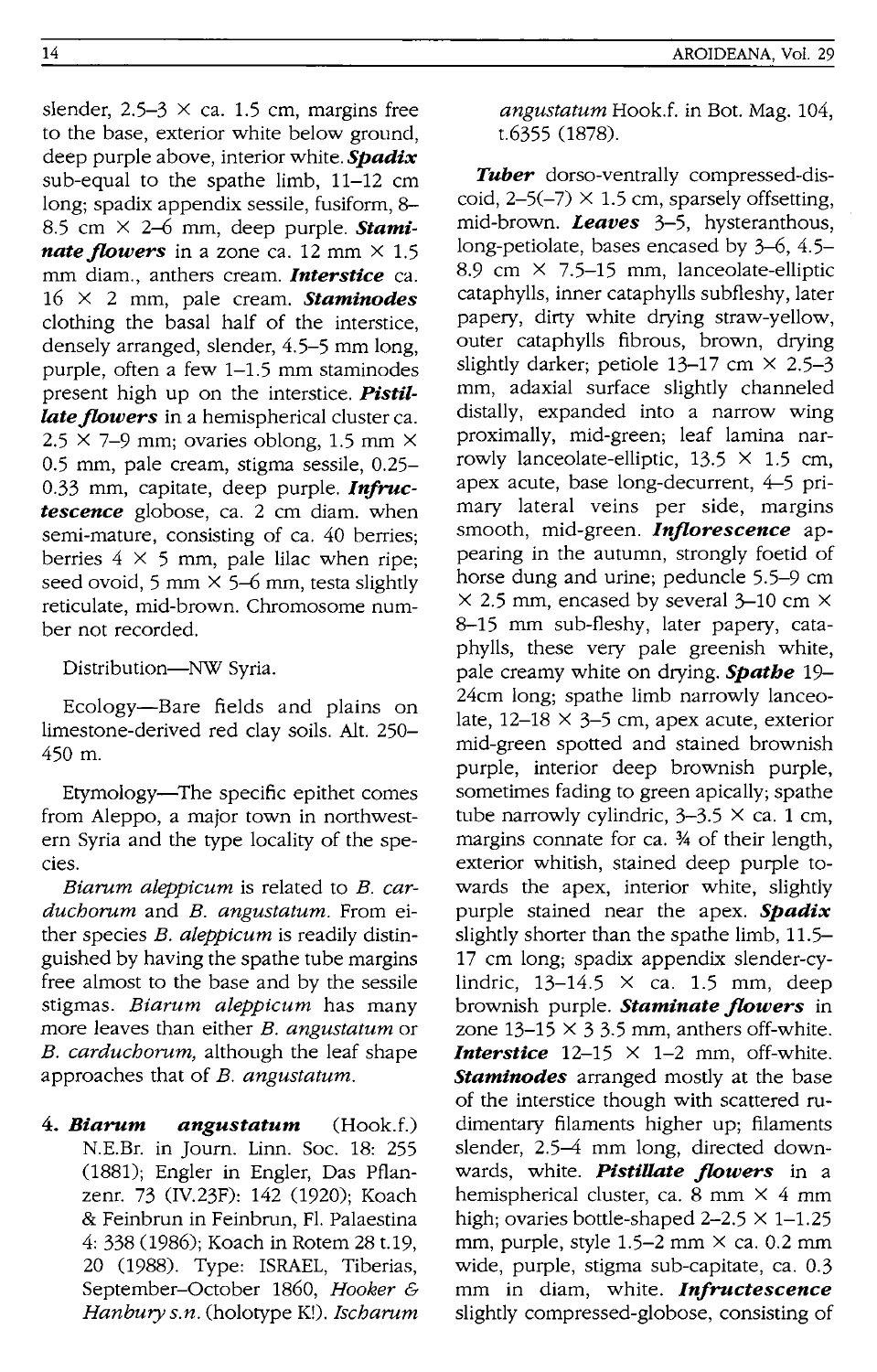ca. 40 berries; berries ca.  $5 \times 6$  mm, dirty white, seeds globose, ca. 5 mm diam., testa brown, slightly reticulate. Chromosome number not recorded.

Distribution-Syria, Israel. Its presence in Lebanon has yet to be confirmed.

Ecology-Limestone-derived red clay soils in open, grazed, sometimes almost completely bare fields, undisturbed lake side fields. Alt. 75-350 m.

Etymology-The specific epithet comes from the Latin *angustus,* narrow, in allusion to the narrow leaves in comparison to the remainder of *Ischarum*, the genus into which the name was first published.

A large-flowered species that although fairly common in the wild has been seldom collected. *Biarnm angustatum* is outwardly very similar to *B. carduchorum* when in flower but is easily separated by the downward directed staminodes and narrower leaves with only 4 to 5 primary lateral veins per side. Another point of separation concerns the distribution of the species. *Biarum angustatum* is essentially a 'coastal' species, restricted to Syria and Israel. *Biarum carduchorum* is an inland species, distributed from southeastern Turkey and northwestern Syria through Iraq and into Iran.

- *5. Biarum carduchorum* (Schott) Engler in A. & C. DC., Monog. Phanerog. 2: 575 (1879) & in Engler, Das Pflanzenr. 73 (IY.23F): 137 (1920); Mill in Davis, Fl. Turkey 8: 57 t.2 no.14 (1984); Riedl in Townsend, Fl. Iraq 8: 194 (1985). Cyllenium carduchorum Schott, Prodr. Syst. Aroid. 65 (1860). Type: TURKEY, Kurdistania, Schirwan (S, irvan), *Kotschy s.n.* (holotype W destroyed; lectotype W, chosen here, Schott's Icones no. 1825)). There are four illustrations present in Vienna *(leones* nos. 1824-1827), the one selected is annotated 'Kurdistan Schirwan bei Kariig'.
- *Biarnm platyspathum* Bornm. in Feddes Rep. Nov. Sp. 5: 57 (1908). Type: IRAN, Persiae austro-occidentalis

provincia Farsistan, ad Bascht et Fahliun, 12 November 1905, *Herzfeld s.n.*  (holotype B destroyed; lectotype B (selected here (drawing of the holotype made by Bornmüller)). *B. carduchornm* (Schott) Engler var. *platyspathum* (Bornm.) Engler in Engler, Pflanzenr. 73 *(N.23F):* 137 (1920).

- *B. platyspathum* (Bornm.) Engler var. *bakhtyarnm* Parsa in Kew Bull. 4: 36 (1949). Type: IRAN, Fars, Abe Bariq (Abibarik, about 6 miles from E Assupas), 1 September 1885, *Stapf s.n.*  (holotype K).
- *[B. angustatum* (Hook.f.) N.E.Br. var. *kurdistanicum* Zohary, *in sched. nom. nud.l*
- [B. bakhtyarum Stapf, in sched. nom. *nud.l*

**Tuber** dorso-ventrally compressed-discoid,  $4-7$  cm  $\times$  1.5-2.5 cm, sparsely offsetting. *Leaves* 3-5, hysteranthous, longpetiolate, bases encased by 3 to 5, 6-14(-  $24 \times 1 - 2$  cm sub-fleshy, later papery, cataphylls, these pale whitish green, pale straw-yellow on drying; petiole slender, 5-  $9(-26) \times 2-4$  mm wide, expanded proximally into a membranous wing, dull green, wing paler; leaf lamina elliptic to spathulate-elliptic,  $5-12 \times 2.5-5$  cm, apex subacute to rather obtuse, base briefly decurrent, 5-7 primary lateral veins per side, margins smooth, dull mid-green. *Inflorescence* appearing in late autumn; peduncle  $4-13(-24)$  cm  $\times$  2-4 mm, dirty white, clothed with several  $3-11(-23) \times 1-2$  cm sub-fleshy, later papery, cataphylls, these whitish green, pale straw-yellow on drying. *Spathe* 12-18(-31) cm long; spathe limb lanceolate to lanceolate-elliptic, 8- $14(-25) \times 2 - 3(-4.5)$  cm wide, apex acute to attenuate, exterior pale green to whitish yellow usually  $\pm$  speckled with dull purple, interior deep brown purple, becoming paler and eventually green distally; spathe tube slender,  $4-6 \times 0.75-1.5(-2.5)$  cm wide, margins connate for ca. 34 of their length, exterior dirty white where buried, purple where exposed, interior white, stained purple especially basally and towards the opening. *Spadix* sub-equal to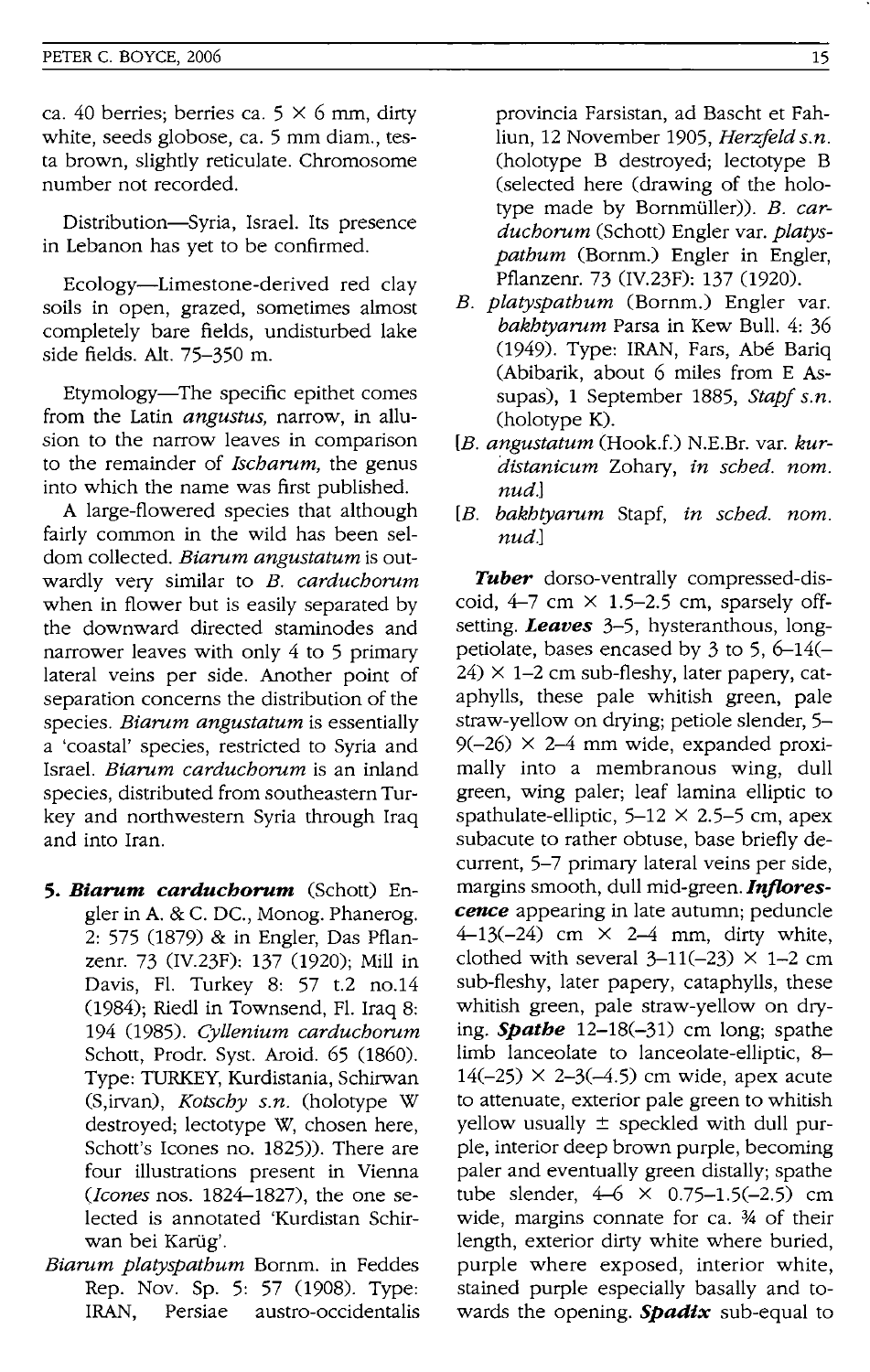but rarely exceeding the spathe limb, 13- 18(-32) cm long, spadix appendix slender cylindric,  $9-12(-28)$  cm  $\times$  2-4 mm, deep purple. *Staminate flowers* in a zone 15-  $25 \times 2 - 3.5$  mm, anthers cream  $\pm$  stained deep purple. *Interstice* 2-3 cm X 2-3 mm, deep purple, occasionally somewhat paler than the appendix. *Staminodes*  densely arranged at the base of the interstice directly above the pistillate flowers and usually extending ca. half way up the interstice; filaments directed upwards, 3-7 mm long, those higher up the interstice shorter than those lower down, purple. *Pistillate flowers* in a hemispherical cluster ca.  $7 \times 7$  mm; ovaries squatly bottle-shaped,  $1.5-2 \times 0.75$  mm, pale cream, style ca. 0.33 mm long, purple, stigma subcapitate, ca. 0.25 mm in diam, purple. *Infructescence* not seen. 2n = 24 (Marchant 1972 as *B. platyspathum).* 

Distribution-S and SE Turkey, Syria, Iraq, W Iran.

Ecology-Bare limestone-derived red clay hill slopes, in open situations, field margins, long-follow fields. Alt. 290-2,750 m.

Etymology-After the name of an ancient tribe, the Carduchi, that inhabited the region of southeastern Turkey where the type was gathered.

*Biarum carduchorum* is fairly widespread, occurring from southern and southeastern Turkey to southern Iran. There is some variation in the populations and names have been published to account for this. However, any variation present is generally of little or no taxonomic significance. The type of the plant described by Parsa (1949) as var. *baktaryanum* on the basis of a narrow spathe with a whitish yellow exterior, is almost identical to the illustration in Vienna that serves as the type of *B. carduchorum. Biarum platyspathum* is a particularly vigorous form of *B. carduchorum.* 

*Biarum carduchorum* is most readily separated from *B. angustatum* by the upward-directed staminodes and the consid-. erably wider leaves. As pointed out above,

*B. carduchorum* is found further inland than *B. angustatum.* 

*6. Biarum eximium* (Schott & Kotschy) Engler in A. & C. DC., Monog. Phanerog. 2: 576 (1879) & in Engler, Das Pflanzenr. 73(IV.23F): 139 (1920); Mill in Davis, FI. Turkey 8: 57 (1984); Mathew, The Smaller Bulbs 16 (1987). *Ischarum eximium* Schott & Kotschy in Oesterr. Bot. Wochenbl. 4: 81 (1854). Type: TURKEY, Taurus, [prope Adana, in via romana versus Miaret Chan, 60 m, 28 September 1853, *Kotschy*  3431 (holotype W destroyed; isotypes G-BOIS, K, M, P).

*Tuber* dorso-ventrally compressed-discoid,  $3-7 \times 2-3$  cm, rarely offsetting. *Leaves* hysteranthous, long-petiolate, bases encased by several  $5-\overline{7}$  cm  $\times$  7.5-12 mm lanceolate-elliptic cataphylls, these pale greenish white, occasionally purplespotted apically, drying dark straw-yellow; petiole 5-11 cm  $\times$  4-6 mm, mid-green, adaxial surface broadly channeled distally, expanded into a narrow membranous wing proximally; leaf lamina elliptic, 10-  $12.5 \times 3 - 3.5$  cm, apex sub-acute, base decurrent, ca. 9 primary lateral veins per side, margins smooth, mid-green. *Inflorescence* appearing in autumn, strongly foetid; peduncle  $1-3$  cm  $\times$   $3-5$  mm, off white, encased by several  $2-4$  cm  $\times$  5-9 mm wide smooth pale straw-yellow cataphylls. *Spathe* 9-13 cm long; spathe tube cylindrical, 4-4.5 cm long, ca. 2 cm wide, moderately inflated, margins connate for ca. *V*<sub>2</sub> their length, exterior green with much purple staining and spotting distally; interior white, stained purple proximally; spathe limb broadly elliptic,  $8-11 \times 3.75-$ 5 cm wide, rounded distally, exterior green with numerous irregular purple spots, interior deep brown-purple. *Spadix* slightly shorter than the spathe limb, 9-10.5 cm long; spadix appendix fusiform, 7-7.5 cm  $\times$  5-7 mm, purple, sometimes slightly paler than the spathe limb. *Staminate flowers* in a zone 12–14 mm  $\times$ 4-5 mm wide, purple; *Interstice* 25 mm long, ca. 4 mm wide, purple. *Staminodes*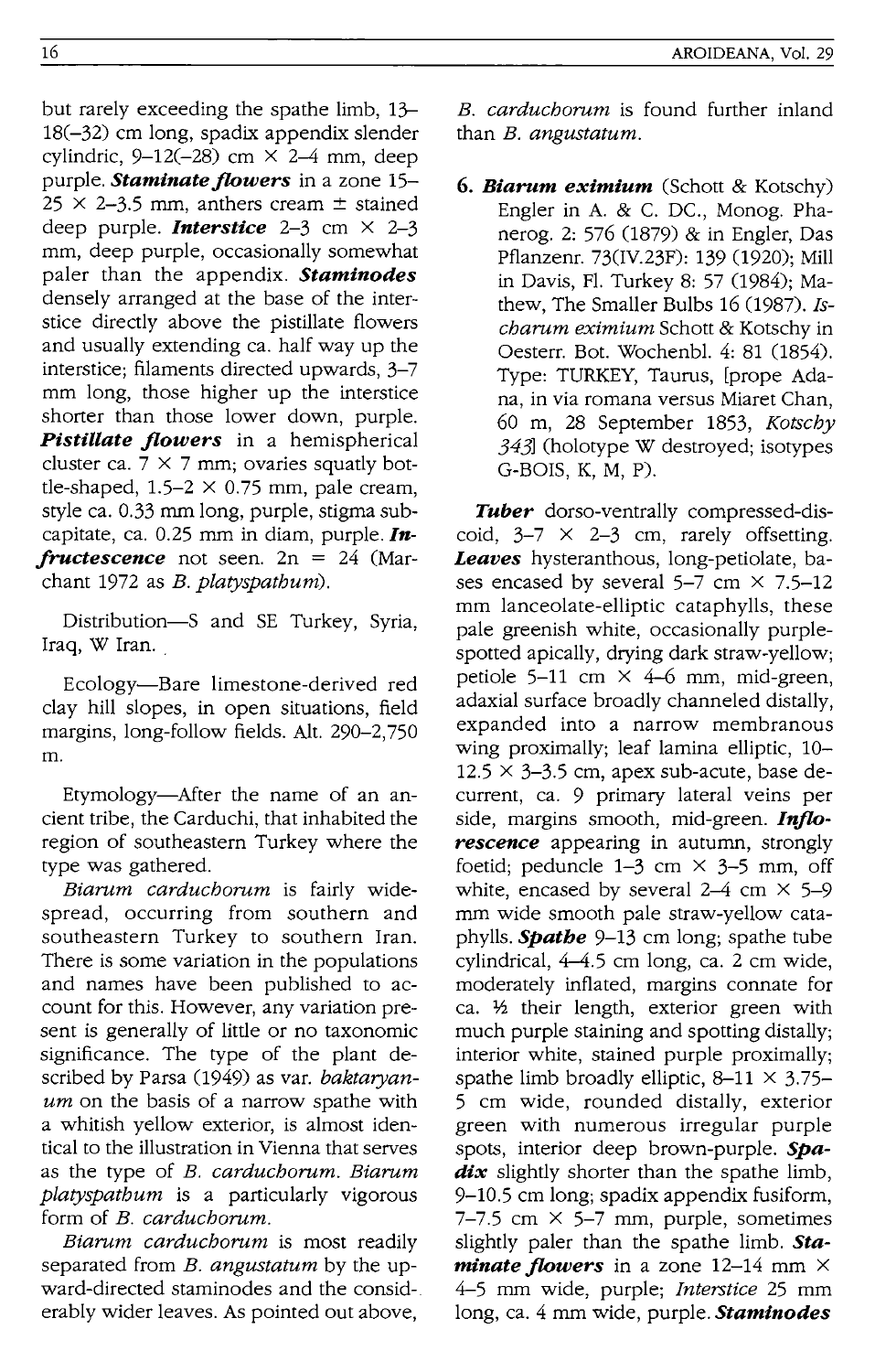distributed  $\pm$  evenly over the entire length of the interstice, filaments ca. 5 mm long, purple. *Pistillate flowers* in a hemispherical cluster, ca. 10 mm  $\times$  3 mm tall; ovaries oblong, ca. 2 mm  $\times$  0.7 mm, cream below, purple above, style ca. 1-1.5 mm long, purple, stigma capitate, purplish grey. *Infructescence* a globose cluster of ca. 40 pyriform berries 2.5-3 cm in diam.; berries ca. 5  $\times$  8 mm, dull white  $\pm$  stained purple; seeds ovoid, ca. 4-5 mm in diam., mid-brown, testa reticulate.  $2n = 16$  (Marchant 1972).

Distribution-S Turkey, Jordan.

Ecology-limestone-derived red clays in open habitats. In Jordan it occurs in stony loamy soils in semi-desert. Alt. ca. 200 m.

Etymology-Either from the Latin *eximius* (unexpected) or *eximie* (exceptionally). The exact derivation is unclear.

*Biarum eximium* differs from all other species of subgenus *Ischarum* in that the staminodes are evenly distributed over the entire length of the interstice between the male and female flower zones. Examination of a wide range of material of other species, particularly *B. carduchorum* and *B. angustatum,* revealed that although the main area of staminode distribution was directly above the pistillate flowers, in many individuals staminodes were present on the upper portion of the interstice, although usually in a depauperate condition.

*Biarum eximium* has been little collected and were it not for the large number of isotypes, it would be poorly known. The other collections in European herbaria are *Siehe* 22 (dry sterile material with a single spirit-preserved inflorescence in B) and *Dinsmore* 11725 from Jordan. This latter collection is most interesting since, to date, *B. eximium* has not been collected in the area between the type locality in southern Turkey and this Jordanian site. El-Eisawi (1981) sites another collection (Thab'a (Dab'a) Reserve, ca. 50 km south of Amman, along the road to Aqaba, Al-Eisawi 8861) which is deposited in the University

of Jordan herbarium (AMM). Although I have not seen this specimen, I have examined living plants collected by Salmon and Lovell very close to the same site in 1988. Further collections of *B. eximium,*  particularly from Turkey, would be most desirable.

*7. Biarum bovei* Blume, Rumphia 1: 114 (1836); Engler in A.& C. DC., Monog. Phanerog. 2: 577 (1879) & in Engler, Das Pflanzenr. 73(IV.23F): 140 (1920); Mill in Davis, Fl. Turkey 8: 58 (1984); Riedl in Townsend, Fl. Iraq 8: 195 (1985); Koach & Feinbrun in Feinbrun, Fl. Palaestina 4: 337 (1986); Koach in Rotem 26 t.17,18 (1988). Type: LEBANON, Mt liban, 1832, *Bove* 379 (holotype L; isotypes G, K, P).

The material in Leiden has been annotated as the isotype by Nicolson. Blume (1836) states that the material that he based the description of *B. bovei* on was in both the Leiden and Paris herbaria. Both sets of material have been annotated by Blume and furthermore Blume worked out of Leiden. Since the Leiden specimens are in reasonably good condition while those in Paris are rather poor, it is preferable that the Leiden material is regarded as the holotype.

- *Caladium bovei* (Blume) Steud., Nomen. Bot. ed.2, 1: 249 (1840).
- *Ischarum bovei* (Blume) Schott, Syn. Aroid. 7 (1856).
- *Biarum bovei* Blume var. *blumei* Engler in A. & c. DC., Monog. Phanerog. 2: 577 (1879). Type: as for *B. bovei* Blume.
- *Biarum homeid* Blume, Rumphia 1: 115 (1836). Type: SYRIA, Aleppo, *Rauwolff* s.n. (holotype not traced).
- *Ischarum homeid* (Blume) Schott, Syn. Aroid. 8 (1856) *["homaid'J.*

*Tuber* globose, slightly compressed dorsally, 1.5-3.5 cm in diam., offsetting sparsely. *Leaves* 3-12, hysteranthous, bases encased by several  $4-11 \times 1-1.5$  cm sub-fleshy, later papery, cataphylls, these pale green to dirty white, drying to off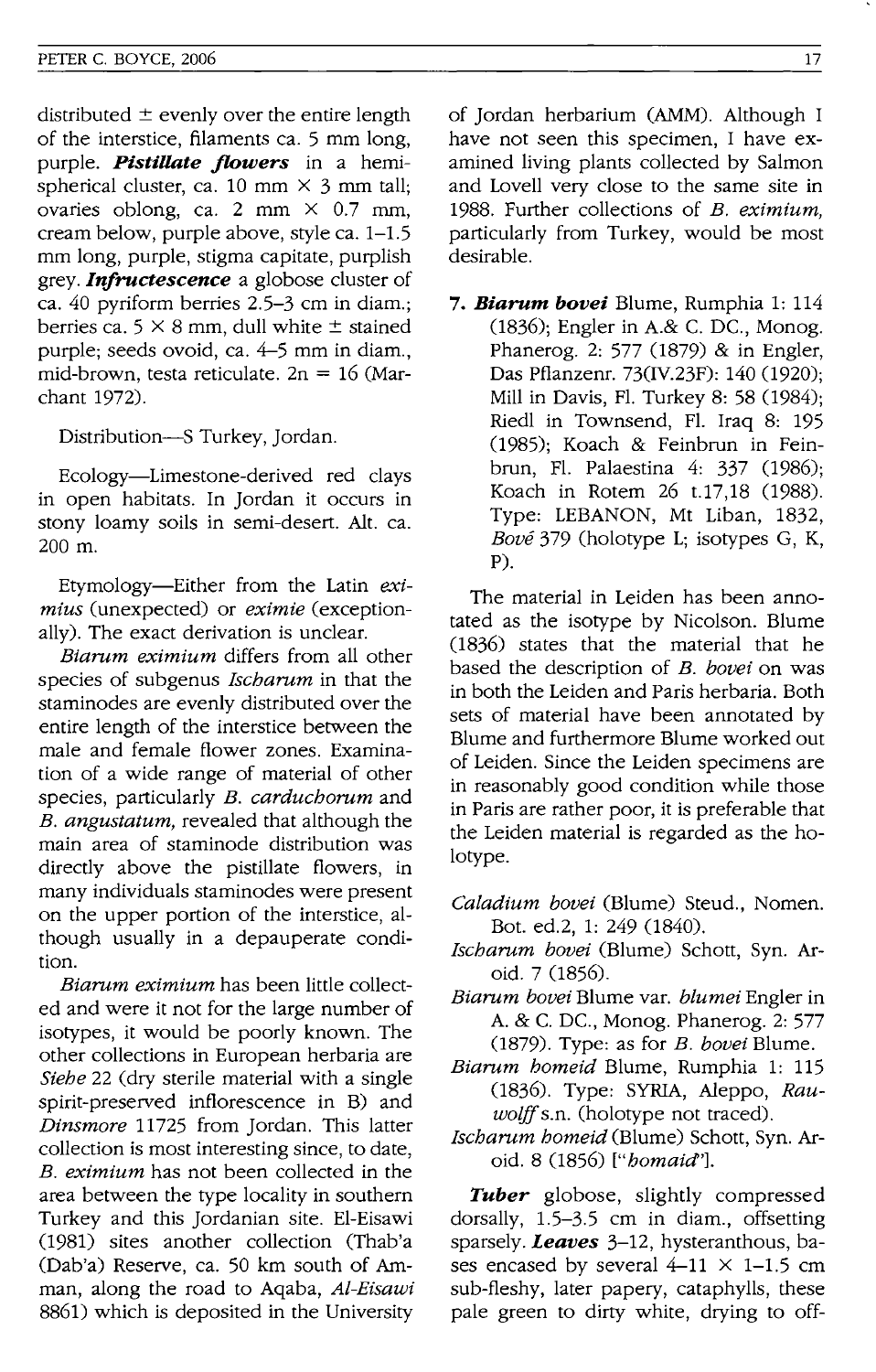white; petiole 5–9 cm  $\times$  3–5 mm, adaxial surface slightly to rather strongly channeled distally, expanded proximally into a wide membranous wing, mid-green, wing paler; leaf lamina lanceolate-oblong to ovate-Ianceolate with 6-8 primary lateral veins per side,  $5-10 \times 1.5-4$  wide, margins smooth to undulate, more rarely crispulate, mid-green. *InjIorescence* appearing in late autumn, 7-19 cm long, strongly malodorous of horse dung; peduncle 4-7 cm long, encased by numerous  $5-9 \times 1-1.5$ cm sub-fleshy, later papery, cataphylls, these pale green, dull straw-yellow on drying. *Spathe* limb lanceolate to linear-Ianceolate,  $5-14.5 \times 1.75-3$  cm, margins flat and  $\pm$  smooth, exterior dull green with some purple staining or spotting, especially towards the margin, interior deep purple-brown; spathe tube globose-cylindric to globose, margins connate for ca. 14 of their length,  $2.5-4 \times$  ca. 1.5 cm in diam., exterior off-white, dull green with slight purple staining where exposed, interior pale green, heavily stained purple at the base. *Spadix* 9–14 cm long; spadix appendix narrowly fusiform,  $6-10$  cm  $\times$ 2.5-3 mm, deep purple. *Staminate flowers* in a zone  $8-12 \times 3-4$  mm diam., cream. *Interstice* 1.5-2 cm  $\times$  2-3 mm., cream, stained purple in the lower quarter. **Staminodes** few to many, clustered in a zone ca. 1 cm long directly above the pistillate flowers; bristles filiform, 5-15 mm long cream, tinged purple basally. *Pistillate flowers* in a hemispherical cluster ca.  $9 \times 6$  mm, ovaries pale cream, style 1.5  $\times$ 0.25 mm, purple, stigma capitate, purple. *Infructescence* a globose cluster of ca. 40 pyriform-globose berries 2.5-3 cm in diam.; berries ca.  $7 \times 4$  mm, pale lilac-grey with purple tinges when ripe; seeds globose, ca. 4-4.5 mm in diam., pale brown, testa reticulate. Chromosome number not recorded.

Distribution-Turkey, Syria, Lebanon, Israel, Iran and Iraq.

Ecology-Limestone-derived red clays in open situations, hill slopes, grazed pasture, field margins. Alt. 800-1,750 m.

Etymology-Named for the collector of the type material.

*Biarum bovei* has been confused with *B. kotsehyi* and *B. pyrami* both in the field and in herbaria. Part of the trouble appears to stem from the scarcity of true *B. bovei* in herbaria coupled with the fact that the most of the type specimens are pressed in such a way that comparative analysis is rather difficult. In addition, confusion with the Afro-Iberian *B. dispar* has led to the belief that *B. bovei* is consistently variable throughout its range when, in fact, the variation has a clear geographical basis. Schott understood this and published names to account for the various populations; e.g. *Ischarum crispulum* and I. *earsaami* (Kunth) Schott. *Biarnm erispulum* is morphologically constant in the field and restricted to a small region: the provinces of Adana and Hatay in southern Turkey and in northern Syria. There is, however, a western extension to Cappadocia in the Siehe collection Berlin, discussed below. The differences that distinguish *B. erispulum* from *B. bovei* are rather minor. I have reduced it to varietal rank within *B. bovei.* 

The supposed presence of *B. bovei* in Sardinia (Monti & Gabari, 1974) is problematic and, on the basis of material flowered in cultivation, would appear to be the result of a misidentification. Monti & Gabari (1974) only briefly discussed the Sardinian populations of *B. bovei.* Recently I have been sent living material of *B. bovei*  collected in Sardinia by Josef Bogner. On flowering it was clearly referable to B. *dispar.* 

*8. Biarum crispulum* (Schott) Engl. in Bot. Jahrb. 5: 334 (1884). Type: 'IRAQ, ad Arcem Semiramidis' (but see note below), Kotschy, cult. Schoenbrunn (holotype W destroyed; lectotype G-BOIS, chosen here: TUR-KEY: Adana, Kassan Oghlu (Hasanoglu) Gorumse (Giiriimze) valley, 21 May 1859, Kotschy 442).

The type locality stated by Schott for *Ischarum crispulum* is possibly in error.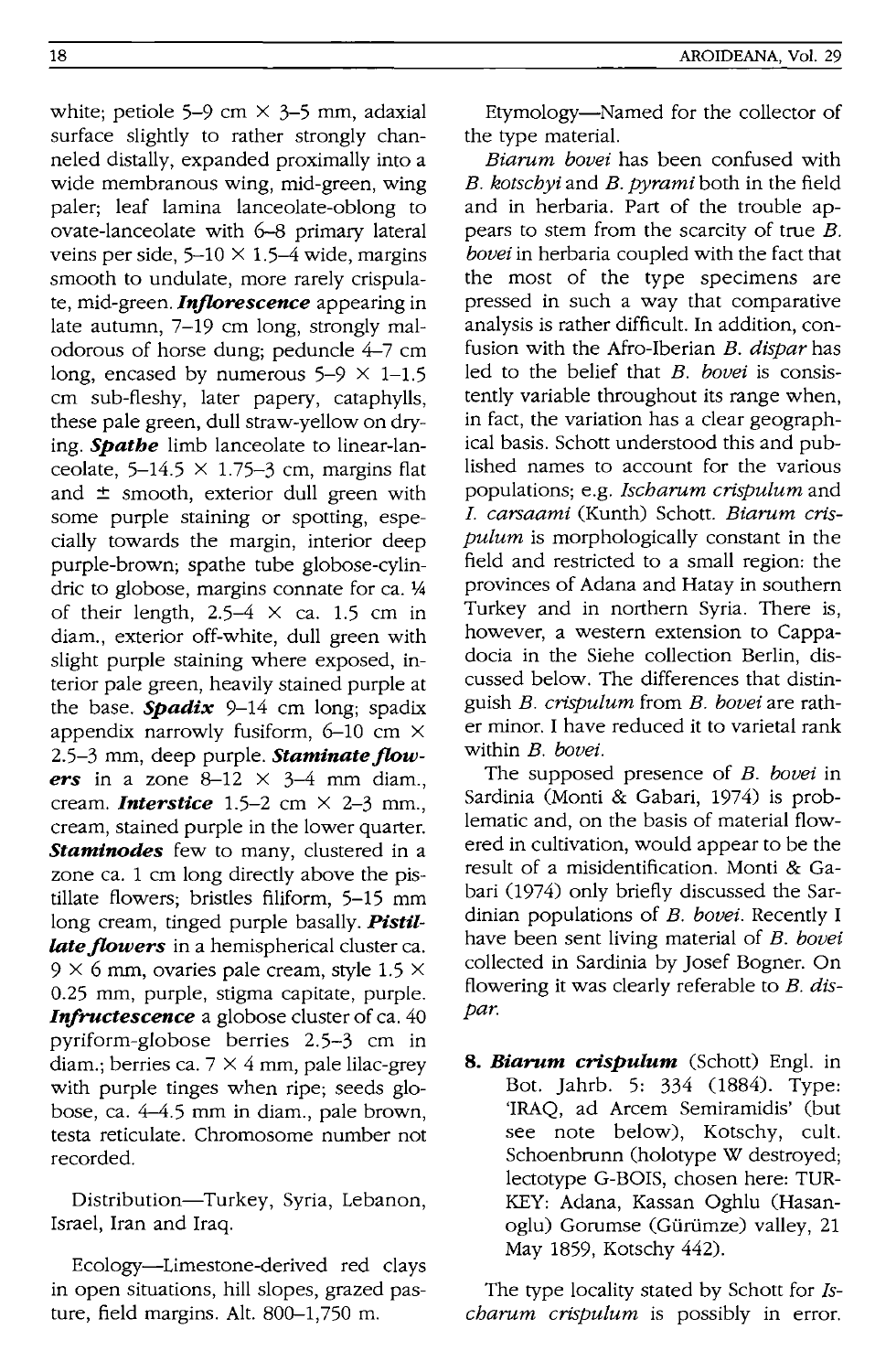Several of Schott's *Ischarum* protologues state the type locality to be Semiramis but, as pointed out by Mill (1984) when discussing *B. pyrami,* Semiramis is in Iraq, whereas the annotations on the type material of *B. pyrami* state that is was collected near the Ceyhan River, Adana, in southern Turkey. Given the paucity of authenticated Iraqi *B. bovei* (with which *B. crispulum* is much confused) collections, it seems likely that *I. crispulum* originated from either northwestern Syria or south eastern Turkey. This is further supported by more recent records of this taxon from these areas but not, as yet, from Iraq. The illustration in Vienna (W) of living material of the lectotype (Schott, */cones Aroideae*  no. 2141), is annotated in Schott's hand as *I. crispulum* with the data 'Kassan Oghlu, Gorumse, Kotschy 1859', i.e., from Gürümze, Adana, southern Turkey. *Ischarum crispulum* Schott, Prodr. Syst. Aroid. 68 (1860).

- *Calla orientalis* 1., Sp. PI. ed.2: 1373 (1763). Type: *'Arum carsamf Rauw*  it. 115. Halepi in montosis (L), *nom. rejic.*
- *Arum carsaami* Kunth, Enum. PI. 3: 25 *(1841), nom. illeg.* Type as for *Calla orientalis.*
- *Eminium carsaamii* (Kunth) Schott, Syn. Aroid. 17 (1856), *nom. illeg.*
- *Ischarum carsaamii* (Kunth) Schott, Prodr. Syst. Aroid. 67 (1860), *nom. illeg.*
- *Biarum bovei Blume β carsaami* (Kunth) Boiss., FI. Or. 5: 34 (1882) *['karsaamit'].*
- *Biarum orientale* (L.) Druce in Bot. Exc. Club Brit. Isles 3(5): 415 (1914)
- *[Ischarum christmannii* Siehe *in sched. Berol. nom. nud.l* A flowering specimen collected by Siehe *(Siehe* s.n.) preserved in alcohol in Berlin (B) is annotated *Ischarum (Biarum) christmannii* Siehe. I have been unable to trace any publication place for the name. The specimen is clearly referable to *B. crispulum.*

*Tuber* globose, slightly compressed

dorsally, 1.5-3.5 cm in diam., offsetting sparsely. *Leaves* 3-12, synanthous, bases encased by several  $4-11 \times 1-1.5$  cm subfleshy, later papery, cataphylls, these pale green to dirty white, drying to off-white; petiole 5–9 cm  $\times$  3–5 mm, adaxial surface slightly to rather strongly channeled distally, expanded proximally into a wide membranous wing, mid-green, wing paler; leaf lamina lanceolate-oblong to ovate-lanceolate with 6-8 primary lateral veins per side,  $5-10 \times 1.5-4$  wide, margins smooth to undulate, more rarely crispulate, midgreen. *Inflorescence* appearing in late autumn to early winter, weakly odorous of sour milk, 7-11 cm long; peduncle 4-7 cm long, encased by numerous  $5-9 \times 1-1.5$ cm sub-fleshy, later papery, cataphylls, these pale green, dull straw-yellow on drying. *Spathe* limb linear-triangular, 5-14.5  $\times$  1–1.5 cm, margins incurved and strongly crispulate, exterior dull green with some purple staining or spotting, especially towards the margin, interior dark greenish purple; spathe tube globose-cylindric to globose, margins connate for ca. % of their length,  $2.5-4 \times$  ca. 1.5 cm in diam., exterior off-white, dull green with slight purple staining where exposed, interior pale green, heavily stained purple at the base. *Spadix* 4-10 cm long; spadix appendix narrowly fusiform,  $3-8.5$  cm  $\times$  2.5-3 mm, deep greenish purple. *Staminate flowers* in a zone  $8-12 \times 3-4$  mm, cream, thecae tipped deep purple. *Interstice 1.5-2*  cm  $\times$  2-3 mm., cream, stained purple in the lower quarter. *Staminodes* few to many, clustered in a zone ca. 1 cm long directly above the pistillate flowers; bristles filiform, 5-15 mm long cream, tinged purple basally. *Pistillate flowers* in a hemispherical cluster ca.  $9 \times 6$  mm, ovaries pale cream, style  $1 \times 0.5$  mm, purple, stigma capitate, purple. *Infructescence* a globose cluster of ca. 40 pyriform-globose berries 2.5-3 cm in diam.; berries ca. 7 X 4 mm, pale lilac-grey with purple tinges when ripe; *seeds* globose, ca. 4-4.5 mm in diam., pale brown, testa reticulate. Chromosome number not recorded.

Distribution-S Turkey (provinces of Adana, Hatay and Konya), NW Syria.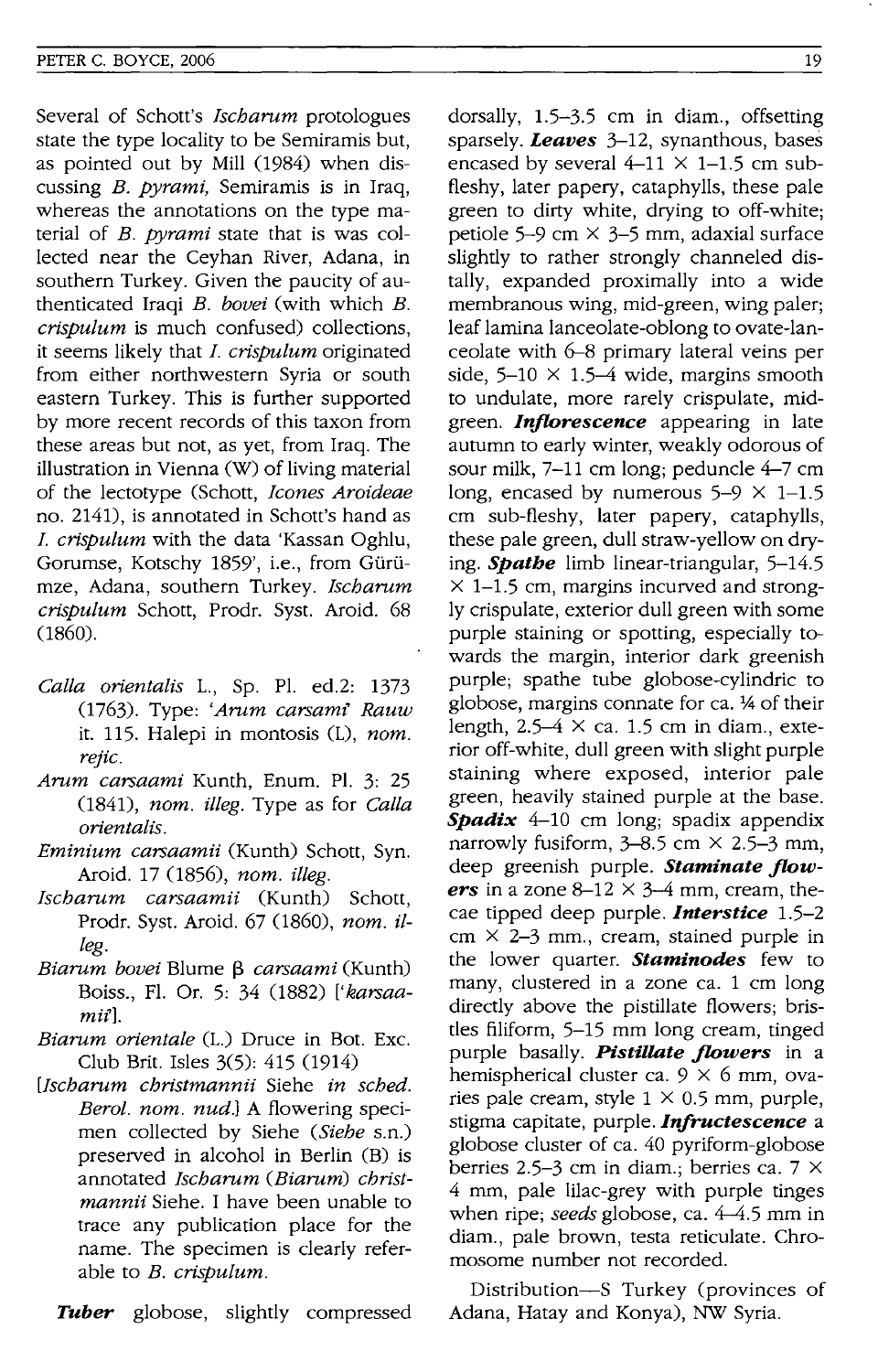Ecology-Limestone-derived red clays in open situations, hill slopes, grazed pasture, field margins. Alt. 650-900 m.

Etymology-The epithet *crispulum* refers to the crispulate spathe limb margins.

Since publication *B. crispulum* has been universally treated as a synonym of *B. bovei* although *B. crispulum* is readily separable by its synantherous leaves, the narrow, incurved and heavily crispulate spathe margins, and a spadix appendix smelling of sour milk (dung in *B. bovei*).

*Biarnm crispulum* is the commonest *Biarum* in NW Syria, forming extensive colonies in bare red soil to the north of Aleppo.

- *9. Biarum dispar* (Schott) Talavera in Lagascalia 6(2): 293 t.l, D, D1 (1976); Talavera, Valdés & Galiano, Fl. Vasc. de Anda!. Occ. 3: 210 (1987). (1976). *Ischarnm dispar* Schott, Syn. Aroid. 7 (1856). Type: ALGERIA, Constantine, mountains, October 1838, *Bove s.n.*  (holotype W destroyed; isotypes FI, G, OXF, P).
- *Biarum numidicum* Parl., Fl. Ital. 2: 243 (1857) ("1852") nom. superfl. Type: as for *B. bovei* Blume.
- *B. macroglossum* Pomel, Nouv. Mat. Fl. Adant. 2: 390 (1874). Type: ALGERIA, Vallé du Chélif, Tell, terrains argileux (holotype not traced).
- *B. longifolium* Pomel, Nouv. Mat. F!. Atlant. 2: 391 (1874). Type: ALGERIA, Nador de Tiaret, au pied des rochers (holotype not traced).
- *B. rnpestre* Pomel, Nouv. Mat. Fl. Adant. 2: 391 (1874). Type: ALGERIA, Miliana, Boghar, cavités des rochers calcaires (holotype not traced).
- *B. bovei* Blume ssp. *dispar(Schott)* Engler in A. & c. DC., Monog. Phanerog. 2: 587 (1879).
- *B. bovei* Blume ssp. *dispar* (Schott) Engler var. *viride* Battandier in Bull. Soc. Bot. Fr. 28: 269 (1881) *["viridis"].* Type: not designated (AL?).
- *B. bovei* Blume ssp. *dispar* (Schott) Engler var. *rnpestre* (Pomel) Battandier &

Trabut in Trabut, Fl. d'Aiger 17 (1884) *["rnpestris'* 'l.

- *B. bovei* Blume ssp. *dispar* (Schott) Engler var. *zanonii* Pamp. in Nuov. Giorn. Bot. Ital. 24: 124 (1917). Type: LIBYA, Raaba, steppe, 2 December 1916, *Pampanini* 216 (lectotype Fl, chosen here). Pampanini cites two specimens in the protologue, the other (Guarcia, 27 December 1916, *Pampanini 189)*  consists of leaves and fruit, while that chosen is in flower and thus the better choice as lectotype.
- *B. bovei* Blume ssp. *dispar* (Schott) Engler var. *purpureum* Engler in Engler, Pflanzenr. 73 (IV.23F): 141 (1920). Type: ALGERIA, Thikilmouth, Constantine, in pasquis argilloso petrosis summi montis Mansourah, 10 November 1868, *Paris* 293 (lectotype B, chosen here; isolectotypes FI, G, K, P). The collection selected is the best of those cited by Engler. I have chosen the Berlin specimen as the lectotype since it was undoubtedly seen by Engler.
- *B. bovei* Blume ssp. *dispar* (Schott) Engler var. *macroglossum* (Pome!) Maire & We iller, Fl. de l'Afr. Nord 4: 247 (1957). Type: Not cited.
- *B. bovei* Blume ssp. *dispar* (Schott) Engler var. *macroglossum* (Pomel) Maire & Weiller f.
- *longifolium* (Pome!) Maire & Weiller, Fl. de I'Afr. Nord. 4: 247 (1957). Type: Not cited.

**Tuber** globose-discoid,  $2.5-4 \times 2-3.5$ cm, mid-brown. Leaves 4-10, hysteranthous, long petiolate, bases encased by 3 to 5, 8-14(-16) cm  $\times$  3-10(-15) mm lanceolate sub-fleshy, later papery cataphylls, these pale greenish white at first, drying pale straw-yellow; petiole 10-17 cm long, 2-3 mm wide, adaxial surface strongly channeled distally, expanded into a wide membranous wing proximally, mid-green; leaf lamina oblong-elliptic,  $6-8 \times 3-3.5$ cm, apex cuneate to rounded, base obtuse to sub-acute, ca. 3-6 veins per side, margins smooth, lamina mid-green, very rarely bullate. *Inflorescence* appearing in late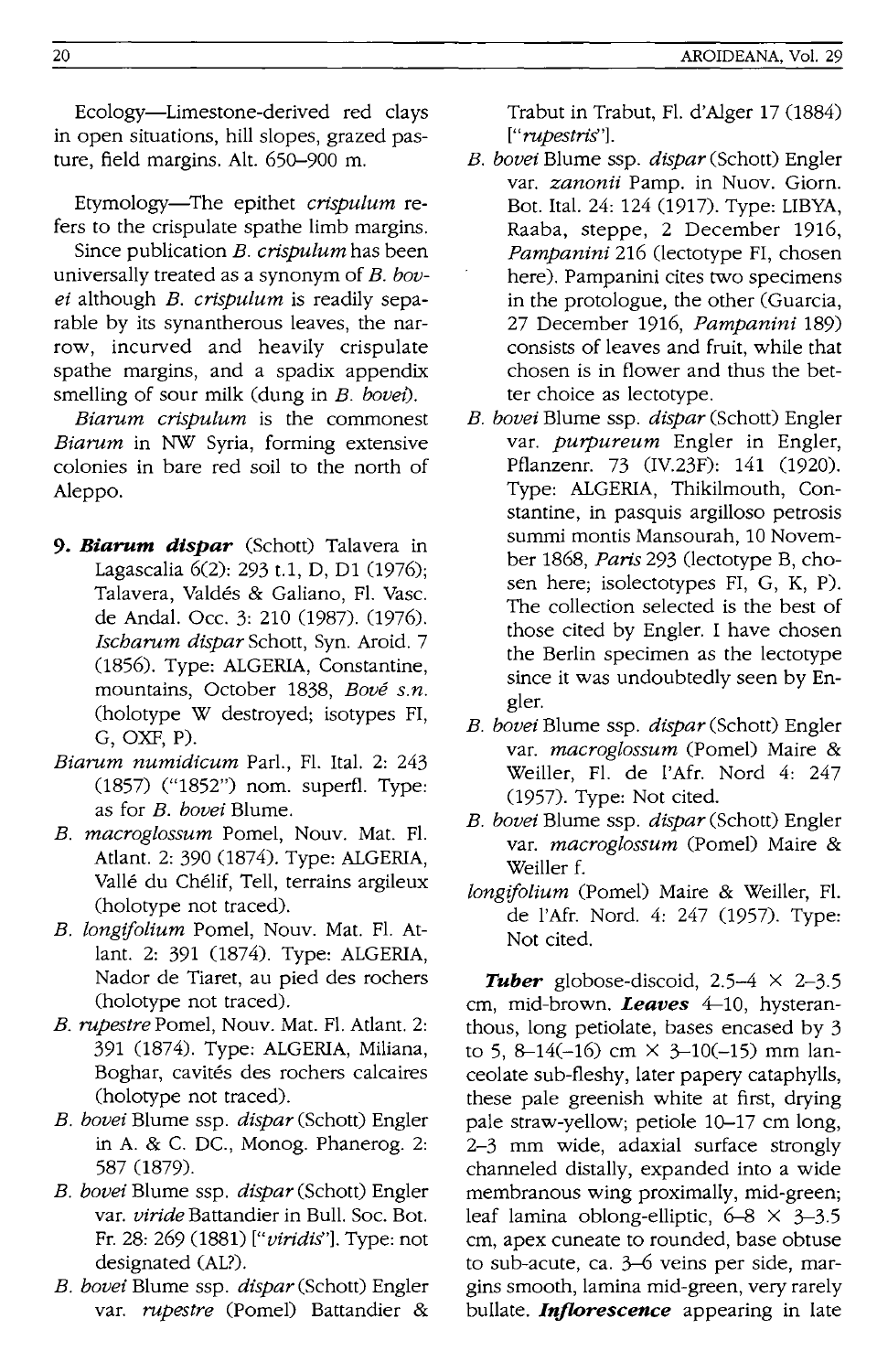summer to autumn, smelling moderately of cattle dung and carrion; peduncle 3--9 cm  $\times$  3-5 mm, clothed by few to many 2-9 cm  $\times$  5-12 mm papery, pale creamy white cataphylls. *Spathe* 8-10(-14) cm long; spathe limb lanceolate, 6-8(-12) cm  $\times$  4-12 mm, apex acute to acuminate, exterior green  $\pm$  heavily blotched and stained purple-brown, rarely unstained, interior deep purple-brown, paler distally, rarely entirely dull green; spathe tube oblong-globose, strongly inflated,  $2-3 \times 1.5-$ 2.5 cm wide, margins fused for  $4/4$  of their length, exterior pale green, occasionally stained purple-brown towards the opening, interior off-white distally, deep purple proximally. *Spadix* sub-equal to just exceeding the spathe limb, 8-12 cm long; spadix appendix slender fusiform, 6.5-11 cm X 3-5 mm, deep purple-brown. *Staminate flowers* in a zone  $9-13 \times 3-6$ mm, deep purple. *Interstice* 12-20 X 3- 6 mm, deep purple. *Staminodes* situated at the base of the interstice, few to many, thickened-filiform, 2-10 mm long, deep purple. *Pistillate flowers* in a hemispherical cluster  $2.5-4 \times 3-7$  mm wide; ovary 2-3 mm long, cream; style  $1-1.5 \times$ 0.25 mm, purple, stigma capitate, ca. 0.5 mm in diam., grey-purple. *Infructescence* globose, 1.6-3 cm in diam., consisting of ca. 35 berries; berries  $4-6 \times 4-5$ mm, pale whitish lilac when ripe; seed globose, ca. 5 mm in diam, testa reticulate, pale brown. 2n = 74 (Chiappini & Scrugli 1972, Talavera 1976).

Distribution-SW Spain, N Morocco, N Algeria, N Tunisia, N Libya, Sardinia.

Ecology-Open stony fields, rocky hill slopes, crevices and chimneys in limestone rocks, field margins, track sides, disused olive groves. Alt. 25-250 m.

Etymology-From the Latin *dispar,* unlike, unequal, but in which context is not known.

This interesting species has been much confused with the closely allied *B. bovei*  from the eastern Mediterranean. It can be distinguished readily by the interstice which is approximately twice as long as the staminate flower zone, the presence of fewer and more scattered staminodes, and the narrower mature leaf blade. The overall size of the inflorescences has been used previously as a diagnostic feature, *B. dispar* having a smaller inflorescence than B. *bovei.* While this appears to be true for the North African populations of *B. dispar,* it does not necessarily hold true for Spanish populations, which are often as large as, if not larger, than typical *B. bovei.* However, part of the apparent size overlap between the species appears to be due to a previously overlooked taxon, *B. mendax,*  which displays dimensions in excess of both *B. dispar* and *B. bovei* and is readily separable from either. References to B. *bovei* in the Flora of Libya (El Gadi 1977) are referable to *B. dispar.* 

- *10. Biarum olivieri* Blume, Rumphia 1: 115 (1836); Engler in A. & c. DC., Monog. Phanerog. 2: 580 (1879) & in Engler, Pflanzenr. 73 (IY.23F): 142 (1920); Koach & Feinbrun in Feinbrun, Fl. Palaestina 4: 339 (1984); Koach in Rotem 26 t.21,22 (1988). Type: EGYPT, *Olivier* & *Bruguiere*  s.n. (holotype P; isotypes K, L). *Ischarum olivieri* (Blume) Schott, Syn. Aroid. 8 (1856) & in Miq., Ann. Mus. Bot. Lugd.-Bat. 1: 278 (1864).
- *Biarum alexandrinum* Boiss., Diag. 13: 6 (1853). Type: Egypt, near Alexandria, *Cadet de Fonteney s.n.* (holotype not traced). *Ischarum alexandrinum*  (Boiss.) Schott, Syn. Aroid. 8 (1856). *Leptopetion alexandrinum* (Boiss.) Schott, Gen. Aroid. t.8 (1858).

*Tuber* globose to somewhat sub-cylindric, 7.5-20 X 5-25 mm. *Leaves* 3-8, hysteranthous to synanthous, long-petiolate, bases encased by 2 to 4, 5–14 cm  $\times$  5–13 mm, lanceolate, sub-fleshy, later papery, cataphylls, these green at first, drying greenish white; petiole  $4-11(-16)$  cm  $\times$  1-2 mm, adaxial surface channeled distally, expanded proximally into a membranous wing, pale green; leaf lamina linear to linear-lanceolate, rarely lanceolate, 7-14 cm  $\times$  2.5-10 mm, apex acute to sub-acumi-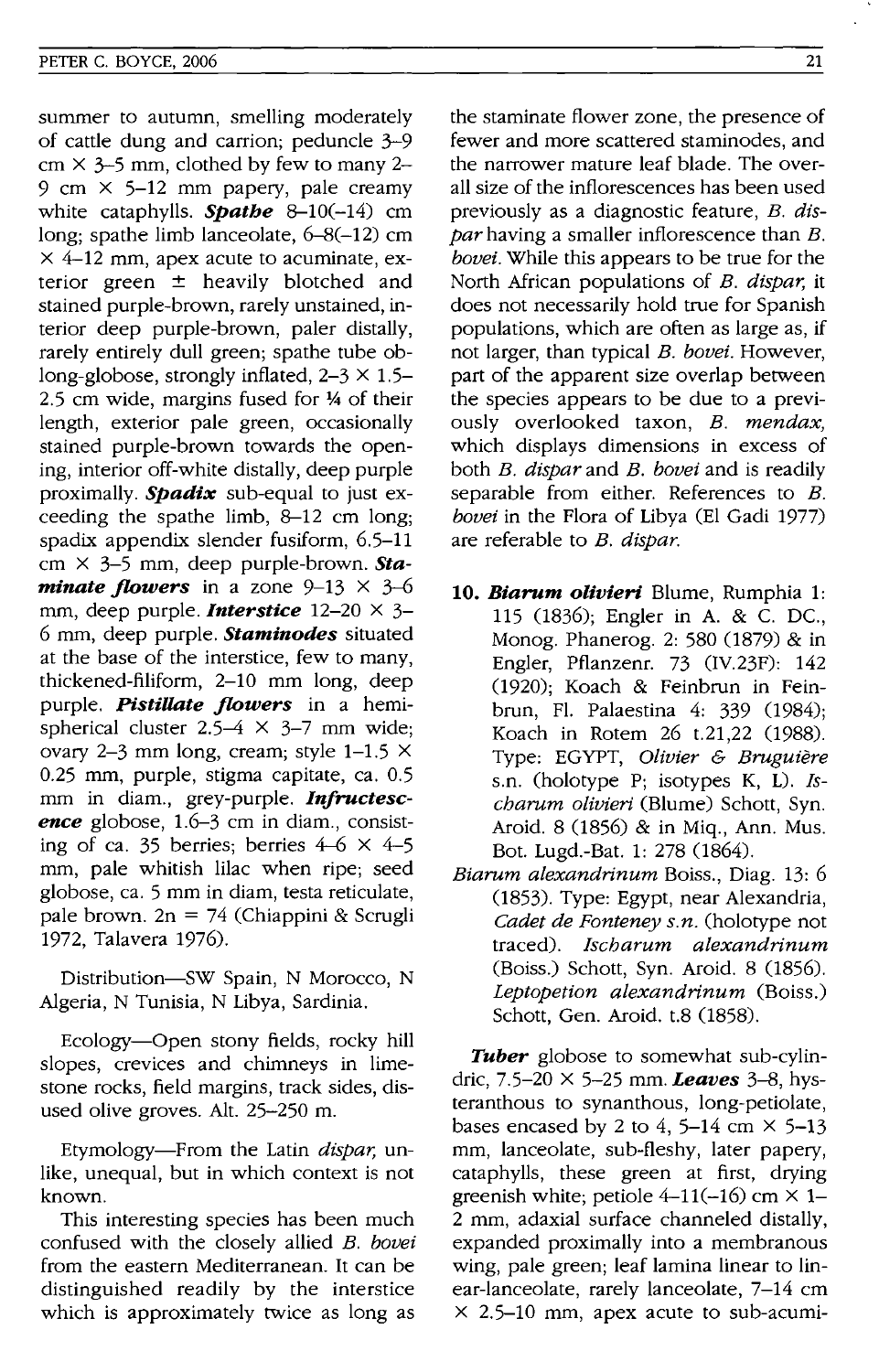nate, base decurrent to rounded or subtruncate, ca. 3-5 veins per side, margins undulate to crispulate, lamina pale to midgreen. *Inflorescence* partially encased by 2-3 cataphylls, the spathe tube often partially to completely buried. **Spathe** 3-8 cm long; spathe limb linear, the margins incurved,  $1-6$  cm  $\times$  1.5-3 mm, exterior midgreen; interior dull purple, rarely olive green; spathe tube ovoid, strongly inflated,  $1-2.5 \times 0.75-1.5$  cm, margins connate for their whole length, exterior pale to midgreen, sometimes flushed purple towards the opening, interior deep purple. *Spadix*  subequal to the spathe limb, 2.5-8 cm long; spadix appendix filiform, 2-6.5 cm X 0.5-1 mm, deep purple. *Staminate flowers* in a zone  $3-4$  mm  $\times$  ca. 1 mm diam., anthers scattered to rather dense, purple. *Interstice*  $4-5 \times ca$ . 0.75 mm, deep purple. *Staminodes* few, often absent, filiform, situated at the base of the interstice, 2-3 mm long, purple. *Pistillate flowers* in a hemispherical cluster 2-4 X  $3-4$  mm; ovaries bottle-shaped, ca.  $1-5 \times$ 0.75 mm, cream, style ca.  $1 \times 0.15$  mm, purple, stigma capitate, ca. 0.33 mm in diam., purple-grey. *Infructescence* globose, ca. 1.1-2 cm in diam., often enclosed in the persistent spathe tube, head consisting of ca. 25-30 berries; berries globose, ca. 5 mm in diam., pale whitish-purple when ripe; seed spherical, ca. 3 mm in diam., testa ± smooth, elaiosome barely developed, pale brown. Chromosome number not recorded.

Distribution-N Egypt, S Jordan, S Israel.

Ecology-In consolidated sand in open situations, often close to the coast. Alt. 5- 500 m.

Etymology-Named after Guillaume Antoine Olivieri, a French naturalist who travelled extensively in Asia Minor during the late eighteenth century.

*Biarum olivieri* is a curious species that is allied to *B. bovei, B. dispar* and *B. crispulum* but is separable by the linear to linear-Ianceolate leaves, the much thinner, almost papery, spathe texture, the fully connate spathe tube margins and the filamentous spadix appendix. The floral odour produced by *B. olivieri* is also distinctive. Both *B. dispar* and *B. bovei* produce a dung-like odour which, although unpleasant, is not nauseating; *Biarum olivieri* produces a disgusting smell of soured milk when in blossom, similar to that produced by *B. crispulum.* The habitat favoured by *B. oliVieri,* consolidated sand, is quite different from the heavy red clays favoured by *B. bovei,* B. *dispar* and *B. crlspulum.* 

To date *B. olivieri* is known from three locations. The type locality is an area of sub-coastal sands on the Egyptian coast where it forms extensive colonies in association with *Arisarum vulgare* Targ.- Tozz. and *Eminium spiculatum* (Blume) Schott. A second, more recently discovered, site is in the Negev Desert in southern Israel, while in 1995 Chris Lovell collected *B. olivieri* in Jordan on the road from Ibria to Rauble.

*11. Biarum straussii* Engler in Engler, Das Pflanzenr. 73(IV.23F): 142 (1920); Riedl in Townsend, Fl. Iraq. 8: 196-7 t.51 (1985). Type: IRAN, tal des Drehemschur bei dem Dorf Meikham auf Brachen, 25 May 1906, *Strauss 590*  (lectotype B, chosen here). All of the syntypes listed by Engler are present in Berlin. The specimen selected is the most complete of these.

*Tuber* slightly compressed-globose, 2-  $4 \times 1.5-3$  cm, not offsetting (?), pale brown. *Leaves* 4-18, proteranthous, long petiolate, bases encased by 3 to 4, 6-14  $\times$ 1-1.5 cm rather fleshy, later papery, cataphylls, these pale greenish white at first, pale brown on drying; petiole 1-3 mm thick, adaxial surface barely channeled distally, the outer-most petioles expanded into membranous wing proximally, the innermost  $\pm$  the same width along their length, petiole mid-green, wing paler; leaf lamina ovate-elliptic to oblong to linear, 5- 14 cm  $\times$  4-20 mm, apex obtuse to subacute, base decurrent to almost truncate, ca. 6-8 veins per side, margins smooth to undulate or slightly crispulate, lamina dull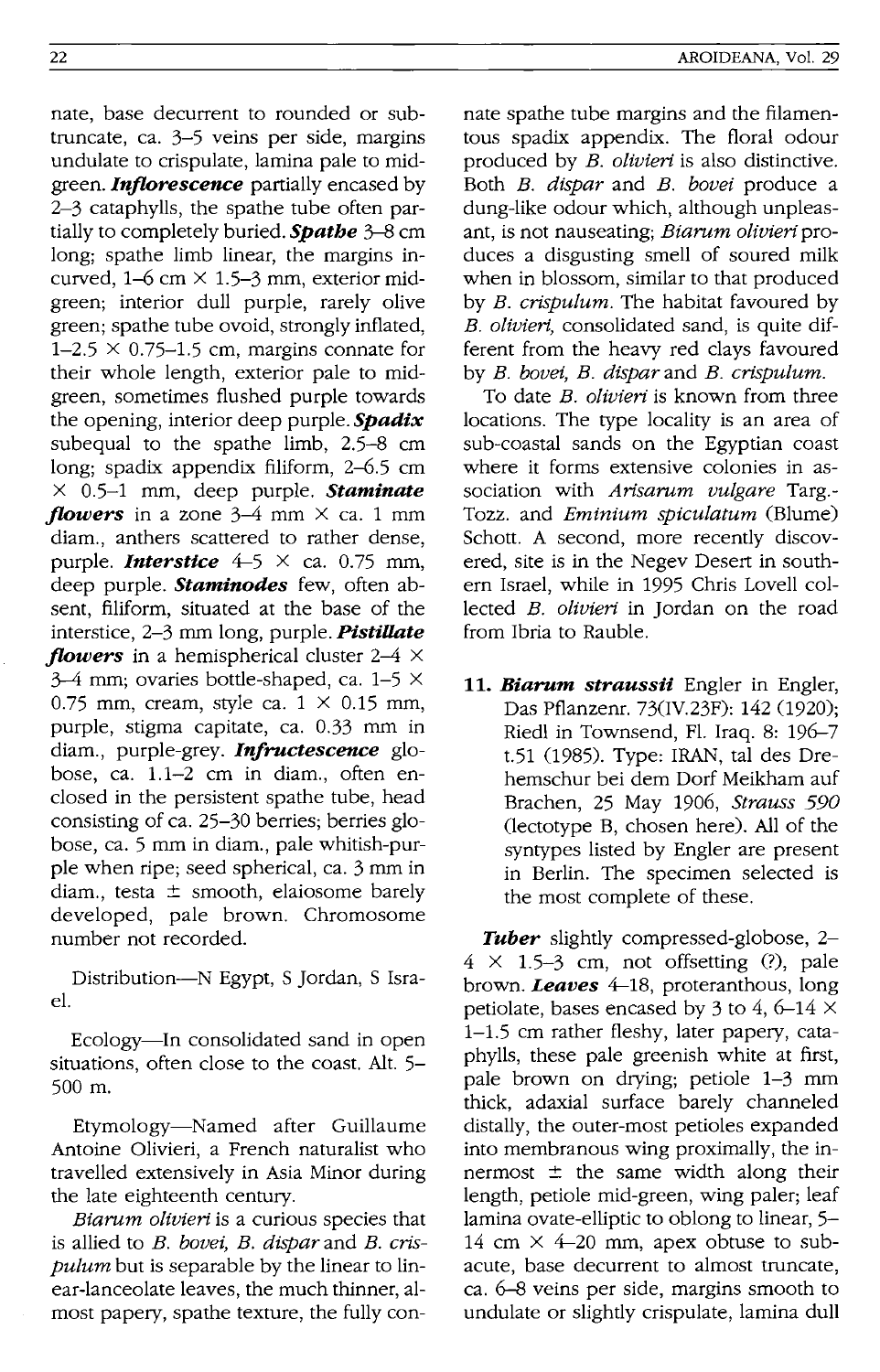green. *Inflorescence* emerging from the middle of the leaf rosette; peduncle 4-13  $cm \times 2-2.5$  mm, subterranean or slightly emergent, whitish to pale green where visible. *Spathe* 8-16 cm long; *spathe* limb lanceolate,  $6-12$  cm  $\times$  5-10 mm, acute, exterior green, interior deep purple; spathe tube oblong, inflated,  $3-5 \times 1.75-$ 2.3 cm, margins fully connate, exterior green, interior deep purple, occasionally paler than the spathe limb interior. *Spa*dix sub-equal to slightly exceeding the spathe, 8-16 cm long; spadix appendix cylindric-fusiform,  $6-13.5$  cm  $\times$  2-3 mm, deep purple. *Staminate Jlowers* in a zone 12.5-15 mm long and 2-4 mm diam., anthers cream. **Interstice** 1.5-3 cm  $\times$  2-3 mm, cream. *Staminodes* restricted to a 5-10 mm zone above the pistillate flower zone, few to many, 4-6 mm long, mostly pointing upwards, cream. **Pistillate flow***ers* in a hemispherical cluster  $3-3.5 \times 5-$ 6 mm; ovaries oblong,  $1-1.5 \times$  ca. 1 mm, cream with a purple apex, style ca.  $1 \times$ 0.25 mm, purple, stigma capitate, ca. 0.33 mm in diam, purple. *Infructescence* globose, 2.5-3 cm in diam., consisting of 40- 50 berries; berries  $7-10 \times 4.5-6$  mm pale purple-white when ripe; seed ca. 4 mm in diam., ovoid, testa slightly reticulate. Chromosome number not recorded.

Distribution-Northern Iraq, northern Iran.

Ecology-Limestone-derived red clay soils or occasionally on shale outcrops on rocky and stony limestone hills, in open situations, amongst low *Berberis* scrub or on grazed hillslopes. Alt. 300-550 m.

Etymology-Named for the collector of the type material.

The distinctive appearance of *B. straussii* in flower-the inflorescence emerging from the middle of a mature leaf rosetteprovides little chance of confusing it with any other species of *Biarum*, except perhaps *B. syriacum* from which it differs by the much broader leaf lamina.

Confusion might occur with species of *Eminium,* especially with the entireleaved forms of *E. intortum.* The entirely

free spathe margins and different arrangement of the staminodes in *Eminium*  should readily separate them. In the sterile state, however, *B. straussii* is quite similar to *B. bovei,* and they are often confused in herbaria.

- *12. Biarum syriacum* (Spreng.) H.Riedl in Aroideana 3(1): 19 (1980). Type: (SYRIA) prope Aleppo, *Russell s.n.*  (holotype BM). *Arum syriacum*  Spreng., Syst. Veg. 3: 768 (1826).
- *B. gramineum* Banks & Sol. in Russell, Nat. Hist. Aleppo ed.2, 2: 264 (1794), *nom. illeg.* Type as for *B. syriacum*  (Spreng.) H.Riedi. *B. gramineum*  (Banks & Sol.) Eig in ]ourn. Bot. Lond. 75: 189 (1937), *nom. illeg. et superjl.*
- *B. russellianum* Schott, Prodr. Syst. Aroid. 63 (1860), *nom. illeg et superjl.*

*Tuber* dorso-ventrally compressed-discoid,  $2-3.5 \times 1.5-2$  cm, not offsetting (?), dark brown. *Leaves* 12-25, proteranthous, long-petiolate, the bases encased by 3 to 6 ligulate,  $6-14 \times 1.5-2$  cm, subfleshy, later papery, whitish cataphylls and 2 to 3 ligulate  $9-13 \times 1-1.5$  cm, fibrous brown cataphylls; petiole 6-15 cm  $\times$  1-3 mm, abaxial surface channeled distally, expanded into a membranous wing proximally, mid to dark green; leaf lamina linear to linear-elliptic, the first few leaves emerging spathulate,  $6-14$  cm  $\times$  2.5-4(-14) mm, apex acute, base long-decurrent to cuneate, 3-5 primary lateral veins per side, margins smooth to undulate, lamina mid- to dark green, rarely somewhat glaucous abaxially. *Inflorescence* appearing in spring; peduncle  $3.5-6$  cm  $\times$  2-3 mm, dirty white, emerging from amidst the foliage. *Spathe* 1l.5-18 cm long; spathe limb elliptic to lanceolate-elliptic,  $9-15 \times$ l.8-3.5 cm, exterior green, heavily stained deep purple, interior deep purple; spathe tube oblong, moderately inflated,  $4-5.5 \times$ l.5-2.5 cm, margins fully connate, exterior dirty white, stained purple around the upper margins, interior white, stained midpurple distally. *Spadix* sub-equal to just exceeding the spathe limb, 15.5-18 cm in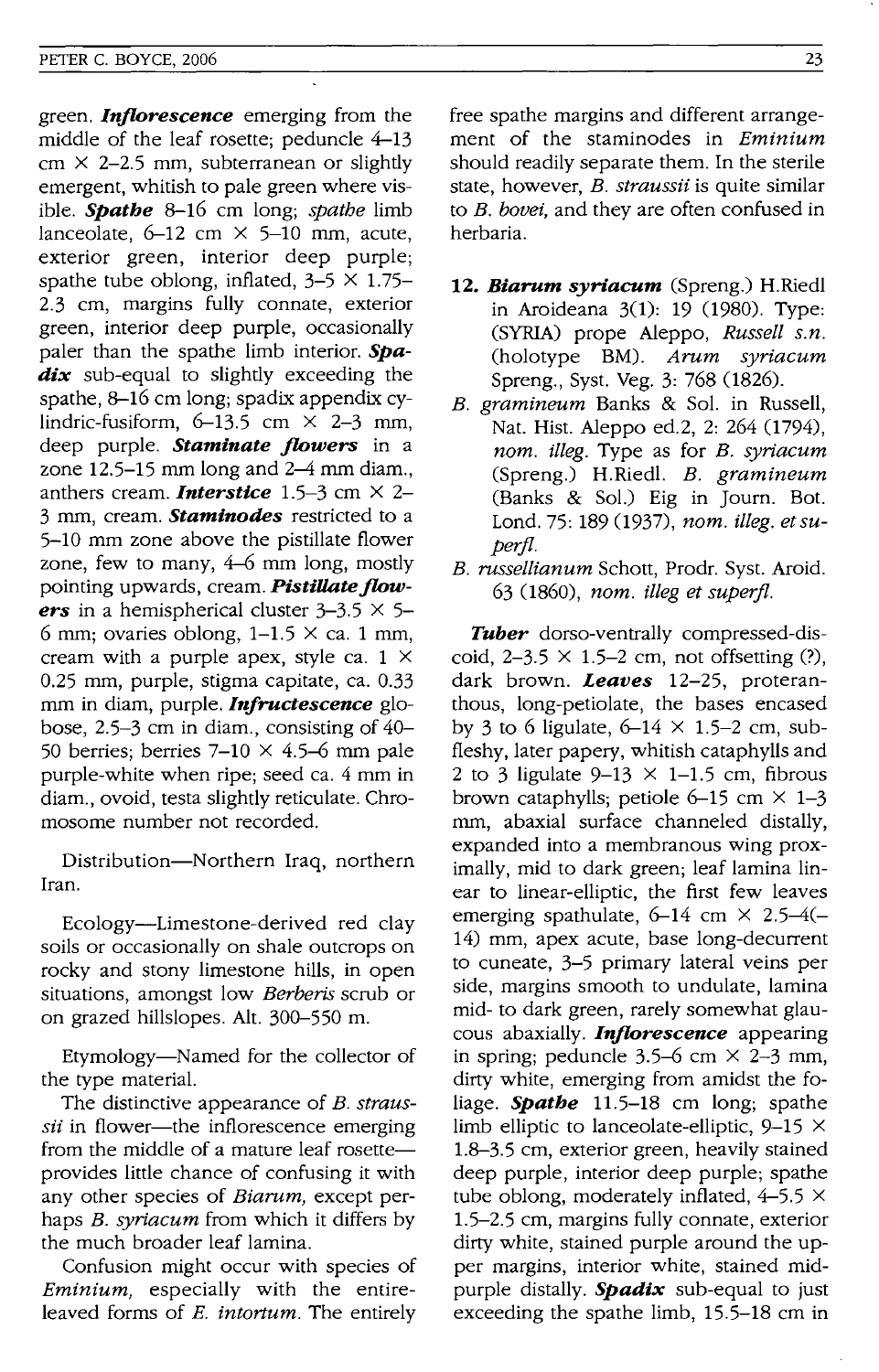total length; spadix appendix fusiform, sub-sessile to shortly stipitate, 8-15 cm  $\times$ 6-9 mm, deep purple. *Staminate jlowers* in a zone 9-14 mm long, 5-6 mm diam., anthers cream. *Interstice* 2-3.2 cm .x 2-3 mm, dark cream. *Staminodes* arranged on the lower half of the interstice, moderately dense; bases barely to not swollen, dark cream, filaments filiform, spreading to erect, 3-6 mm long, the longest nearest to the pistillate flowers, cream. **Pistillate flowers** in a hemispherical cluster  $1-2 \times 4-5$  mm; ovaries oblong, ca.  $1-2 \times 0.5$  mm, dark cream, stigma subsessile, capitate, ca. 0.3 mm in diam. *In fructescence* known only from immature material, ca. 10  $\times$  7 mm; berries ca. 3  $\times$ 1.5 mm, whitish; mature seed not seen. Chromosome number not recorded.

Distribution-NW Syria.

Ecology-Bare earth plains in limestone-derived red clays. Alt. 150-300 m.

Etymology-From Syria, alluding to the country of origin of the type and all other material.

The confused nomenclatural history of this species was discussed by Riedl (1980a). When Banks and Solander published the name *Arum gramineum* (Banks & Solander, 1794), based on a Russell collection in the British Museum, they appear to have been unaware of Lamarck's *Arum gramineum* (1789). Schott (1860) proposed *B. russellianum* as a *nomen novum*  for the Banks & Solander species, since the epithet *gramineum* was unavailable under either *Arum* or *Biarum.* However, Schott overlooked that Sprengel (1826) had proposed the name *A. syriacum* for the Russell material and that he should have adopted Sprengel's earlier name in *Biarum.* 

Very little material of *B. syriacum* has been collected. The five sheets of material in Paris are all from the Aleppo area of northern Syria, one being the 'type' of Schott's *B. russellianum.* The only other material I have been able to trace is Russell's gathering, the type of *Arum syriacum,* in the British Museum and four con-

/

temporary gatherings in Geneva. According to the notes on the various sheets it appears that *B. syriacum* is quite abundant, especially in the north of Syria.

If the unusual flowering period is ignored, *B. syriacum* would appear, on the basis of floral morphology, to be related to *B. bovei* and *B. kotschyi.* The rather oblong spathe tube and the arrangement of the staminodes are similar to those of *B. bovei.* However, the foliage of *B. syriacum*  is quite different and, in fact, no other species of Subgen. *Ischarum* has similar leaves.

Reidl (1980) stated that the spathe tube margins in *B. syriacum* were free for more than half their length. I suspect that this mistake arose due to a tracing of the "holotype" of *B. russellianum* that is present in the Herbarium at Kew and which depicts the spathe tube with free margins. Examination of the specimen in Paris that was used for the tracing reveals that the "free" margins are actually the result of creasing of the inflated spathe tube during drying; the margins are fully connate.

- *13. Biarum carratracense* (Haenseler) Font Quer in Bull. Inst. Catal. Hist. Nat. 26: 53 (1926); Talavera in Lagascalia 6(2): 290-93 t.1, C, C1 (1976); Talavera, Valdés & Galiano, Fl. Vasc. Andal. Occ. 3: 210 (1987). *Arum, carratracense* Haenseler in Bot. Zeit. 4: 313 (1846). Type: SPAIN, in agris cultis montuosisque ad Carratraca, jam Sierra de Agua dictis, 18 November *1839, Haenseler s.n.* (holotype G). *Biarum haenseleriWillk.,* Bot. Zeit. 5: 49 (1847), *nom. illeg. et superfl.* Type: based on the same type as *B. carratracense* (Haenseler) Font Quer. *Ischarum haenseleri* (Willk.) Schott, Syn. Aroid. 8 (1856), *nom. illeg. B. bovei* Blume ssp. *haenseleri* (Willk.) Engler in A. & C. DC., Monog. Phanerog. 2: 578 (1879), *nom. illeg.*
- *B. intermedium* Amo, Fl. Fan. Penin. Iber. 1: 394 (1847). Type: SPAIN, crece en las Alpujarras, cerca Orgiva y tembien en Sierra Elvira, provincia de Granada, *Amo s.n.* (holotype not traced).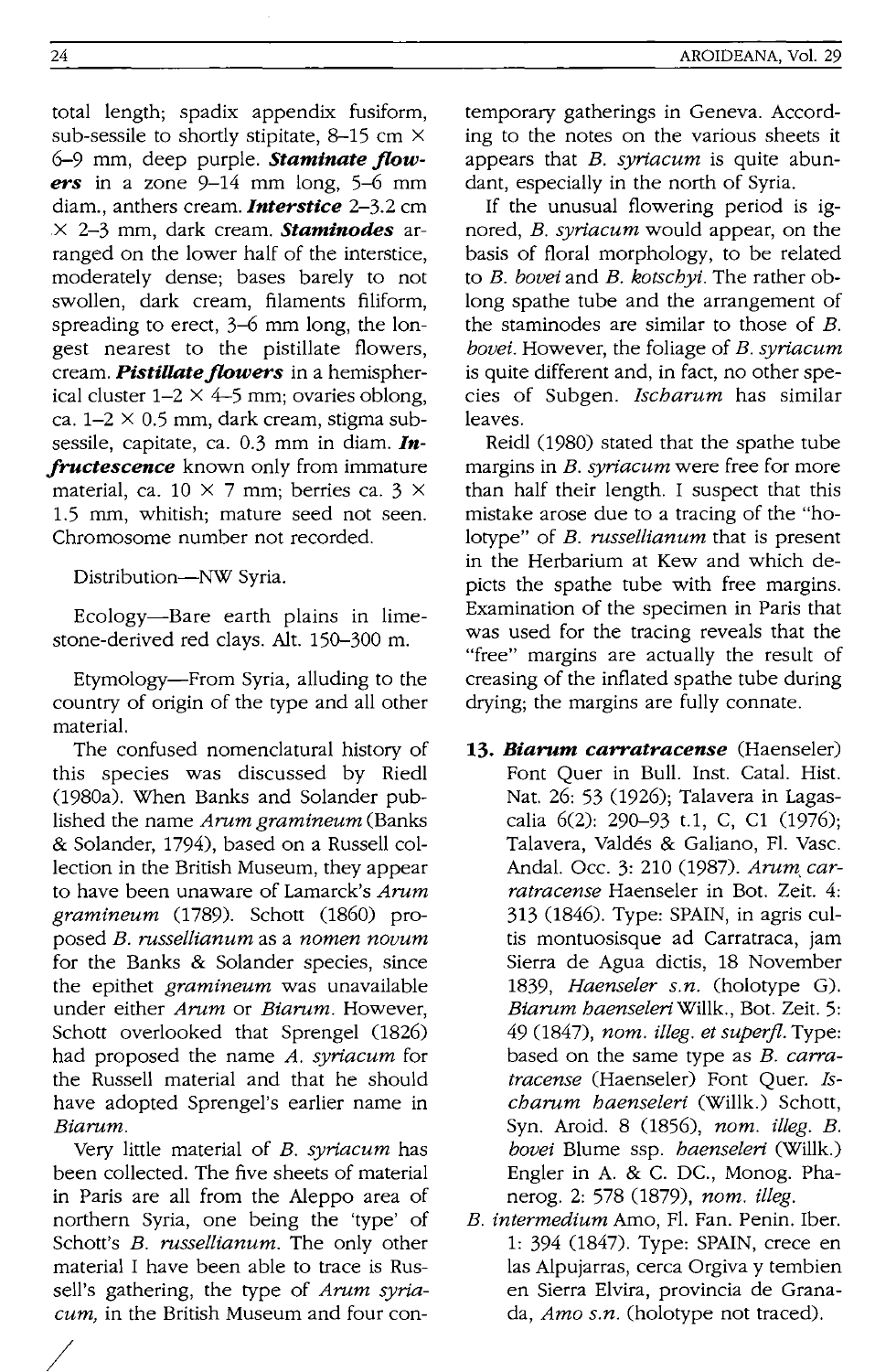*B. tenuifolium* (L.) Schott var. *latifolium*  Lange, Pugillus 81 (1860) [" *latifolia"]'*  Type: SPAIN, Sierra Elvira prope Granada, *Lange* 147 (lectotype C, selected here; isolectotypes C, G, P). There are five sheets of this taxon present in the Copenhagen herbarium, representing many individual plants. The best preserved and most complete sheet has been chosen as the lectotype.

*Tuber* slightly dorso-ventrally compressed discoid to slightly compressed globose,  $1.5-3 \times 1-2$  cm, mid-brown. *Leaves* 3-7, hysteranthous, very rarely synanthous, bases encased by three, 4.7-  $12 \times 1 - 2$  cm, lanceolate, sub-fleshy, later papery, cataphylls, these pale greenish white to dull green, turning pale greyish yellow on drying; petiole 8–15 cm  $\times$  2–4 mm, adaxial surface channeled with slightly winged margins distally, expanded basally into a papery wing; leaf lamina elliptic, elliptic-ovate or oblanceolate, 5-12(- 15)  $\times$  2–3 cm, ca. 6 primary lateral veins per side, margins smooth, lamina rather dull mid-green. *Inflorescence* appearing in late autumn, 11-17.5 cm long, strongly foetid of horse dung and carrion; peduncle 3-7 cm X 2-3 mm. *Spathe* 10-17.5 cm long; spathe limb lanceolate,  $8-13.5 \times 1-$ 2 cm, margins smooth, exterior  $\pm$  green with much rich purple staining, especially towards the margin, becoming paler towards the base near soil level; spathe tube elliptic-cylindric, slightly inflated,  $2-4 \times$ 1.5-2 cm, margins connate for ca.  $\frac{1}{2}$  their length, exterior off-white beneath soil level, exposed portion rich purple, interior white, stained purple at the base and towards the opening. *Spadix* 10-17 cm long; spadix appendix slender-fusiform, 8 $-13$  cm  $\times$  1.4 $-3.5$  mm, deep brown-purple. *Staminate flowers* in a zone 10-15  $\times$  3-5 mm diam., anthers cream, stained purple in the region of the connective. *Interstice*  $1-1.5$  cm  $\times$  2-2.5 mm, purple. *Staminodes* few, scattered over the lower 1 cm of the interstice and directly above the pistillate flowers. *PistiUateflowers* in a hemispherical cluster ca.  $5-7 \times 6$  mm, ovaries ovoid, 0.5-1 mm in diam., purple, style ca.  $0.5$  mm  $\times$  0.25, purple, stigma sub-capitate, ca. 0.33 mm in diam., pale purple. *Infructescence* a globose cluster of ca. 50 berries 3-3.5 cm in diam.; berries globose, ca. 8-9 mm in diam., pale purple; seeds globose, ca.  $5-5.5 \times 5$  mm, testa strongly reticulate, mid-brown.  $2n = 98$ (Fernandez Piqueras & Ruiz Rejon 1976 & Palomeque Messia & Ruiz Rejon 1976), ca. 96 (Talavera 1976), 36 (Fernandez Casas et aI., 1978).

Distribution-SW Spain.

Ecology-Dry mountain pastures, field margins, track sides in limestone-derived red clay soils. Alt. 300-1,100 m.

Etymology-Originating from Carratraca in southwestern Spain, the town closest to the type locality.

*Biarum carratracense* has been associated with *B. bovei* and *B. tenuifolium* but is quite clearly distinguishable from either. The oblong, slightly inflated spathe tube with the margins connate for over half their length and the fusiform spadix appendix suggest an affinity to *B. kotschyi*  and *B. jraasianum,* although *B. carratracense* is geographically isolated from either species. Vegetatively *B. carratracense*  would appear to be closest to *B. kotschyi,*  which has a similar lanceolate-elliptic leaf lamina. However, *B. kotschyi* has the petioles free to the ground whereas in *B. carratracense* the petiole bases are often imbricated to form a weak pseudostem. Further, the staminodes are far fewer in B. *carratracense* than in *B. kotschyi;* some material of the Spanish taxon almost lacks pistillodes except for a couple of vestigial bristles on the upper part of the interstice.

*14. Biarum kotschyi* (Schott) B.Mathew ex H.Riedl in Aroideana 3(1): 28 *(1980) ("kotshcyf'). Ischarum kotschyi* Schott, Syn. Aroid. 7 (1856). Type: (TURKEY?) Eastern Lebanon, *Kotschy s.n.* (holotype W destroyed; lectotype W, selected here). Schott's Icones Aroideae no. 2151. There are four Icones present in Vienna (nos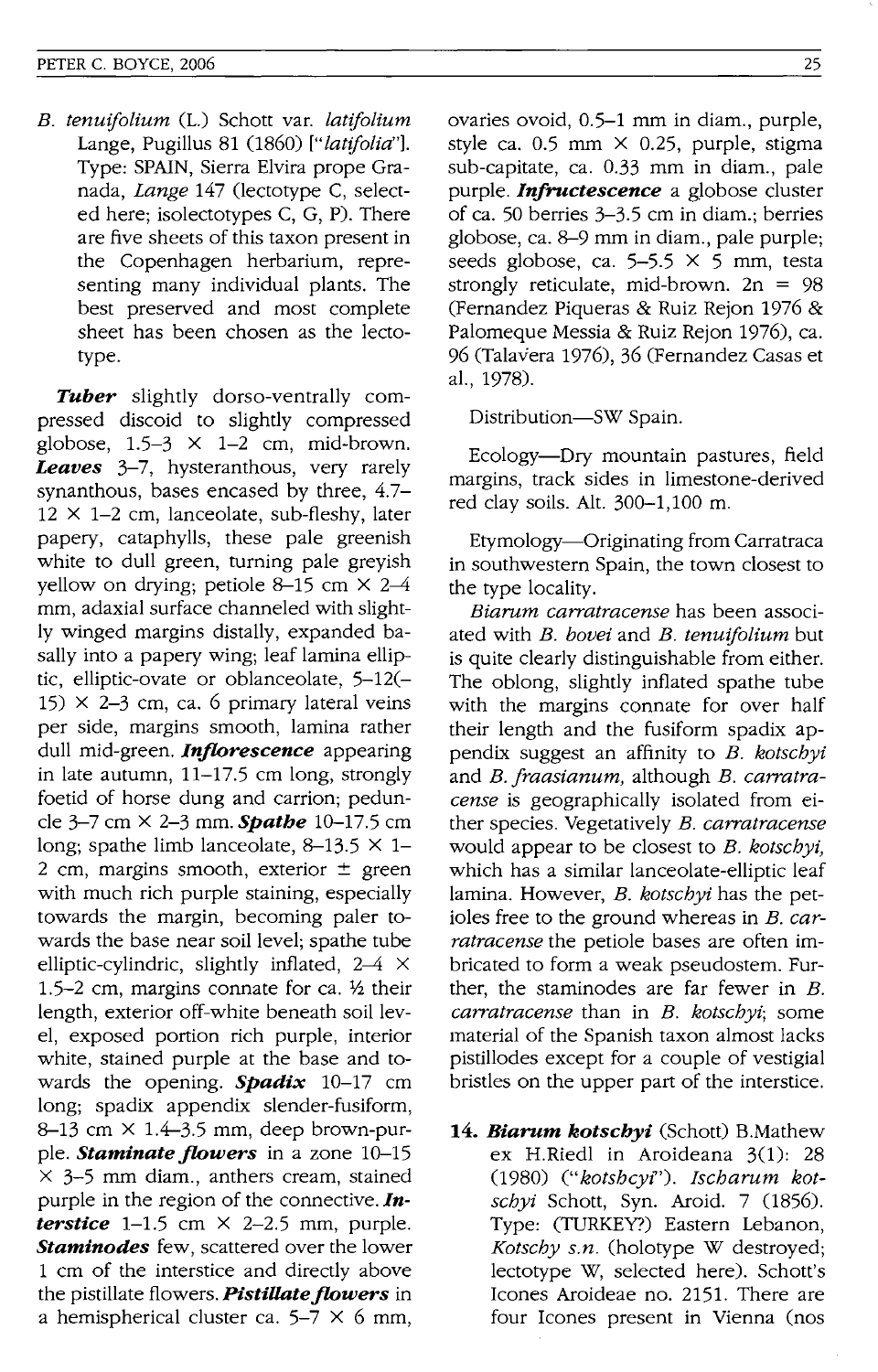2150-2154) and a single reliquiae (no. 366). The Icone selected as the lectotype is by far the most informative plate.

*Tuber* slightly dorso-ventrally compressed-discoid to ± globose-discoid, 2-5 cm in diam., 1-1.2 cm thick, pale brown. *Leaves* 5-15, hysteranthous, distinctly petiolate, bases encased by 3 to 6, 6–9  $\times$ 1.5-2 cm elliptic lanceolate, sub-fleshy, later papery, cataphylls, these pale greenish white at first, pale straw-yellow on drying; petiole 5-9(-22) cm  $\times$  4-5 mm, adaxial surface channeled and winged distally, slightly expanded into a wing proximally; leaf lamina elliptic to lanceolate-elliptic, rarely oblanceolate,  $6-9.5 \times 2.5-4$  cm, apex sub-acute, base short-decurrent, ca. 5-6 primary lateral veins on each side, margins smooth, lamina dull mid-green. *Inflorescence* appearing in late autumn, smelling pungently of horse dung; peduncle  $3-6(-17.5)$  cm  $\times$  4-6 mm, pale green to dirty white. *Spathe* 8.5-10(-15) cm long; spathe limb lanceolate,  $5.5-11 \times 2-$ 3.5 cm, apex acute, exterior pale dirty green with numerous small pale purple speckles and some purple staining, especially towards the margin, interior deep purple; spathe tube oblong, slightly inflated,  $3-4.5 \times 1.5-2.5$  cm, margins connate for ca. 14 of their length, exterior white with some purple staining basally and apically, interior white stained purple at the base and apex. **Spadix** ca. 34 as long as, to just exceeding the spathe limb, 8-13 cm long; appendix ± sessile, slender-fusiform, 5-9 cm  $\times$  2.5-4.5 mm wide, deep purple. *Staminate flowers* in a zone 9-  $12 \times 3 - 4.5$  mm wide, anthers cream, tinged purple apically. *Interstice 1.75-2.5*  cm X 2 mm wide, purple. *Staminodes* arranged at the base of the interstice, directly above the pistillate flowers, filaments 3-6 mm long, purple. *Pistillate flowers* in a hemispherical cluster  $12-15 \times 7-9$  mm; ovaries bottle-shaped,  $1-1.5 \times 0.75-1$  mm, cream, stained purple, style ca.  $0.5 \times 0.15$ mm, purple, stigma capitate, ca. 0.33 mm in diam., purple. *Infructescence* globose, ca. 3-4.5 cm in diam., consisting of ca. 40

berries; berries oblong-ovoid, ca.  $5 - \times 4$ 5 mm wide, pale purple with darker staining when ripe; seed globose, ca. 4 mm in diam., strongly reticulate. Chromosome number not recorded.

Distribution-SE Turkey, provinces of Bitlis, Diyarbakir, Urfa and Gaziantep and Maras.

Ecology-Dry clay-loam hillslopes, stony plateaux, long-fallow fields. Alt. 600-2000 m.

Etymology-Named after the Austrian botanist Theodor Kotschy.

Due to Engler's misidentification of the type material as *B. bovei, B. kotschyi* has only recently been accepted as being a distinct species. *Biarum kotschyi* could be regarded as intermediate between *B. bovei*  and *B. pyrami* on the basis of the shape of the spathe tube, spadix appendix, staminodes and foliage.

*Biarum kotschyi* and *B. carratracense*  are also similar. The rather slender spathe limb, fusiform spadix appendix and the arrangement of the staminodes is similar in both species. They can be readily distinguished by the degree of connation of the spathe tube margins (three quarters free in *B. kotschyi,* half free in *B. carratracense)*  and the distinct geographical distributions.

*Biarum kotschyi* is a common species in parts of southeastern Turkey and a search of a dry hillside will usually reveal this species. In light of this it might appear strange that Mill (1984) omitted B. *kotschyi*  from his *Flora of Turkey* account were it not for the fact that almost all herbarium material of this species has hitherto been annotated as *B. bovei.* 

Once again, Schott's citation of the type locality must be regarded as suspect. *Biarum kotschyi* has never been found in Lebanon or Syria and it appears to be restricted to a few provinces in Turkey. It is most likely that the type of *B. kotschyi* originated in southeastern Turkey.

*15. Biarum fraasianum* (Schott) Nyman, Syll. Fl. Europ. suppl.: 68 (1865); Brown in J. Linn. Soc. 18: 254 (1881);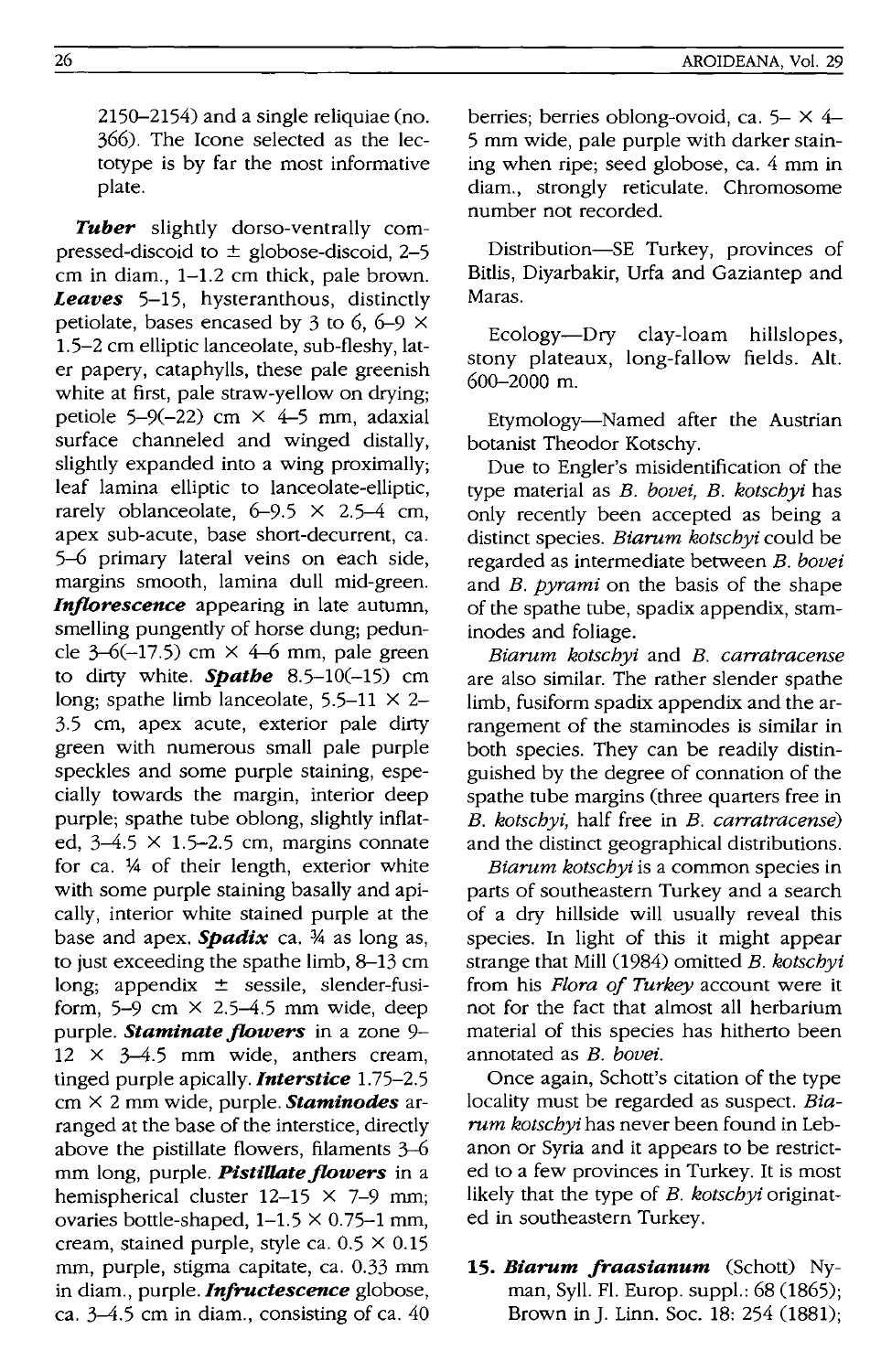Engler in Das Pflanzenr. 73 (IV.23F): 139 (1920).

- *Ischarum fraasianum* Schott in Oesterr. Bot. Zeit. 9: 98 (1859). Type: GREECE, in campis Thebaicis, *Fraas s.n.* (holotype B destroyed; lectotype W, selected here Schott's Icones Aroideae no. 2147) There are two illustrations of this species in Vienna (Reliquiae  $367$  & Icones 2147). They are essentially the same illustration arranged in different ways. Nevertheless, the leones 2147 is annotated *'Arum* 4 in campis Thebaicis (Gr.) comm. & coll. Fraas! Herb. Sartorii'
- *Biarum fraasianum* (Schott) N.E. Br. in Joum. Linn. Soc. 18: 254 (1881), *comb. superfl.*

**Tuber** compressed discoid  $4 \times 2$  cm, offsetting little, pale brown, older tubers with conspicuous, concentric brown rings. *Leaves* 13-20 cm, hysteranthous, longpetiolate, petioles clasping basally, enclosed by few, ca.  $3 \text{ cm} \times 2-4 \text{ mm}$  lineartriangular to lanceolate pale brownishcream papery cataphylls; petiole 7-9 cm X ca. 2 mm; leaf lamina oblong to oblanceolate,  $6-9 \times 1.5-4$  cm, apex obtuse to subacute, base short to long decurrent, ca. 6 primary lateral veins per side, margins smooth, lamina mid-green. *Inflorescence*  appearing in spring, smelling strongly of overripe fruit; peduncle ca.  $4-6$  cm  $\times$  5-6 mm, swollen apically in fruit to ca. 1 cm, clothed, together with the base of the spathe, by several  $6-10 \times 1.5-2$  cm broadly linear cataphylls. *Spathe* 13-24 cm long; spathe limb ovate-Ianceolate to oblong,  $10-20 \times 4-6$  cm, shortly cuspidate, exterior greenish purple, interior dark brownish purple, upper part of spathe tinged green; spathe tube subcylindric, 3-  $4 \times 1.5$ -2.5 cm, margins fused for  $\frac{3}{4}$  their length, exterior whitish, tinged apically green and purplish brown, interior white above, deep purple below. *Spadix* approximately half as long as the spathe limb, 7.5-12 cm long; appendix briefly stipitate, fusiform,  $4.5-10$  cm  $\times$  4-7 mm, greenish purple-brown, stipe and base of appendix paler. *Staminate flowers* in a zone ca. 15 mm long and 4 mm diam., cream, slight stained purple towards the tips. *Interstice* 16-25 mm long and 2-3 mm diam., white. *Staminodes* sparse, arranged mostly directly above the pistillate flowers, but with one or two scattered on the upper portion of the interstice; filaments slender, ca. 4 mm long, white. *Pistillate flowers* in a hemispherical cluster  $10-13 \times 3-6$  mm; ovaries bottle-shaped, ca.  $1.5 \times 0.5$  mm wide, green, style ca. 0.5  $\times$  0.15 mm, flushed purple, stigma globose, ca. 0.25 mm in diam. *Infructescence* hemispherical,  $2.5 \times 1$  cm, consisting of ca. 30 fruits, berries pyriform-globose, ca.  $4 \times 4$  mm, pale silvery purple, stylar portion purple, stigmatic remains prominent, ca.  $1 \times 0.5$  mm; seeds globose, ca. 3 mm in diam., pale brown, somewhat reticulate.  $2n = 36$  (Popova & Ceschmedjiev 1978) but see note below.

Distribution-Long thought to be restricted to the type locality, where extensive urban and agricultural development has almost certainly extinguished most populations, *B. fraasianum* has recently been recollected in the Pelopponense by amateur bulb enthusiast Mike Salmon.

Ecology-Stony red clay soils derived from limestone. Alt. 50-260 m.

Etymology-The species is named in honour of Carl Nicholaus Fraas, collector of the material used to describe the species.

Until recently *Biarum fraasianum* was a species for which very little material was available for study. The Fraas' type collection was at Berlin and a search of the herbarium did not locate the material and it must be assumed it was among the material destroyed in WW2. Only two other contemporary herbarium collections of *B. fraasianum* exist. One of these, held at the Natural History Museum (BM), consists of a tuber, leaves and a semi-mature infructescence. The other, in Patras University Herbarium (UPA), is a flowering specimen. The type material was used to pre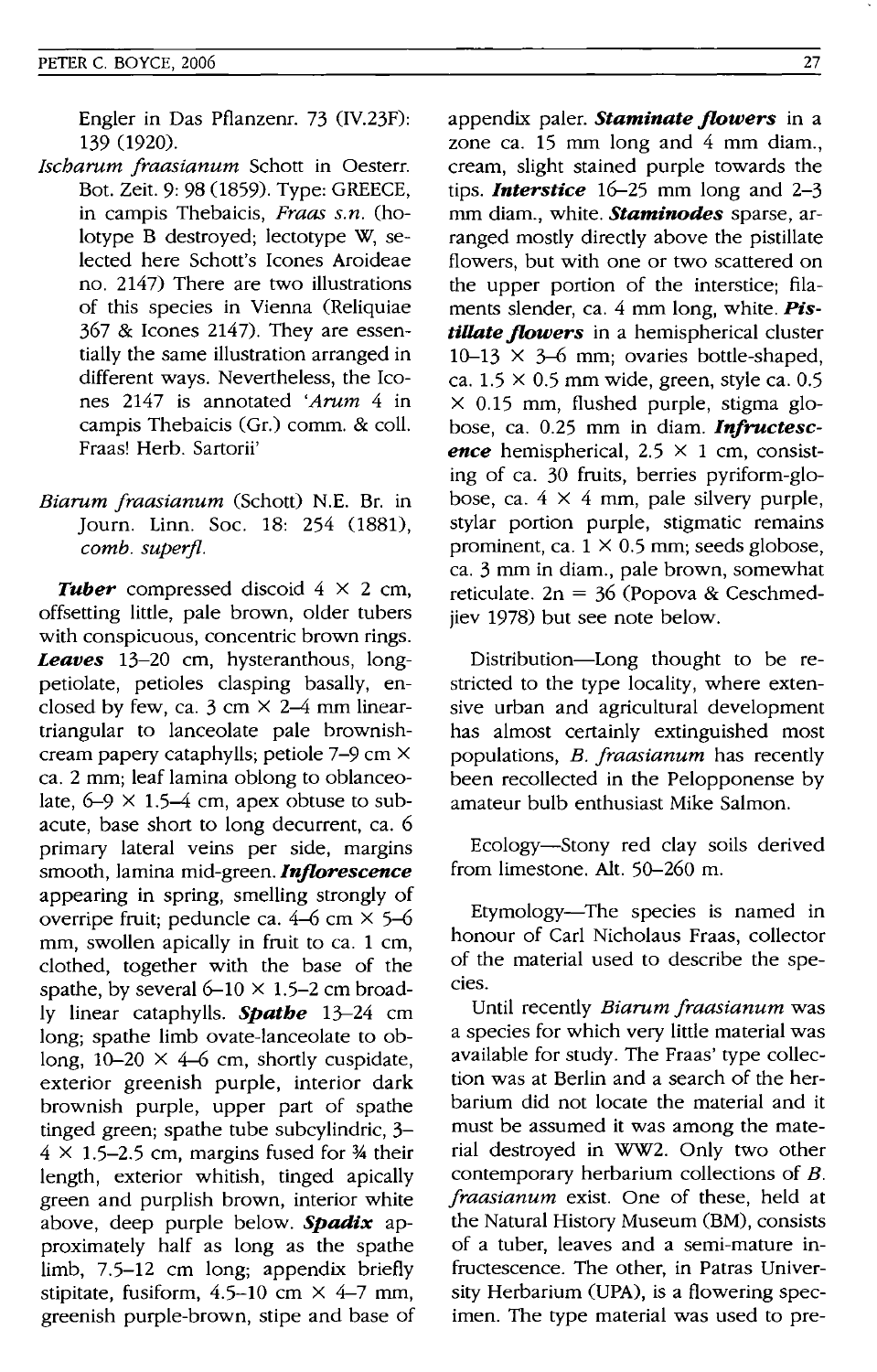pare two illustrations held in the Naturhistorisches Museum, Vienna (W).

The recent recollection of *B. fraasianum* has revealed numerous hitherto unknown characteristics, including spring flowering and a sweet smell at anthesis. The latter is particularly uncommon in *Biarum,* shared only with *B. davisii* and *B. marmarisense.* 

The report of a chromosome count for *B. fraasianum* of  $2n = 32$  (Popova & Ceschmedjiev 1978) must be regarded as probably based on a misidentified plant. Nevertheless the Popova and Ceschmedjiev count is intriguing in that it is different from any species that might conceivably be misidentified as *B. fraasianum.* 

*Biarum fraasianum* is most similar to *B. bovei, B. kotschyi* and *B. carratracense,*  particularly in the degree of spathe tube inflation and the fusiform spadix appendix. The arrangement of the staminodes in *B.fraasianum* is closer to that found in *B. disparthan* to that of *B. carratracenseand B. kotschyi* but its geographical distribution and the greater overall similarity to *B. kotschyi* leads me suspect that the closest relationship lies with the latter species.

*16. Biarum pyrami* (Schott) Engler in A. & c. DC., Monog. Phanerog. 2: 576 (1879) & in Engler, Pflanzenr. 73CIY.23F): 139 (1920); Koach & Feinbrun in Feinbrun, FI. Palaestina 4: 337 (1984); Koach in Rotem 26 t.l5,16 (1988). Type: Juxta arcem Semeramidis [plantae ad Pyramum (Ceyhan river) in monte Nur lectae: inter Messis (Misis) et castellum Scheih Meran (Yilankale), 60 mJ, *Kotschy s.n.* (holotype W destroyed, isotypes G (sterile fragments)).

Since isotypes exist, albeit fragmentary, it is not possible to select a lectotype for *Ischarum pyrami* other than from this material (Art. 7.4, *ICBN Code).* This, due to the condition of the specimens, is a pointless exercise. Nevertheless, it is useful to have a fixed point on which to base an interpretation of the name *pyrami* and for this purpose I epitypify the Schott Illustration, *leones Aroideae* no. 2161 in Vienna is ideal since it is annotated with the same data as the isotypic fragments in Geneva. As pointed out by Mill (1984) the locality cited in Schott's *Prodromus Systematis Aroidearum* (1860) is almost certainly wrong. The fragmentary isotype specimens in Geneva are annotated 'Messis et Scheih Meran' and do not carry the data cited by Schott in the protologue.

- *Ischarum pyrami* Schott, Prodr. Syst. Aroid. 66 (1860).
	- l. *nobile* Schott, Prodr. Syst. Aroid. 66 (1860). Type (Turkey) juxta arcem Semiramidis, cult. Schoenbrunn, *Kotschy s.n.* (holotype W destroyed; lectotype W (chosen here) (Schott's leones Aroideae no. 2157». Of the plates present in Vienna, the one chosen bears the same data as given in the protologue and is thus the logical choice for the lectotype. The same confusion with localities detailed under *B. pyrami* apply to l. *nobile.*

**Tuber** globose-discoid  $2-4 \times 2-2.5$  cm, mid-brown. *Leaves* hysteranthous (var. *pyramt)* or synanthous (var. *serotinum),*  long-petiolate, encased basally by numerous  $(2-)7-13 \times 0.5-2$  cm elliptic-lanceolate sub-fleshy, later papery, cataphylls, these pale greenish, occasionally with faint purple spots externally at first, later pale straw-yellow; petiole 8-16 cm  $\times$  2.5-4.5 mm, margins slightly winged, adaxial surface channeled distally, expanded proximally into broad membranous wing, midgreen; leaf lamina oblong-elliptic to ovateelliptic,  $6-18 \times 3-8$  cm, apex subacute to slightly rounded, base briefly decurrent to rounded, occasionally sub-truncate, ca. 9- 10 primary lateral veins per side, margins flat, occasionally crispulate, leaf lamina deep green, with black-purple or green bullae (var. *pyramt)* or smooth (var. *serotinum). InJ10rescence* appearing in late autumn (var. *pyramt)* or early winter (var. *serotinum),* smelling strongly foetid of cattle dung and carrion; peduncle  $4-7$  cm  $\times$ ~ mm, off white. *Spathe* 10-25 cm long;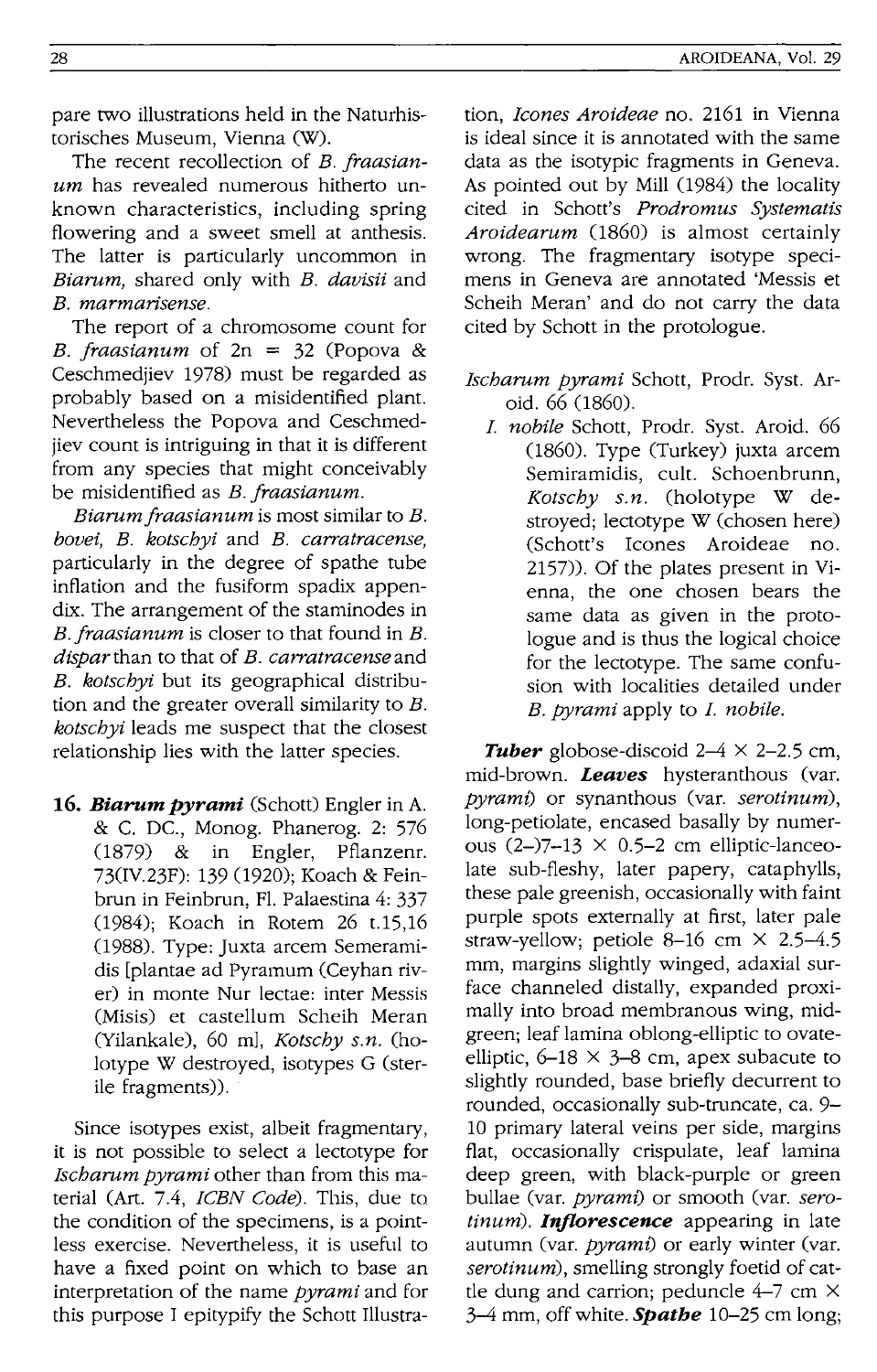spathe limb lanceolate,  $(7-)$  15-18.5  $\times$  2-3.5 cm, long-acuminate, erect at first but soon reflexing and coiling, exterior midgreen stained and spotted purple-brown, especially towards the margins (var. *pyramt)* or unspotted (var. *serotinum),* interior deep purple brown, sometimes with paler speckling along the middle and towards the apex; spathe tube globose, ventricose,  $3-4 \times 2.5-3.5$  cm, margins connate for  $\frac{1}{4}$ of their length, exterior whitish below ground, purple-brown above, interior dark purple. *Spadix* equalling to slightly exceeding the spathe limb,  $9-6$  cm long; spadix appendix cylindric-fusiform 5.7-22 cm X (3-) 5-9 mm, deep purple-brown. *Staminate flowers* in a zone 10-15 mm long X 5-6 mm diam., anthers purple. *Interstice*  $14-16 \times 2-3.5$  mm, deep purple, rarely dull creamy yellow. *Pistillodes* in a zone 5-10 mm long at the base of the interstice, sparse; bases slightly swollen, purple; bristles filiform, flattened distally, 5-7 mm long, cream, sometimes flushed deep purple. *Pistillate jlowers* in a hemispherical cluster ca.  $10 \times 3-5$  mm high, ovaries bottle-shaped,  $1.5-2 \times 1-$ 1.25 mm, deep purple, paler below, style ca.  $1.5 \times 0.33$  mm, purple, stigma subcapitate, ca. 0.50 mm in diam., white. *Infructescence* globose, 2-3 cm in diam., consisting of ca. 50 berries; berries oblongpyriform,  $7-10 \times 5-6$  mm, silvery-lilac, stained purple proximally, seed sub-turbinate,  $5-6 \times 4-5$  mm wide, testa reticulate, dark brown.

#### **a. var.** *pyrami*

*Leaves* hysteranthous, bullate. *lriflorescence* appearing in late autumn. *Spathe limb* exterior mid-green, stained and spotted purple-brown. Chromosome number not recorded.

Distribution-SW and central S Turkey, Syria, Lebanon, Jordan and Israel.

Ecology-Garigue or low Maquis on red clay soils derived from limestone, limestone hill slopes, amongst loose stones or in disused fields. Alt. 30-450 m.

Etymology-Named after Pyramus, the ancient name for the Ceyhan River in southern Turkey, the type locality.

**h. var.** *serotinum* Koach & Feinbrun in Feinbrun, Fl. Palaestina 4: 398 (1986). Type: ISRAEL, Golan, near Katsrin, hills, basalt rocks and soil, 22 December 1979, *Heiman* 79 (holotype HUJ).

*Leaves* synanthous, lacking bullae. *Inflorescence* appearing in late winter. *Spathe limb* exterior concolorous midgreen. Chromosome number not recorded.

Distribution-Israel.

Ecology-Hillslopes in soils derived from basalt rocks. Alt. 60 m.

Etymology-From the Latin *serus* (late), in allusion to the winter flowering of this variety.

This large, showy species is perhaps the most readily distinguishable of the autumn flowering *Biarum* species due to the globose, strongly inflated, spathe tube, large spathe and greatly attenuated spadix appendix. The bullate leaves of the typical variety are also unusual in the genus and provide a ready means of identifying *B. pyrami* in Turkey, where no other species shares this character. In Turkey, *B. pyrami, B. bovei* and *B. kotschyi,* form an apparently closely related group of species but they are all readily distinguishable from one another.

Variety *serotinum* is maintained here with some reluctance. There is no denying that some Israeli material of *B. pyrami* is rather distinct from that of Turkish and Syrian origin. The lack of leaf bullae, used as one of the distinguishing characters for var. *serotinum,* is generally a stable character, although the *Davis* 3844 collection from Israel cited above lacks leaf bullae although phenologically and ecologically it is clearly referable to var. *pyrami,* and the two varieties are apparently ecologically different. The floral characteristics used to distinguish var. *serotinum* seem less reliable, especially with regard to the flowering period on which Koach and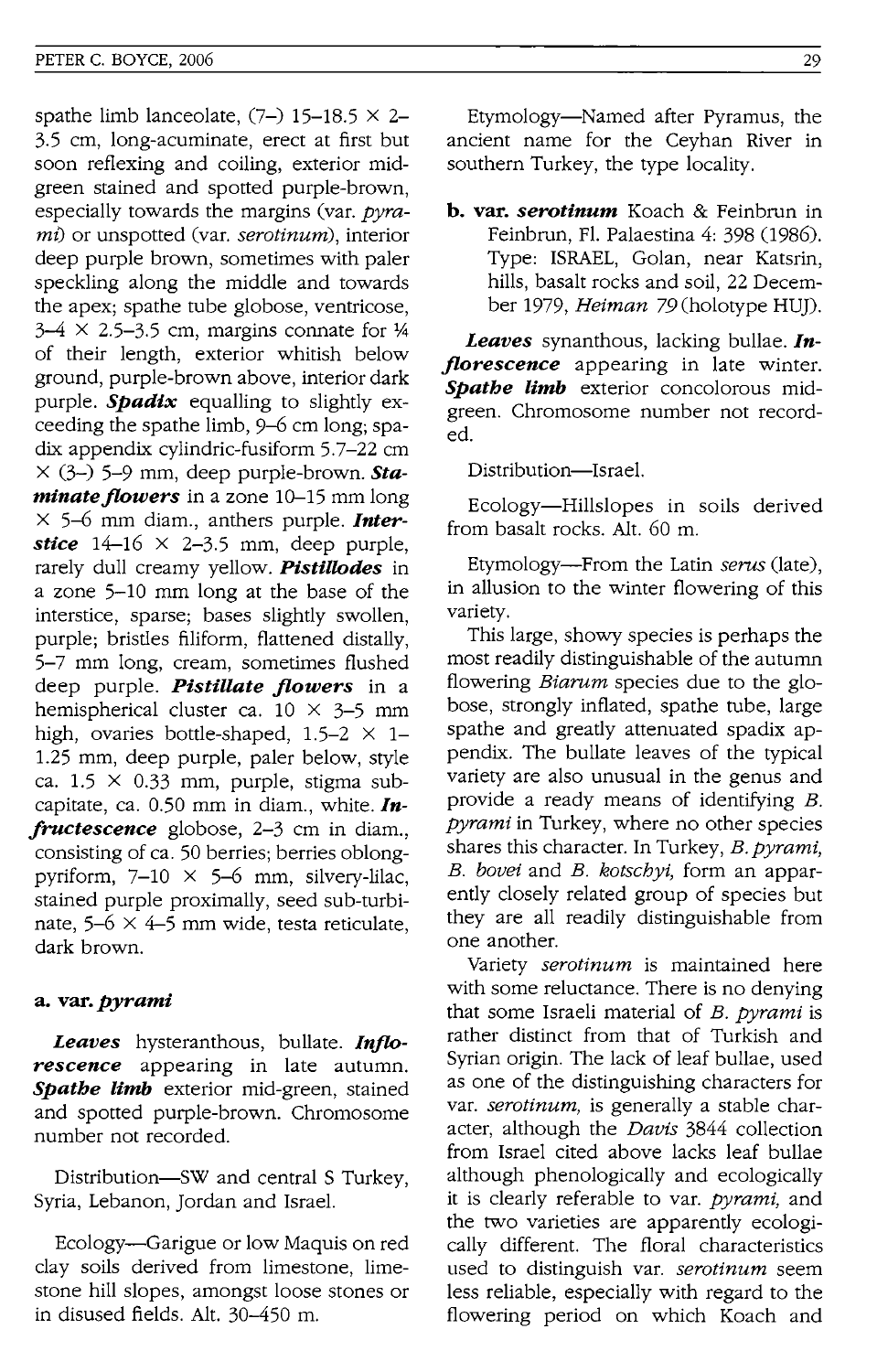Feinbrun laid great emphasis. Elsewhere in *Biarum*, phenology has proved to be variable, with some species (e.g. *B. straussii* and *B. syriaeum)* displaying a rigid flowering cycle while others (e.g. *B. tenuifolium* and *B. arnndanum)* have a wide degree of variability even in single populations.

The plant described as *Ischarum nobile* by Schott (1860) has been suggested by some authors (e.g. Mill, 1984) as possibly representing a distinct species. Although the type material is no longer extant, the painting in Vienna (Schott's *Icones Aroideae* no. 2155) that serves as the type of l. *nobile* suggests that it is conspecific with *B. pyrami.* The illustrations of l. *nobile* and *I. pyrami* (Schott's *leones Aroideae* no. 2161) are very similar. Apart from the slightly less inflated spathe tube and rather sparser pistillodes, the two illustrations almost certainly depict the same species.

*17. Biarum mendax* P.C. Boyce, Aroideana 22: 90 (1999). Type: SPAIN. Badajoz: Between Hobrón and Solana des los Barros, 15 October 1976, Ca*bezudo et al.* 2201/76 (holotype SEV 25005; isotypes G, K).

**Tuber** globose-discoid,  $4 \times 3.5$  cm, mid-brown. *Leaves* not seen. *Inflorescence* appearing in early autumn smelling very strongly foetid of cattle dung and carrion; peduncle 5–15 cm  $\times$  3–4 mm, off white, clothed by few to many, 5-13 cm  $\times$  7–15 mm papery, pale yellowish white cataphylls. *Spathe* 16-24 cm long; spathe limb lanceolate,  $18-20$  cm  $\times$  15-18 mm, apex long acuminate, exterior green ± heavily blotched and stained purplebrown, interior deep purple-brown; spathe tube globose, strongly inflated, 4-  $5 \times ca$ . 3 cm wide, margins fused for their entire length, exterior pale green stained purple-brown especially towards the opening, interior off-white distally, deep purple proximally. *Spadix* sub-equal to exceeding the spathe limb, 16-21 cm long; spadix appendix slender fusiform-cylindric,  $14-16$  cm  $\times$  6-8 mm, deep purplebrown. *Staminate flowers* in a zone 11AROIDEANA, Vol. 29

13 mm long and 6-9 mm diam., deep purple. *Interstice*  $23-25 \times 5-6$  mm, deep purple. *Staminodes* situated at the base of the interstice, few, filiform, 5-14 mm long, deep purple. *PistiUate flowers* in a hemispherical cluster  $4-5 \times 7-13$  mm wide; ovary 2-3 mm long, cream; style 1 X 0.33 mm, purple, stigma capitate, ca. 0.5 mm in diam., purple. *Infructescence* not seen. Chromosome number not recorded.

Distribution-SW Spain.

Ecology-Rocky hill slopes on limestone-derived red clays. Alt. 50-75 m.

Etymology-From the Latin *mendax,*  deceitful, in allusion to the similarity in the dried state between the new species, *B. bovei* and *B. dispar* which has resulted in it being hitherto overlooked.

In herbaria, *B. mendax* has been assigned to *B. bovei* Blume, or *B. dispar*  (Schott) Talavera, on the basis of its overall similarity to them. However, *B. mendax* is readily separable by its greater size, exceeding that attained by *B. pyrami.* Indeed, *B. mendax* bears the largest inflorescence yet recorded in *Biarum*. From all three species it can be distinguished by the completely fused spathe tube. *Biarnm mendax* belongs to a group of species defined by spadices bearing sterile flowers only between the male and female flower zones, and in the inflated lower spathe.

- 18. Biarum auraniticum Mouterde, Nouv. FI. du Liban et Syrie 1: 193 (1966). Type: SYRIA, tel près du Zraikiye, au nord de Sanamein, December 1954, *Pabot* 326 (holotype G!; isotypes G!, K! (photograph)).
- *[Biarnm luteum* Pabot, *in sebed. nom. nud.*

*Tuber* slightly dorso-ventrally compressed discoid,  $2-3 \times 1.5-2$  cm, midbrown. *Leaves* 2-3, hysteranthous, shortto rather long-petiolate, bases encased by 2 to 3, 6-12 cm X 7.5-20 mm, lanceolate, papery, cataphylls, these pale straw-yellow on drying; petiole  $7-12$  cm  $\times$  2-10 mm, adaxial surface slightly channeled distally, outer petioles expanded proxi-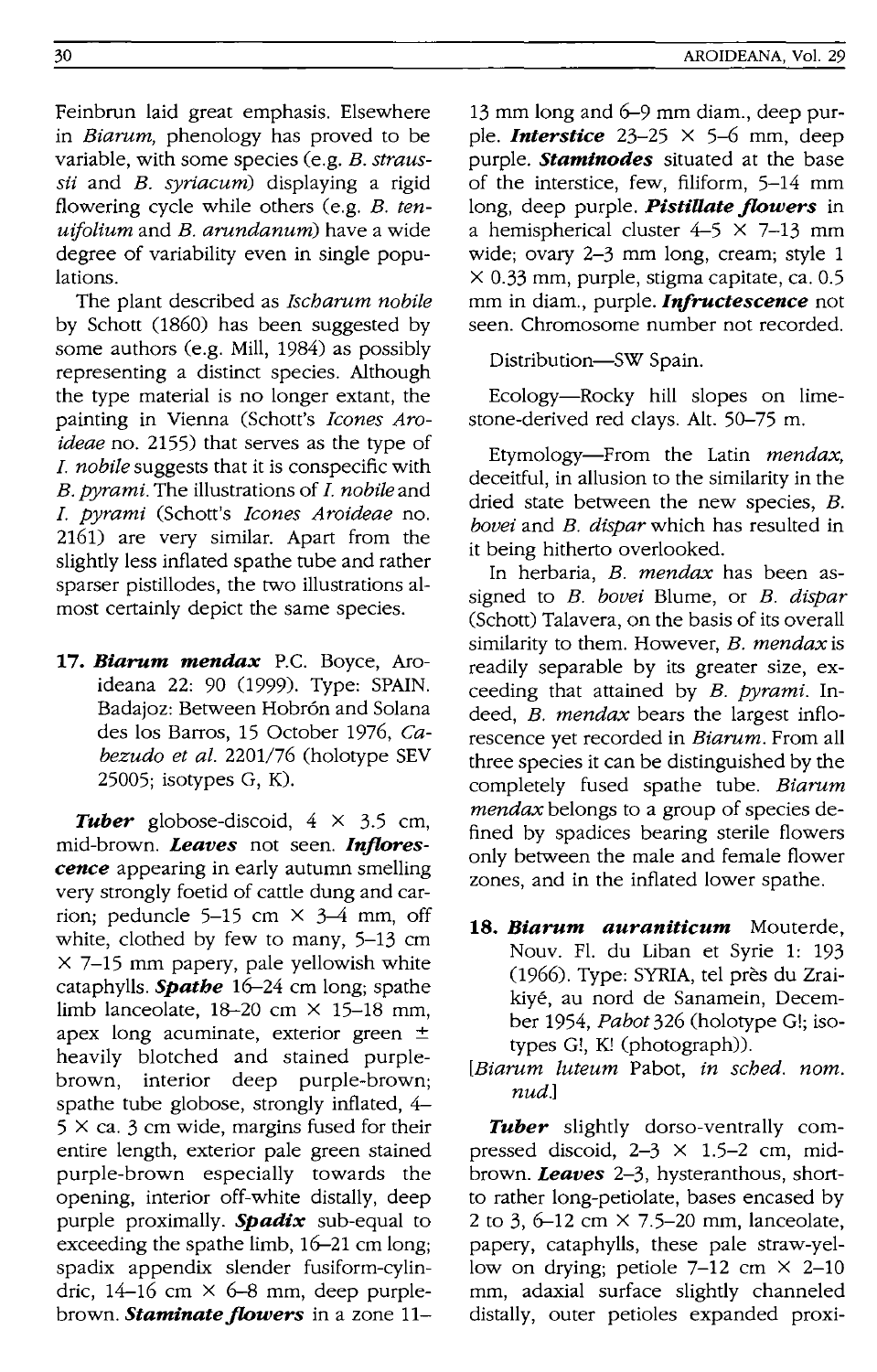mally into a broad membranaceous wing, inner  $\pm$  the same width for their whole length, mid-green, paler below; leaf lamina elliptic,  $4\overline{-8}$  cm long, 2-4.5 cm wide, apex rounded to sub-acute, base decurrent, 6-8 primary lateral veins per side, margins smooth, lamina mid-green. *Inflorescence* emerging in winter; peduncle 2- 5 cm  $\times$  3-4 mm diam., off-white, intensely foul smelling of horse dung. *Spathe 8.5-* 17 cm long; spathe limb lanceolate to narrowly lanceolate,  $9-13 \times 1-3$  cm, apex acute to rather acuminate, exterior greenish white, interior paler; spathe tube narrowly cylindric, wider at the mouth, slightly inflated in the mid-region, 2-3 cm  $\times$  8-13 mm, margins connate for ca.  $\frac{1}{3}$  their length, exterior pale green, interior pale green distally, deep purple proximally. **Spadix** sub-equal to shorter than the spathe limb, 7.5-14 cm long; spadix appendix slender fusiform to fusiform, 5.5- 10.2 cm  $\times$  2-7 mm, sub-sessile to briefly stipitate, yellow. *Staminate flowers* in a zone  $18-22$ mm long and  $3-3.25$  mm diam, cream. *Interstice*  $8-11 \times$  ca. 1.5 mm in wide, cream. *Staminodes* absent. *Pistillate flowers* in a hemispherical cluster 3- $5 \times 6 - 8$  mm; ovaries globose,  $1.5 \times 1.5$ mm, cream, style ca.  $1 \times 1.25$  mm, purple, stigma ca. 0.5 mm in diam., purple. *Infructescence* known only from immature material, consisting of ca. 35 globose berries in a globose cluster; berries sub-globose,  $2-3 \times 1.5-3$  mm, dull purple. **Seed** (immature) spherical, ca. 2 mm in diam., testa reticulate, mid-brown. Chromosome number not recorded.

Distribution-SW Syria, known only from the type locality.

Ecology-Open hillslopes and fields in stiff clay-like volcanic soils.

Etymology-Named after the ancient region of Aurantis in southern Syria. The town of Sanamein, close to the type locality, being in this area.

*Biarum auraniticum* is unique in possessing a white spathe limb. There is no doubt that this is a most singular species, not only from the inflorescence coloration but also because of the remarkably wide bottle-shaped ovaries. The odd inflorescence coloration and unusual appearance of the ovaries make it difficult to envisage a close relationship. The lack of pistillodes, the ovate-elliptic, long-petiolate leaves and slightly inflated spathe tube support a link to *B. hovei* or *B. kotschyi.* 

*19. Biarum ditschianum* Bogner & Boyce in Willdenowia 18(2): 409 (1989). Type: TURKEY, Antalya, Xanthos hill; in holes and crevices in limestone, 30 m, 24 April 1988, Ko*enen* Bonn 22592 (holotype K; isotypes B, BONN, K, M).

*Tuber* depressed-globular to sub-globular,  $2.5-3 \times 1.5-2$  cm, light brown. *Roots* 1.4-2 mm in diam. *Leaves* 2-3, rarely up to 5, hysteranthous, long petiolate, bases partly encased by several 5-10 cm long, membranaceous, whitish cataphylls; petiole 8-20 cm  $\times$  1.5-3 mm diam., channelled, laterally compressed, mid-green, sometimes reddish tinged distally; leaf lamina oblanceolate early in the season, subsequent leaves linear, narrowly-elliptic or lanceolate,  $6-15(-20) \times 0.6-3(-3.5)$  cm, base cuneate, decurrent, apex acute to obtuse, 4-7 primary lateral veins on each side, leaf lamina mid-green, veins paler. *Inflorescence* appearing in spring, smelling strongly foetid, base enclosed by  $5-6$ cataphylls, these at first membranaceous, whitish, soon withering to become papery and brown,  $1.5-6(-7) \times$  ca. 1.5 cm, the longest equalling the spathe; peduncle subterranean,  $2-5$  cm  $\times$  3.5-5 mm diam. whitish. *Spathe* 4-5 cm long, spathe limb much reduced,  $1.8-2 \times$  ca. 2 cm diam., sub-triangular, terminating in a ca. 2 mm mucro, exterior greenish to light green, sometimes with a reddish tinge, interior purplish-red, spathe tube ca.  $3 \times 1.8-2$ cm, margins connate proximally for ca. 2.5 cm, exterior whitish, sometimes slightly reddish tinged, interior reddish purple. Spadix exceeding the spathe, 7-8 cm long; spadix appendix elongate-conoid to somewhat sub-cylindric, shortly stipitate,  $4-4.5$  cm  $\times$  7–11 mm, apex obtuse, base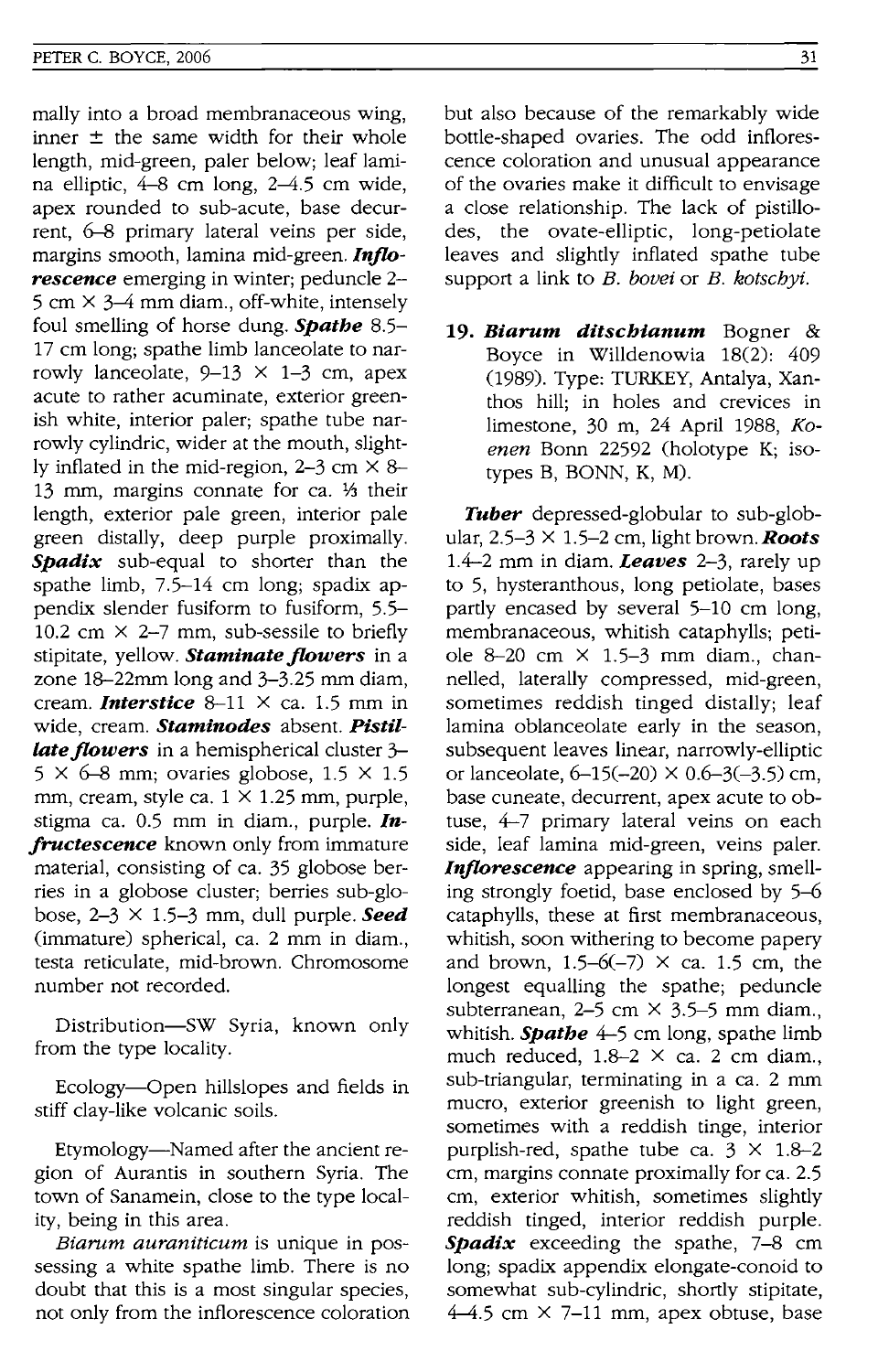rounded, the basal 7-10 mm furnished with reflexed, filiform, acuminate,  $1-2.5 \times$ 0.1-0.25 mm, transparent white 'hairs', appendix dark yellow except for the reddish purple basal 7–10 mm; stipe  $5-6 \times 3-4$ mm, cream. *Staminate flowers* arranged in an oblong zone  $5-6 \times 7-9$ mm, stamens sub-sessile, yellow proximally, purple-red distally, occasionally entirely yellow. **Pol***len* extruded in strands. *Interstice 1.3-3.5*   $cm \times 2.5 - 3.5(-4)$  mm diam., light purple, fading to creamy white apically purple. *Staminodes* absent. *PistiUate flowers*  arranged in a 2-2.5 mm high hemispherical cluster; ovary bottle-shaped, ca. 1 mm in diam., purplish red, occasionally pale cream, styles and stigmas curved outwards, style  $1.2-1.3 \times$  ca. 0.4 m, purplish, colour intensifying towards the ovary, occasionally cream, stigma sub-capitate, 0.5- 0.6 mm in diam., yellow. *Infructescence*  depressed-globular,  $3-3.5 \times$  ca. 2 cm, consisting of ca. 50 berries; berries obovoid,  $6-10 \times 4-7$  mm, whitish, sometimes with a very slight reddish tinge proximally, seed obovoid, 5.5-7.5  $\times$  4-5.5 mm; testa with the upper part very slightly irregular-reticulate, lower part smooth.  $2n = 26$  (Petersen 1989).

Distribution-SW Turkey.

Ecology-Low to middle-high garigue, partly loam-filled chimneys or crevices in limestone. Alt. 30-120 m.

Etymology-Named in honour of Friedrich Ditsch, the original discoverer of the species.

Biarum ditscbianum was first collected in spring 1987 in southwestern Turkey by Friedrich Ditsch, a student at Bonn University, Germany. A single tuber was grown on at Bonn by him and flowered in May that year. Unfortunately the plant died soon after flowering and no voucher specimen was preserved. However, colour photographs of the plant were made. Attempts to recollect the species in October 1987 failed but in April 1988 Manfred Koenen of the Bonn Botanical Garden succeeded in recollecting it. Plants flowered at Bonn in May 1988. Herbarium and spirit

specimens were made and used to prepare a description of the plant (Bogner & Boyce, 1989).

Biarum ditscbianum has an extraordinary appearance in flower compared with most other Biarum species. The spathe limb is reduced to a narrow rim on the spathe tube and the most notable feature is the relatively massive, dark yellow spadix appendix. Two other Biarum species have unusual inflorescences. Biarum dav*isii* (Turrill, 1938; Boyce, 1987) has pinkish white spathes, a purple spadix appendix and produces a sweet, not foul, odour at anthesis. Biarum auraniticum (Mouterde, 1966) has a greenish white spathe and a yellow spadix; the odour produced by the inflorescence is unknown. Both species lack a zone of sterile flowers (staminodes) on the interstice separating the male and female flower zones, a feature also seen in B. ditscbianum.

Perhaps the most unusual feature of *B.*  ditscbianum is the presence of hair-like processes on the base of the spadix appendix. Such structures are otherwise unknown in the genus and are uncommon in the Araceae. Their function is not clear, although it is possible that they play a role in pollination.

The inflorescence of *B. ditschianum* is also notable for being exceptionally foul smelling and produces a powerful odour of carrion and excrement which attracts carrion flies. Experiments undertaken in Bonn have shown that the spadix appendix absorbs UV light, suggesting that it contrasts well against the surrounding limestone in habitat. Carrion flies are known to perceive mainly UV light and it is possible that the appendix is the most visible part of the inflorescence to this type of fly.

*20. Biarum davisii* Turrill in The Gard. Chron. ser.3, 104:437 (1938); Rix, The Bulb Book 185 (981). Type: CRETE, above and north-east of Sphakia, amid rocks and amongst semi-scree, 23 April 1938, *Davis* 114 (holotype K; isotype E).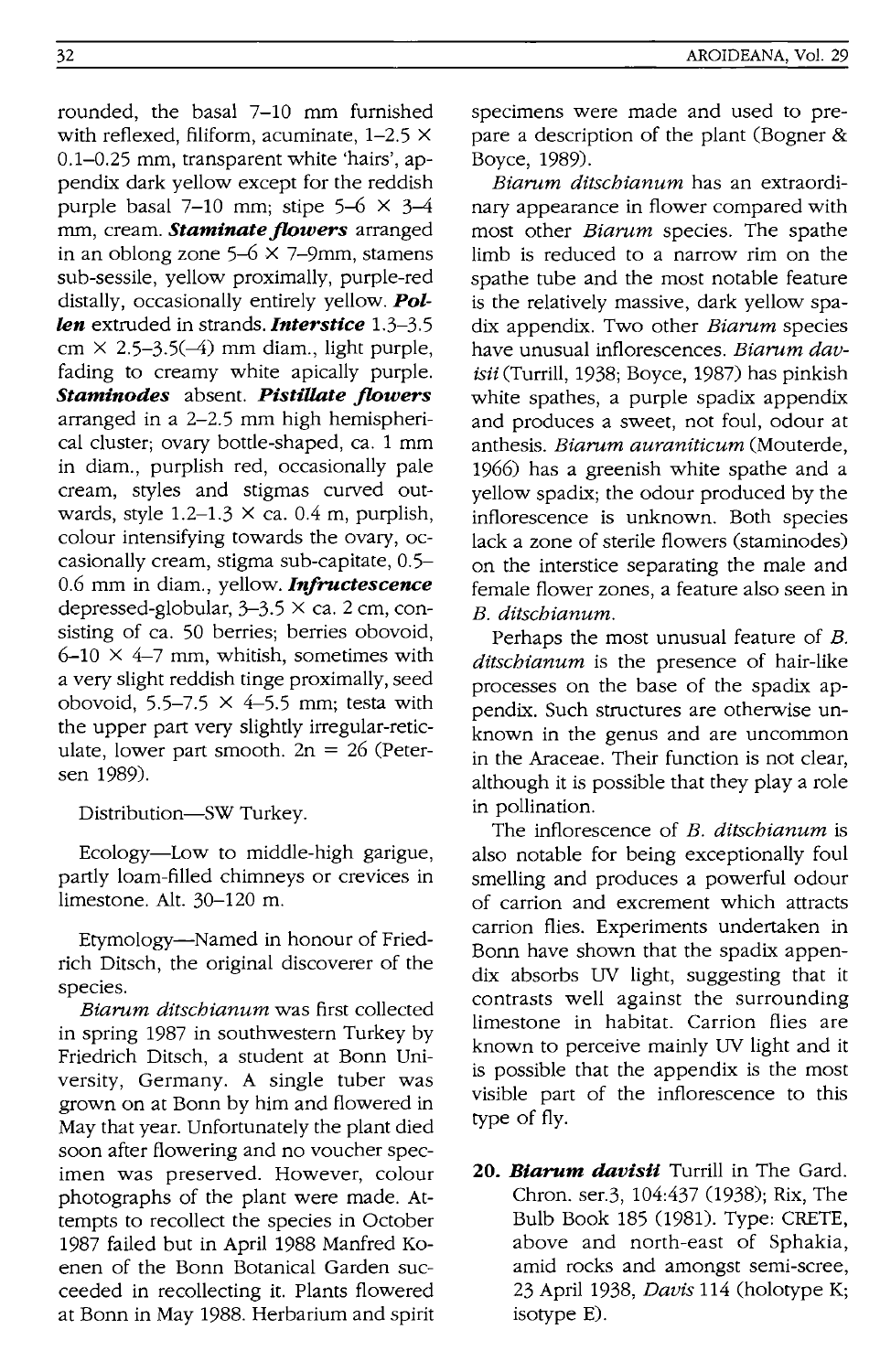**Tuber** globose to rather hemispherical, 1.5- $3 \times 1-2.5$  cm. **Leaves** 5-9, hysteranthous, short petiolate, petiole bases encased by numerous linear-lanceolate cataphylls, these  $3-4$  cm  $\times$  7.5-10 mm; petiole 1.5-5 cm X 1-2 mm, pale to mid-green; leaf lamina ovate to ovate-spathulate, elliptic ovate or elliptic,  $1.5-4 \times 1-2$  cm, apex obtuse to sub-acute, base cuneate, ca. 3-5 primary lateral veins per side, margins smooth to somewhat crispulate, lamina mid to dark green, very occasionally spotted silver-grey. *Injlorescence* appearing in autumn, sweetly perfumed; peduncle 2-7 cm  $\times$  3-5 mm, dirty white, clothed with numerous cataphylls. *Spathe* 5-6 cm long; spathe limb narrowly lanceolate, 2.5-3 cm  $\times$  5-7 mm wide, strongly cucullate, the margins recurved, apex acute, interior and exterior pale greenish white spotted and mottled pale purple; spathe tube ellipsoid,  $2-3$  cm  $\times$  1-2 cm wide, the margins fused for their entire length, interior and exterior pale greenish white  $\pm$ mottled with pinkish brown, pale purple or purple-brown, the rim of opening stained brown or yellow. *Spadix* shorter than to sub-equal to the spathe, 3-5 cm long, appendix sessile, slender cylindric to filiform,  $3-4$  cm  $\times$  0.5-2.5, dull reddish brown, dark red to purple-red towards the apex. *Staminodes* absent. *Staminate flowers* in a cylindrical zone  $8-10 \times 2-3$ mm diam., anthers cream. *Interstice* 5-11 X 0.5-2 mm, cream. *Staminodes* a few scattered vestigial filaments may be found on the interstice, usually above the pistillate flowers. *Pistillate flowers* in a hemispherical cluster  $1-2.5 \times 2-4$  mm; ovaries oblong-ovoid,  $1-1.25 \times 0.5$  mm, pale green, stigma sessile, sub-capitate, 0.25 mm in diam., pale green. *Infructescence* globose, 2-3 cm in diam., consisting of ca. 30 berries; berries  $3.5-4 \times 3-4$  mm, dirty white when ripe, seed ovoid, 3-4 mm in diam., testa slightly reticulate, pale brown.  $2n = 26$  (Petersen 1989).

### Distribution-Crete.

Ecology-Open, grazed scrub, disturbed habitats, road and track margins in limestone-derived red clays and screes, often in clay-filled holes in limestone, limestone pavement. Alt. 0-1,050 m.

Etymology-Named for Peter Davis, who collected the material used to describe the species.

*Biarum davisii* is an attractive species which, until the discovery of *B. ditschianum,* ranked as the most unusual taxon in the genus. Apart from its remarkably small size, characteristics such as the basically ovate foliage, deeply urceolate spathe tube, pinkish brown spathe and sweet lilac-like smell when in blossom are all unique in the genus.

Riedl's (1980b) suggestion that *B. davisii*  might eventually prove to be a subspecies of *B. olivieri* is highly improbable. The sessile stigmas, densely aggregated staminate flowers, rudimentary spathe limb, ovate to ovate-spathulate, long-petioled leaf blades and unique inflorescence colour are clearly very different to the states found in *B. olivieri.* Aside from these intrinsic floral and vegetative differences, the species occur in fundamentally different environments. *Biarum davisii* is a plant of limestone screes and red clay pockets on calcareous hillsides. *Biarum olivieri* occurs uniquely in consolidated sand and waterdeposited silt in flat fields (pers. observ., Koach 1988).

The inflorescence colour and smell suggests that *B. davisii* has a different pollination syndrome from the remainder of the genus and *Biarum davisii* is visited by bees on Crete (Boyce, pers. observ.; Akeroyd, 1988).

*Biarum davisii* is widespread but rather local on Crete. Where it occurs it is often abundant, forming extensive colonies, however, the small size together with the fleeting appearance of the inflorescences means that *B. davisii* is much overlooked and this has led to the belief that it is rare. More recent observations, together with data on herbarium sheets, suggest that this is not the case and that it occurs in most parts of the island. The Cretan populations of *B. davisii* are remarkably uniform, plants from opposite ends of the island be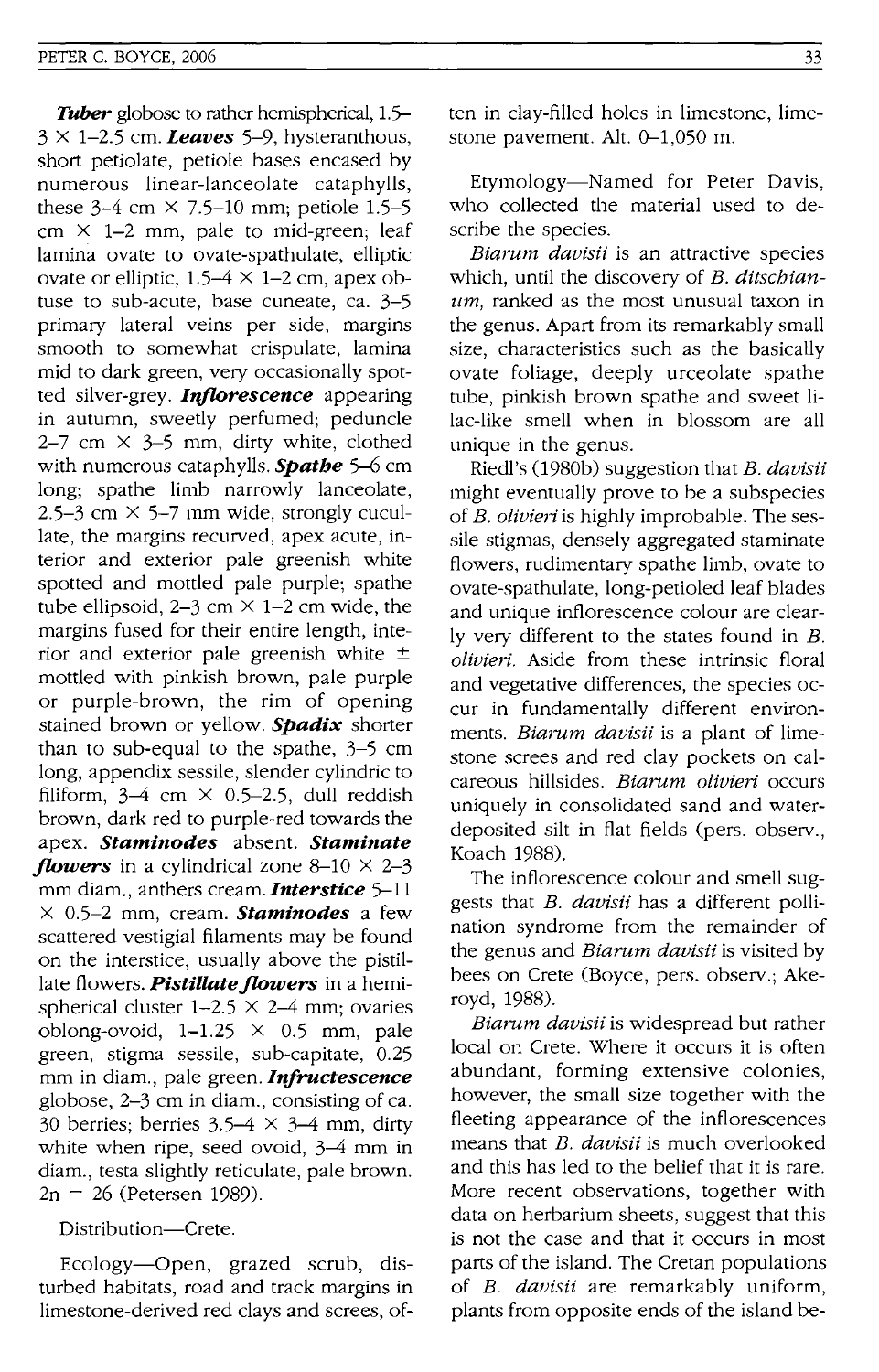ing virtually indistinguishable morphologically.

*21. Biarum marmarisense* (P.c. Boyce) P.c. Boyce *stat. nov.* Basionym: *Biarum davisii marmarisense* P.c. Boyce in Aroideana 10(4):14 (1987) *("mar*marisensis"). Type: TURKEY, Mugla, Marmaris, Bozburun, Taslica Köyü, *T.Baytop et al* (holotype EGE (accession no. EGE 8796); isotypes E, K).

**Tuber** globose to rather hemispherical,  $1.5-3 \times 1-2.5$  cm. **Leaves** 5-9, hysteranthous, long petiolate, petiole bases encased by numerous linear-Ianceolate cataphylls, these  $3-9$  cm  $\times$  7.5-15 mm; petiole 7–11 cm  $\times$  1–2.5 mm, pale to midgreen; leaf lamina ovate to ovate-spathulate, elliptic ovate or elliptic,  $1.5-6.5 \times 1-$ 3 cm, apex obtuse to sub-acute, base cuneate to slightly cordate, ca. 6-9 primary lateral veins per side, margins smooth to somewhat crispulate, lamina mid to dark green. *Inflorescence* appearing in autumn, strongly and sweetly scented, peduncle 2-11 cm  $\times$  3-7 mm, dirty white, clothed with numerous cataphylls. *Spathe*  7-11 cm long; spathe limb narrowly lanceolate,  $3-5$  cm  $\times$  5-10 mm wide, strongly cucullate, the margins recurved, apex acute, interior and exterior pale greenish white spotted and mottled pale purple; spathe tube ellipsoid,  $2-4.5$  cm  $\times$  1-2.25 cm wide, the margins fused for their entire length, interior and exterior pale greenish white  $\pm$  mottled with pinkish purple, the rim of opening stained purple-pink. *Spa*dix shorter than to sub-equal to the spathe, 3.5-9 cm long, appendix sessile, slender cylindric to filiform,  $3-7$  cm  $\times$  0.5-2.5 mm, dull reddish brown, dark red to purple-red towards the apex. *Staminate flowers* in a cylindrical zone  $15-16 \times 2-$ 3 mm diam., anthers cream. *Interstice 5-* 11 X 0.5-2 mm, cream. *Staminodes* usually absent. *Pistillate flowers* in a hemispherical cluster  $1-2.5 \times 2-4$  mm; ovaries oblong-ovoid,  $1-1.25 \times 0.5$  mm, pale green, stigma sessile, sub-capitate, 0.25 mm in diam., pale green. *Infructescence*  globose, 2-3 cm in diam., consisting of ca. 30 berries; berries  $3.5-4 \times 3-4$  mm, dirty white when ripe, seed ovoid, 3-4 mm in diam., testa slightly reticulate, pale brown.  $2n = 22, 24$  (Gill, 1988).

Distribution-SW Turkey, Greece (Simi Island.)

Ecology-Limestone garigue, frequently in heavy red limestone-derived clays. Sea $level-150$  m asl.

Etymology-Coming from the Marmaris Peninsula of southwestern Turkey.

Gill (1988) in an exhaustive study of *B. davisii* concluded that there were sufficient grounds for the recognition of the Simi population as a variety of *B. marmarisense,* using characters similar to those used to distinguish *B. marmarisense*  from *B. davisii.* My own view is that more research into the Turkish populations is required to evaluate the characters before such a move is made.

### **LITERATURE CITED**

- AI-Eisawi, D. M. 1981. Studies on the flora of Jordan 12. Monocotyledons new to Jordan, with notes on some interesting species. *Kew Bull.* 41(2): 349-357.
- Athanasiou, K. (unpub!.). A cytotaxonomic study of the genus Biarum Schott in Greece. Ph.D. Thesis, Univ. Patras.
- Banks, J. & D. C. Solander. 1794. Russell, A., *The Natural History of Aleppo,* 2nd ed. 2. London.
- Barclay, C. 1986. A checklist of the plants of Crete. *Englera 6:1-38.*
- Blume, C. L. von 1836 '1835'. *Rumphia* 1: 27. Leiden & Amsterdam.
- Bogner, J. & P. Boyce. 1989. A remarkable new Biarum (Araceae) from Turkey. *Willdenowia 18(2):409-417.*
- Boissier, P. E. 1853. *Diagnoses plantarum orientalium nova/um* 13:5-10. Geneva.
- Boyce, P. C. 1987. A new subspecies of Biarum davisii Turrill from Turkey. *Aroideana 10(4):14-15.*
- & K. Athanasiou. 1991. A new subspecies of Biarum tenuifolium from Crete. *Flora Med. 1:5-13.*
- Bunge, A. A. von 1851. *Beitrage zur*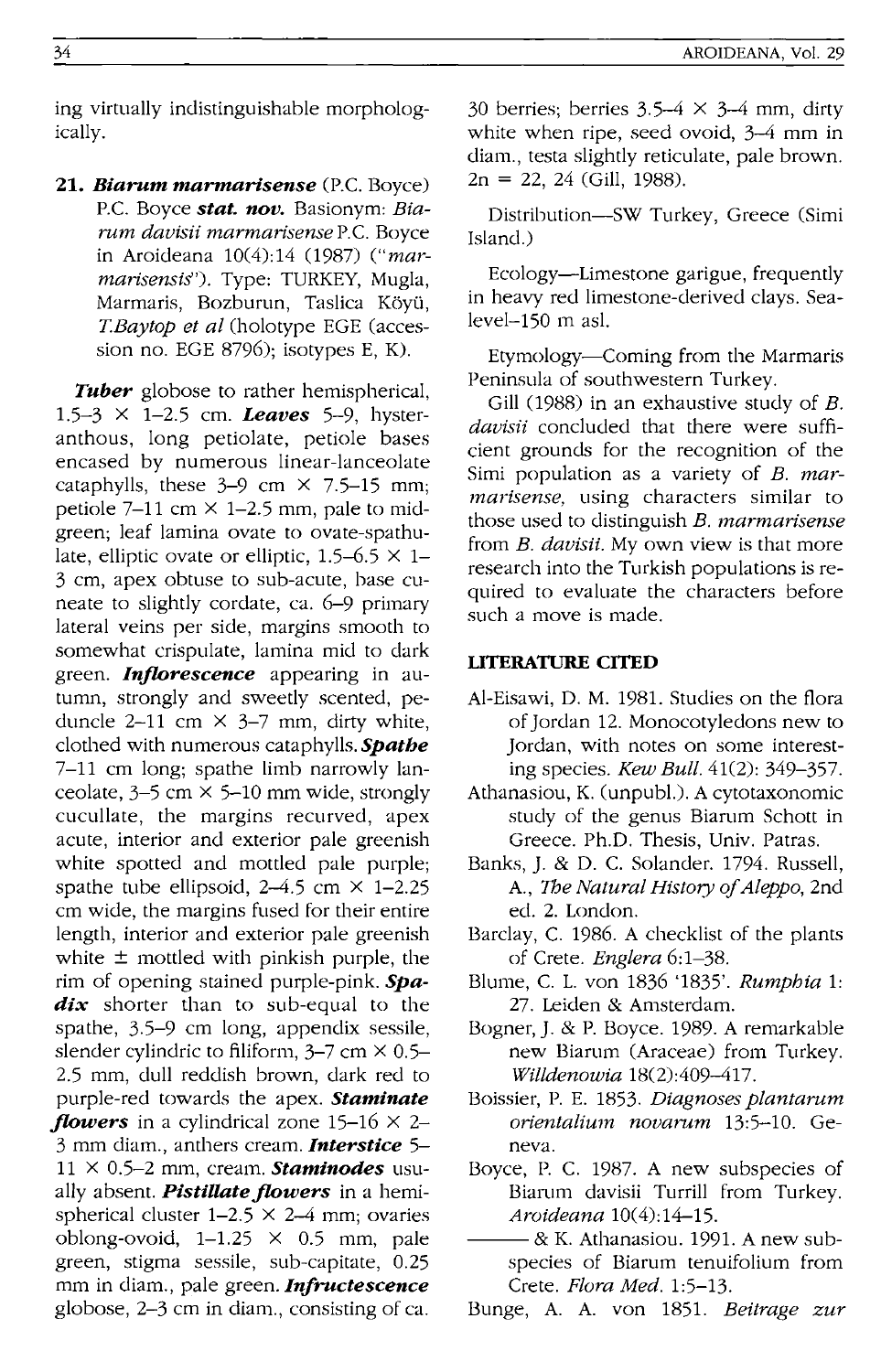*Kenntniss der Flora Russlands, 327.*  St. Petersburg.

- Chiappini, M. & A. Scrugli. 1972. Numeri cromosomici per la flora Italiana. *In! Bot. Ital. 4(2):130-133.*
- Clusius, C. 1601. *Rariorum plantarum historia.* Antwerp.
- Del Caldo, L. 1971. Numeri cromosomici per la flora Italiana. *Inf. Bot. Ital.* 3: 71-71.
- Elena, ]. A. & F. Galego. 1984. Estudios cariol6gicos sobre algunas plantas extremadurenses. *Stud. Bot. (Salamanca)* 3: 325-327.
- Engler, H. G. A. 1879. *InA.* & c. DC., *Monographiae Phanerogamarum 2:571-* 80. Paris.
- Fernandez Casas, J., S. Pajarón & M. L. Rodriguez Pascual 1978. Nos 60-65. Números cromosómicos para la flora española. *Lagascalia* 8(1):109-112.
- Fernandez Piqueras, J. & M. Ruiz Rejon. 1976. Estudios cariol6gicos sobre la flora espanola. *Bot. Soc. Brot. 50:5-* 13.
- Gill, I. S. 1988. The taxonomy and distribution of Biarum davisii Turrill. M.Sc.(Hons) Thesis, Univ. Reading.
- Greuter, W. 1973. Additions to the flora of Crete. *Ann. Mus. Goulandris 1:15-83.*
- Koach. ]. 1988. Araceae in Israel. *Rotem:*  26:5-36 (in Hebrew).
- ---& D. N. Feinbrun. 1986 *In* D. N. Feinbrun (ed.), *Flora Palaestina 4:*  330-40. Jerusalem.
- Kuntze. O. 1891. *Revisio Generum Plan*tarum 738-743. Würzburg.
- Lamarck, J-B. P. A.de M. 1789. *Encyclopedie Methodique Botanique 3:6-15.*
- Marchant, C. J. 1972. Chromosome variation in Araceae: 4. Areae. *Kew Bull.*  26(3):395- 404.
- Mathew, B. 1987. *The Smaller Bulbs.* London.
- Mayo, S. ]. 1980. Biarums for pleasure. *Aroideana 3(1):32-35.*
- Mill, R. R. 1984. *In* P. H. Davis (ed.), *Flora qf Turkey* 8:41-63. Edinburgh.
- Monti, G. & F. Gabari. 1974. Appunti citotassonomici sui genere Biarum Schott (Araceae). ltalia. *Giorn. Bot. ItaI108(1-2):19-26.*
- Mouterde, P. 1966. *Nouvelle Flore du Liban et de la Syrie* 1:182-94. Beirut.
- Nicolson, D. H. 1967. Selection of lectotype species for genera of the family Araceae. *Taxon 16(6):514-519.*
- Palomeque Messia, T. & M. Ruiz Rejon. 1976. *In* A. Löve (ed.), IOPB chromosome number reports: LI. Taxon 25(1): 155-164.
- Parsa, A. 1949. New species and varieties of the Persian flora III. *Kew. Bull.*  4(1):33-36.
- Petersen, G. 1989. Cytology and systematics of Araceae. *Nord. j. Bot. 9(2):*  119-167.
- Popova, M. T. & I. V. Ceschmedjiev. 1978. IOPB chromosome number reports: LXI. *In* A. Löve (ed.), *Taxon* 27(4): 375-392.
- Prime, C. T. & D. A. Webb. 1980. *In* T. G. Tutin *et al.* (eds.), *Flora Europaea 5.*  Cambridge.
- Riedl, H. 1963. *In* K. H. Rechinger (ed.), *Flora Iranica* 1-10. Graz.
- -- 1980a. On two aroids described in Russell's Natural History of Aleppo *(1794). Aroideana* 3(1): 19-23.
- -. 1980b. Tentative keys for the identification of species in Biarum and Eminium, with notes on some taxa included in Biarum. *Aroideana 3(1):24-* 31.
- ---. 1985. *In* C. C. Townsend *et al.*  (eds.), *Flora of Iraq* 8:185-203. Baghdad.
- -& C. Riedl-Dorn. 1988. Heinrich Wilhelm Schott's botanical collections at the Vienna Natural History Museum (W). *Taxon 37(4):846-854.*
- Schott, H. W. 1829a. Für Liebhaber der Botanik. *Wiener Zeitschr. Kunst, Lit., Theater und Mode 1829(3):752.* 
	- -- 1829b. Für Liebhaber der Botanik. *Wiener Zeitschr. Kunst, Lit., Theater und Mode 1829(3):779-780.*
	- –. 1829c. Für Liebhaber der Botanik. *Wiener Zeitschr. Kunst, Lit., Theater und Mode 1829(3):803.*
	- –. 1829d. Für Liebhaber der Botanik. *Wiener Zeitschr. Kunst, Lit., Theater und Mode1829(3):828.* 
		- $-$ . 1829e. Für Liebhaber der Botanik.